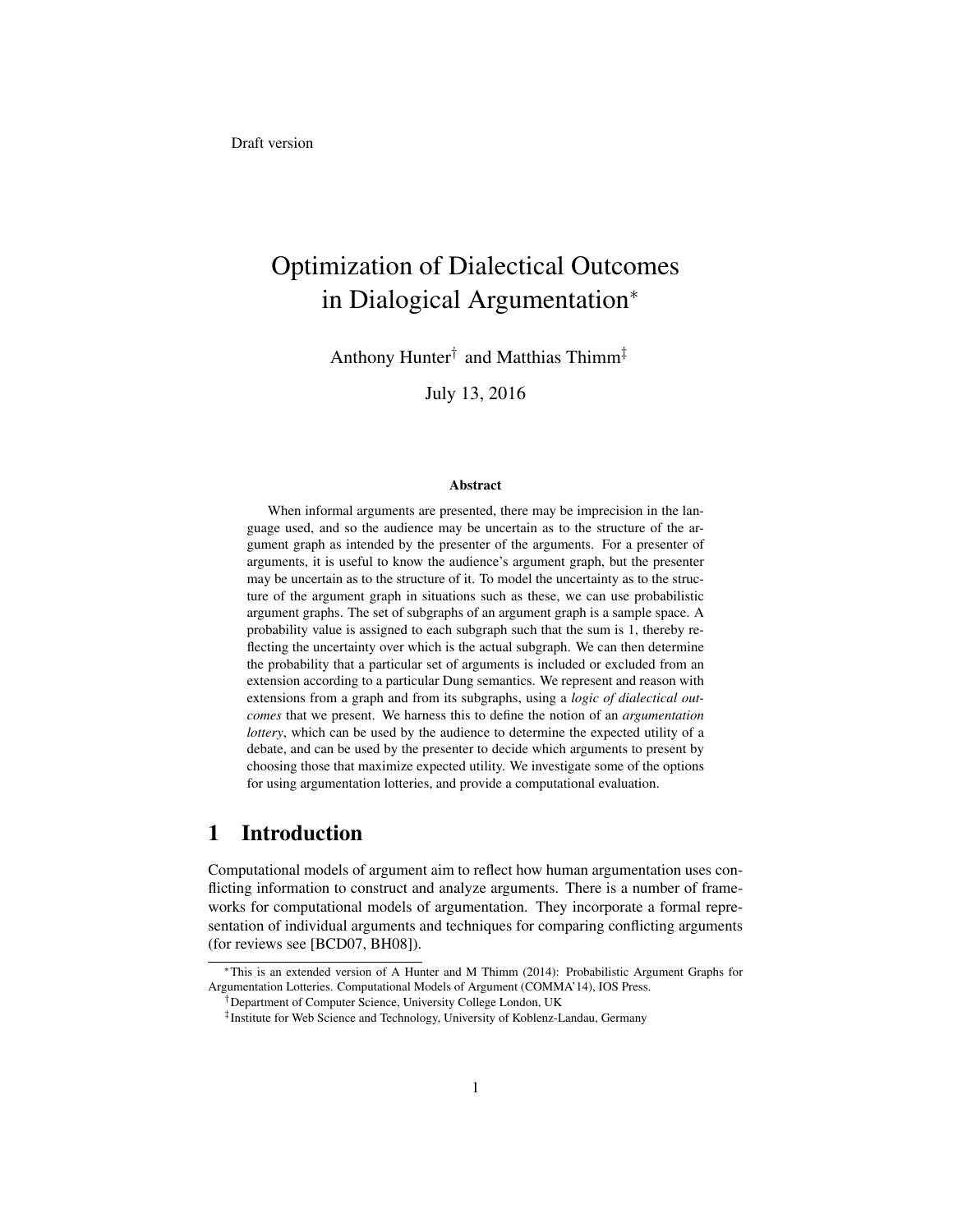In abstract argumentation, a graph is used to represent a set of arguments and counterarguments. Each node is an argument and each arc from an argument  $\alpha$  to an argument  $\beta$  denotes an attack by  $\alpha$  on  $\beta$ . It is a well-established and intuitive approach to modelling argumentation, and it offers a valuable starting point for theoretical analysis of argumentation [Dun95]. However, including an argument  $\alpha$  in a graph usually means that one is sure that  $\alpha$  is a *justifiable* argument, i.e., that it is an argument that makes sense (independently of whether it can be *accepted* after relating it to other arguments). Abstract argumentation does not explicitly consider whether (or to what degree) an argument is believed to be justifiable or whether (or to what degree) an attack by an argument is believed to justifiable. It only represents the existence of arguments and counterarguments in a strict manner.

To address the need to represent and reason with (quantified) uncertainty, it has been proposed to use a probability assignment to arguments and to attacks [BGW05]. This can be used to give a probability distribution over the subgraphs of the argument graph, and this can then be used to give a probability assignment for a set of arguments being an admissible set or extension of the argument graph [LON11, Hun12, Hun13c]. The probability distribution over subgraphs denotes the uncertainty over which subgraph is the actual graph that should be used. We refer to an argument graph with a probability distribution over subgraphs as a *probabilistic argument graph*.

Consider a typical argumentation scenario for persuasion [WK95, Ben03], i. e., a scenario where one or more agents are presenting arguments in front of an audience, with the aim of each participant being to persuade the audience to adopt a certain statement. We assume that each participant and the audience have some argument graph in mind but are willing to incorporate new arguments and attacks into it. In this context, we believe the following are two important applications for probabilistic argument graphs:

- From an audience's perspective, there may be uncertainty as to what the actual argument graph is. The audience may hear various comments in a debate, for example, but they are not sure about the exact set of arguments and attacks that are being put forward. For instance, there may be uncertainty about whether someone has put forward a complex multifaceted argument, or a number of smaller more focused arguments or there may doubt about whether some arguments are just rephrasings of previous arguments. There may be uncertainty about which arguments are meant to be attacked by some argument, which occurs frequently when enthymemes (incomplete arguments) are presented. So the audience can collate all the candidates for arguments and attacks, and construct the graph containing them all, and then identify a probability distribution over its subgraphs that reflects their uncertainty about which is the actual graph.
- From a participant's perspective (i. e. from the perspective of someone who is about to present arguments and/or attacks to some monological or dialogical argumentation), there may be uncertainty about what the audience regards as the argument graph. When a participant (such as a politician) considers presenting arguments to an audience, the participant might not know for sure which arguments and attacks the audience has in mind. In other words, even before a participant has started, the audience may already have an argument graph in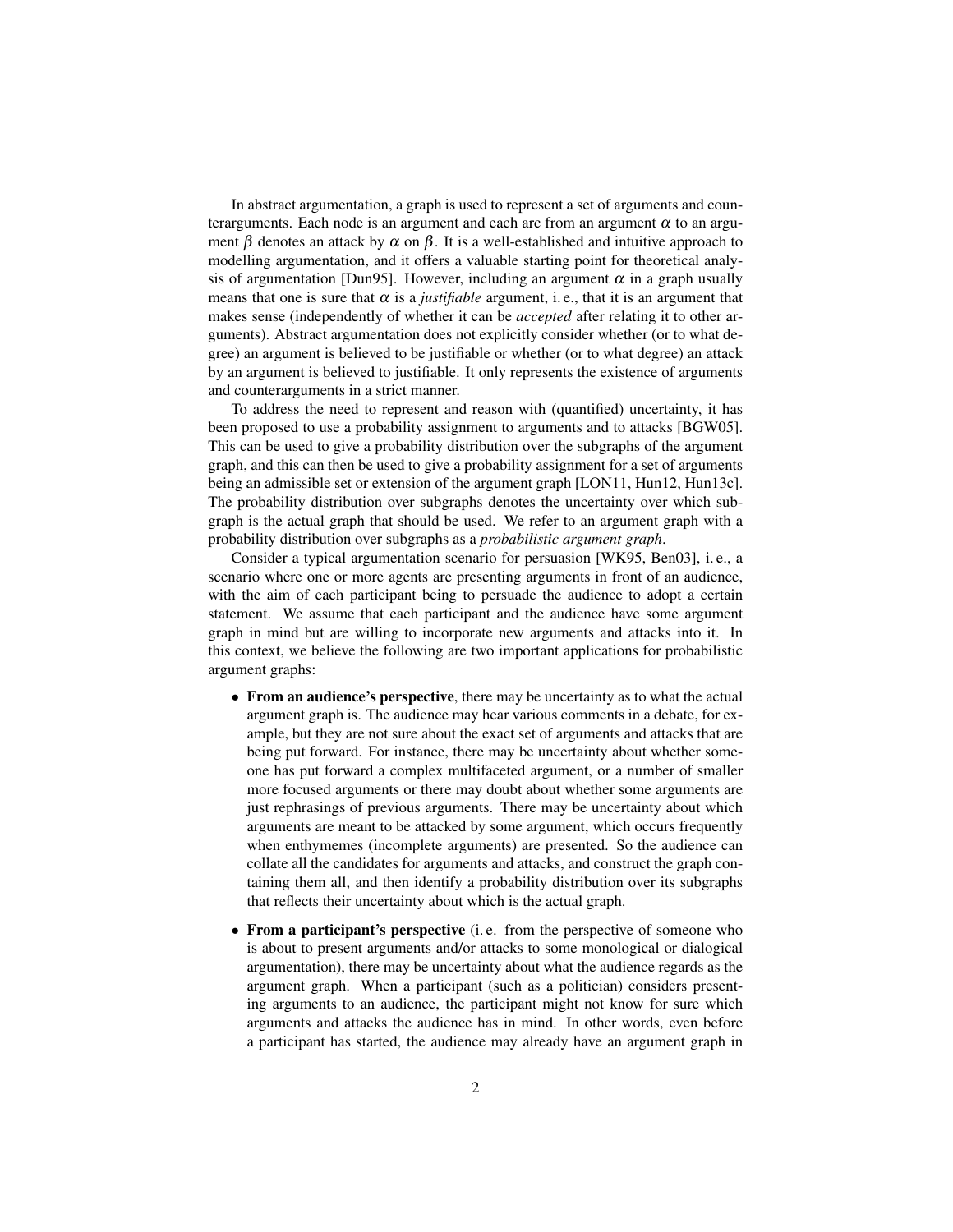mind and the participant will be adding to that graph in the audience's mind. To handle this, the participant may have an argument graph which he/she assumes will subsume the possibilities for the argument graph held by the audience, and then the participant might identify a probability distribution over subgraphs of the argument graph to reflect the uncertainty as judged by the participant over which is the subgraph being used by the audience.

In this paper we investigate the use of probabilistic argument graphs as the underlying knowledge representation formalism in dialogical argumentation scenarios. Besides the rich expressivity of probabilistic argument graphs, this formalism can also be used for the problem of rational action selection, i. e., which arguments to disclose in order to maximize the utility of the result of the dialogue. As we will see, we can utilize probabilistic argument graphs to determine the probability of possible outcomes of an argument graph.

We define these outcomes as formulae of an expressive logic of dialectical outcomes for reasoning about subgraphs and extensions of argument graphs. This logic allows the representation of complex statements about argument graphs—such as "there is a subgraph of the graph where all preferred extensions contain either  $\alpha$  or  $\beta$ "—and can thus be used to represent desired outcomes and means to reach them. For probabilistic argument graphs, we can determine the probability of those formulae. From an audience's perspective, this gives a better understanding of the consequences of the debate that they are observing, and from a participant's perspective, it gives a better understanding of whether s/he will get the desired outcomes from his/her contributions to the argumentation.

We further exploit probabilistic argument graphs, by introducing the notion of *lotteries* for argumentation. Lotteries are an important approach to decision-making with uncertainty. In a lottery, there are a number of outcomes, and probability associated with each of them. For example, if we buy a lottery ticket for 1 Euro, with the prize being 500 Euros, and there are 1000 tickets, then we have the outcome "win" with the probability 1/1000 and the outcome "lose" with a probability of 999/1000. We can then measure the utility of each outcome. For instance, the utility of "win" could be 500 for the prize minus 1 for the cost of entering (i. e. net utility is 499), and the utility of "lose" is -1. The expected utility of buying the ticket is then  $(499 \times 1/1000)$  +  $(-1 \times 999/1000)$  is  $-1/2$  Euro, whereas the expected utility of not buying the ticket is 0 Euro, which suggests it is not a good decision to buy the ticket.

Assume that during a discussion, a debater wants to identify a good argument to bring into the discussion and that the audience of the discussion is considering some subgraph of *G* as the *true* argument graph. The debater does not know for sure which subgraph is the correct one but he can identify a probability distribution over the subgraphs. Now, suppose he is keen that arguments  $\alpha$  and  $\beta$  are accepted by the audience (e. g. they are both in the grounded extension of whichever subgraph the audience is using). So the outcome we want is that  $\alpha$  and  $\beta$  are included in the grounded extension. If this is not possible, then perhaps he wants the outcome where  $\alpha$  is included and  $\beta$ excluded. Suppose any other outcome is inferior to these two outcomes. By using the probabilistic argument graphs, we are able to determine a probability for each of these outcomes, and we can construct a lottery containing these arguments. If we identify a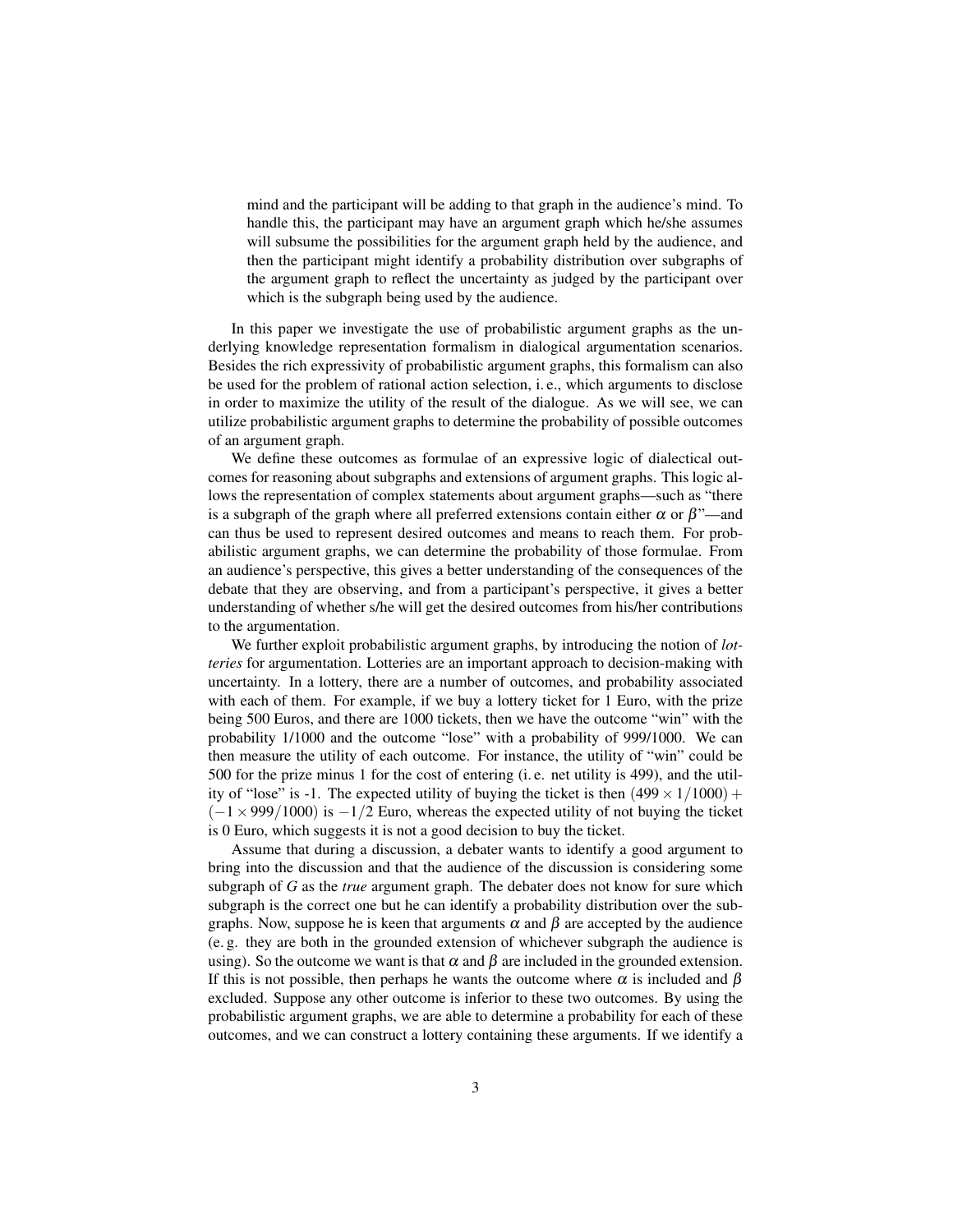utility function over outcomes, we can apply utility theory to determine the expected utility. Furthermore, if we then consider further arguments that we can add to the discussion, we can evaluate the expected utility of each choice of further arguments to put forward. We can then determine which actions (i. e. which arguments to add to the discussion) will offer the maximum expected utility.

One further issue in the above outlined approach is *how* to adapt a probabilistic model when new information—that is, additional arguments and attacks—becomes available. The basic approach for doing this is Bayesian conditioning, as it is usually done in approaches to probabilistic reasoning [Pea88]. For example, if *P* is a probability distribution over the possible graphs the audience has in mind, we expect that after disclosing a set of arguments and attacks *e* the new probability distribution is *P*(· | *e*). In particular, all argument graphs that do not contain *e* will receive probability zero after *e* has been disclosed. This approach assumes that the audience accepts disclosed arguments and attacks. However, this is not necessarily the case as discussed above. The audience may not fully accept all proposed arguments or attacks and may simply ignore parts of the disclosed information. This issue has also been discussed within the field of belief revision [Han01] under the term of *non-prioritized belief revision* [Han99]. In order to address this issue for the purpose of selecting the best move to make, we also introduce two further approaches to update a probabilistic model on an argument graph that take this uncertainty into account. In order to analyze the behaviour of these different update approaches and the general approach of argumentation lotteries for move selection in argumentation dialogues, we also report on an experimental analysis that compares these approaches in actual argumentation dialogues.

In summary, the aim of this paper is to develop the use of probabilistic argument graphs and to apply them to argumentation lotteries. For this, we make the following contributions:

- 1. we introduce a logic of dialectical outcomes for representing and reasoning with outcomes that hold for an argument graph (Section 3);
- 2. we adapt previous works on probabilistic argument graphs and extend them to our logic of dialectical outcomes (Section 4);
- 3. we introduce the notion of an argumentation lottery, which we show can be used to determine the expected utility of outcomes of a probabilistic argument graph (Section 5);
- 4. we show how argumentation lotteries can be used in dialogical argumentation and, in particular, for enabling an agent to determine what would be the best contribution to make in monological or dialogical argumentation in order to maximize its expected utility; moreover, we provide three concrete approaches how probabilistic argument graphs can be updated to incorporate new information (Section 6); and
- 5. we conduct an extensive empirical evaluation in order to analyze the usefulness of argumentation lotteries for action selection in dialogical argumentation (Section 7).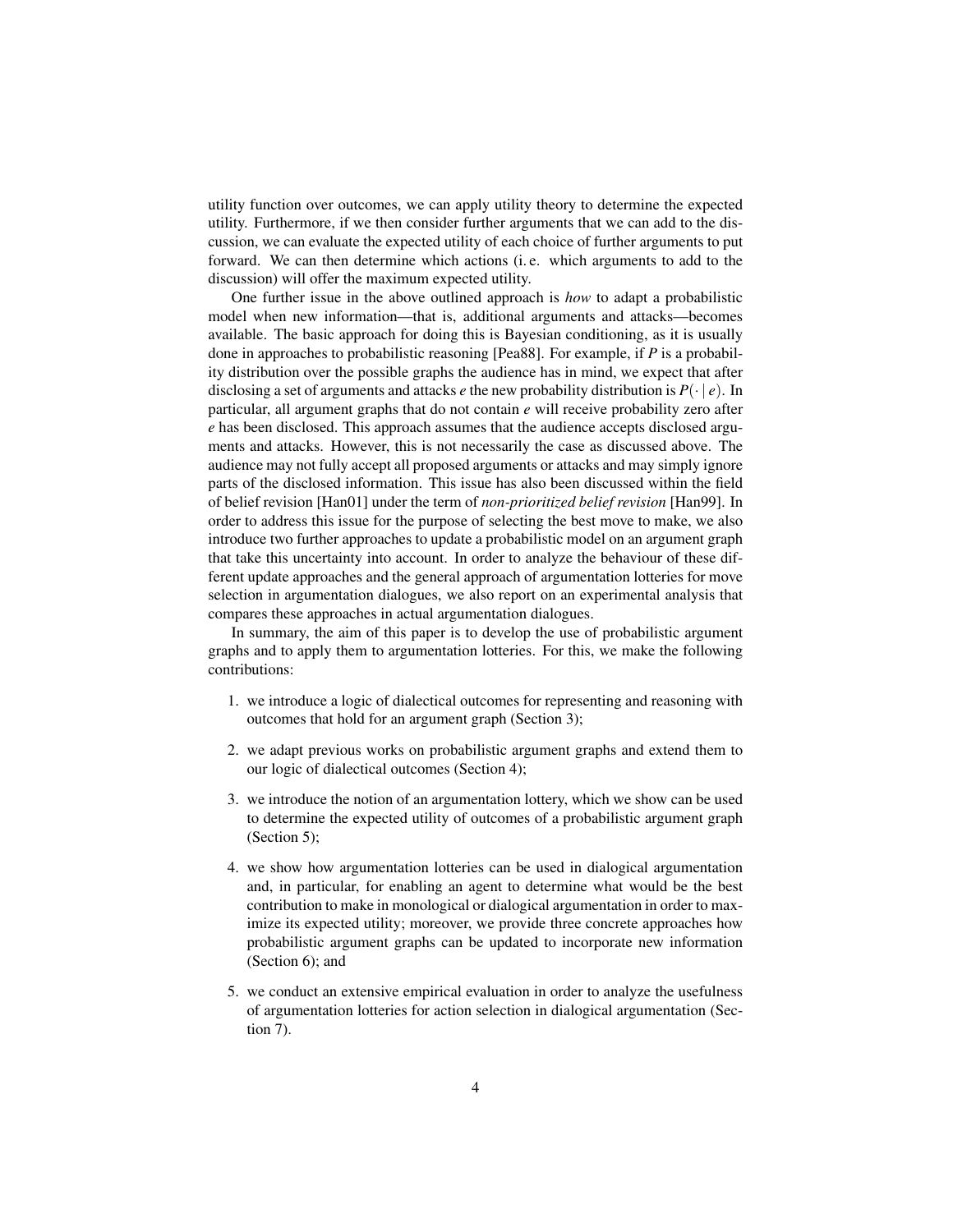We introduce some necessary preliminaries in Section 2, discuss related work in Section 8, and conclude in Section 9.

This paper extends [HT14a] by introducing the notion of a logic of dialectical outcomes (which we use to give a much more expressive way of defining outcomes in lotteries), by introducing the notion of redistribution which takes into account how the probability distribution needs to be defined when considering possible actions (which is necessary if we are to have a full account of how lotteries can be used to make rational choices of what argumentation move to make), and by undertaking an empirical evaluation.

# 2 Preliminaries

An **abstract argument graph** *G* is a pair  $G = (\mathcal{A}, \mathcal{R})$  where  $\mathcal{A}$  is a set and  $\mathcal{R} \subseteq$  $\mathscr{A} \times \mathscr{A}$  [Dun95]. Each element  $\alpha \in \mathscr{A}$  is called an **argument** and  $(\alpha, \beta) \in \mathscr{R}$  means that  $\alpha$  attacks  $\beta$  (accordingly,  $\alpha$  is said to be an attacker or a counterargument for β). A set of arguments  $S \subseteq \mathcal{A}$  attacks  $\beta \in \mathcal{A}$  iff there is an argument  $\alpha \in S$  such that  $\alpha$  attacks  $\beta$ . Also, *S* defends  $\alpha' \in \mathcal{A}$  iff for each argument  $\beta \in \mathcal{A}$ , if  $\beta$  attacks  $\alpha'$ then *S* attacks  $\beta$ . A set  $S \subseteq \mathcal{A}$  of arguments is **conflict-free** iff there are no arguments  $\alpha, \alpha' \in S$  such that  $\alpha$  attacks  $\alpha'$ . Let  $\wp(X)$  be the power set of a set *X*. Let  $\Gamma$  be a conflict-free set of arguments, and let  $\mathsf{Defended}_{(\mathscr{A},\mathscr{R})} : \wp(\mathscr{A}) \to \wp(\mathscr{A})$  be a function such that  $\mathsf{Defended}_{(\mathscr{A},\mathscr{R})}(\Gamma) = \{\alpha \mid \Gamma \text{ depends } \alpha\}.$ 

Semantics are given to abstract argument graphs by *extensions*, i. e., sets of arguments that are considered to be jointly acceptable. We consider the following types of extensions (let  $\Gamma \subseteq \mathscr{A}$ )

- $\Gamma$  is a **complete extension** (co) iff  $\Gamma =$  Defended<sub>( $\mathscr{A}, \mathscr{R}$ )( $\Gamma$ ),</sub>
- $\Gamma$  is a grounded extension (gr) iff it is the (uniquely determined) minimal (wrt. set inclusion) complete extension,
- Γ is a **preferred extension** (pr) iff it is a maximal (wrt. set inclusion) complete extension, and
- Γ is a stable extension (st) iff it is a preferred extension such that Γ attacks  $\beta$ for each argument  $\beta \in \Gamma \setminus \mathscr{A}$ .

For  $G = (\mathcal{A}, \mathcal{R})$ , let Extensions<sub>*X*</sub>(*G*) be the set of extensions of *G* according to semantics  $X \in \{\text{co}, \text{pr}, \text{gr}, \text{st}\}.$ 

In order to present our framework of probabilistic argument graphs we need to introduce some notions for subgraphs of an argument graph. Let  $\mathcal{R} \otimes \mathcal{A}'$  be the subset of  $\mathscr R$  involving just the arguments in  $\mathscr A' \subseteq \mathscr A$ , i.e.,  $\mathscr R \otimes \mathscr A' = \{(\alpha, \beta) \in \mathscr R \mid \alpha, \beta \in$  $\mathscr{A}'$ . Also let  $G_{\emptyset}$  denote the empty graph. For argument graphs  $G = (\mathscr{A}, \mathscr{R})$  and  $G' = (\mathcal{A}', \mathcal{R}')$  we say that *G'* is a **subgraph** of *G*, denoted  $G' \sqsubseteq G$ , iff  $\mathcal{A}' \subseteq \mathcal{A}$  and  $\mathscr{R}' \subseteq \mathscr{R} \otimes \mathscr{A}'$ . Note that *G* is also a subgraph of itself. For any argument graph *G*, let  $\textsf{Sub}(G)$  denote the set of subgraphs of *G*, i.e.,  $\textsf{Sub}(G) = \{G' \mid G' \sqsubseteq G\}$ . Also for any argument graph  $G = (\mathcal{A}, \mathcal{R})$ , let Nodes $(G) = \mathcal{A}$  and Arcs $(G) = \mathcal{R}$ . Furthermore, for any argument graph *G*, let SpanningSub(*G*)  $\subseteq$  Sub(*G*) denote the set of spanning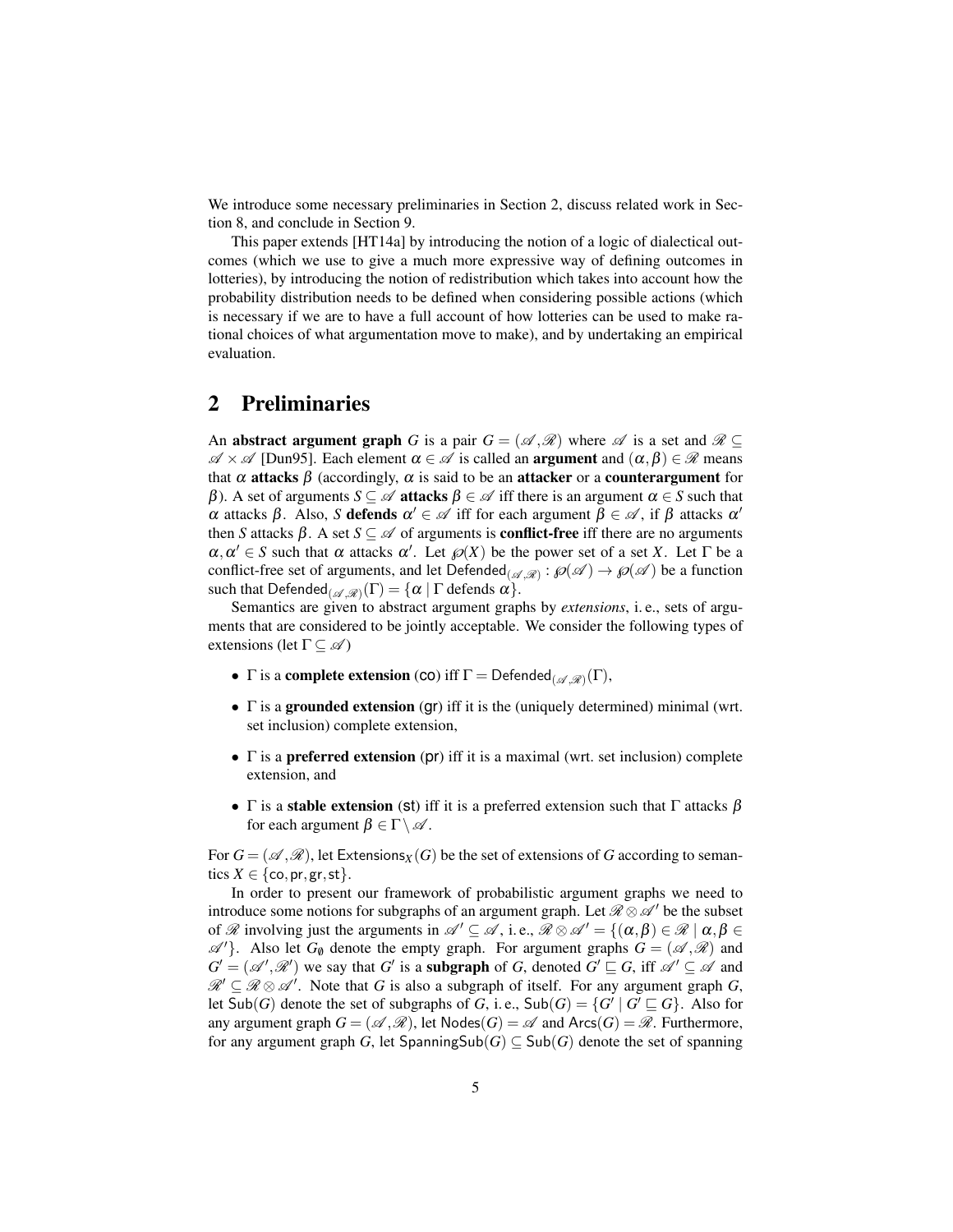

Figure 1: A simple argument graph *G* and its subgraphs.

subgraphs of *G* (graphs that contain a subset of nodes of *G* but all attacks on this  $\text{subset}(G)$ , i. e.  $\text{SpanningSub}(G) = \{G' \in \text{Sub}(G) \mid \text{Arcs}(G') = \text{Arcs}(G) \otimes \text{Nodes}(G')\}.$ 

Example 1. *Consider the argument graph G depicted in Figure 1a and its subgraphs depicted in Figures 1a to 1s. Here we have*  $G = (\mathcal{A}, \mathcal{R})$  *with* 

$$
\mathscr{A} = {\alpha, \beta, \gamma}
$$
  

$$
\mathscr{R} = {\alpha, \beta, (\beta, \alpha), (\gamma, \beta)}
$$

 $and$   $Sub(G) = \{G, G_1, \ldots, G_{18}\}$  *and*  $SpanningSub(G) = \{G, G_8, G_{12}, G_{13}, G_{15}, G_{16}, G_{17}, G_{18}\}.$ *We will use G throughout the paper as a running example.*

In the following, we will use the subgraphs of a graph to model uncertainty in the original graph.

# 3 Logic for dialectical outcomes

We may view the construction of an argument graph as an important part of the process of argumentation. This may be a graph that all agents see or it may be a graph in the mind of one agent that is used to model the arguments of another agent. However, when we construct the argument graph, it is useful to consider the outcomes of the argument graph. These outcomes, which we call dialectical outcomes, may include what arguments are included or excluded from the extensions of the graph and of the subgraphs according to some dialectical semantics.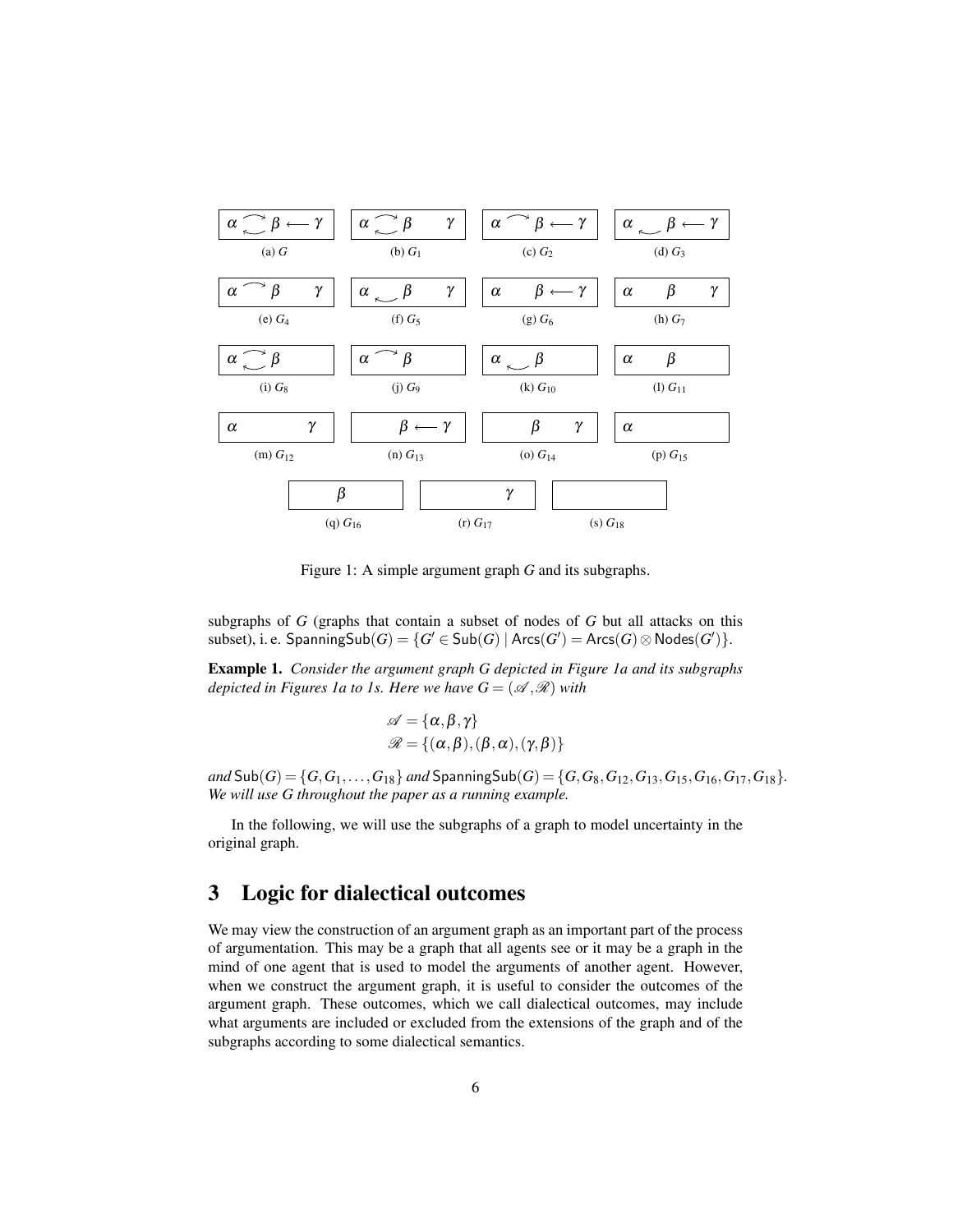Once we consider dialectical outcomes, we may want a language to specify them. This is the aim of *the logic of dialectical outcomes* which we introduce in this section. We present it as a logic so that we have a precise semantics for it. This means we know exactly what is meant by any statement of the language. Furthermore, we can reason with statements of the language using the definition of the semantics in order to answer questions such as "is this set of statements consistent" or "does this set of statements imply another statement". As with some other logics such as some many-valued logics, the logic can be useful for representation and reasoning without having a proof theory though we may develop a proof theory in future work.

The reason we introduce the logic of dialectical outcomes in this paper is that we can use it to specify outcomes in the argumentation lottery. So we can specify desirable and undesirable outcomes of an argument graph in this language, and these are the outcomes we consider in a lottery. Part of the role of the logic is to ensure that the outcomes in the lottery are disjoint and exhaustive.

Some of the ideas behind the logic of dialectical outcomes are inspired by similar approaches to argumentation logics such as e. g. [BKRvdT13]. We undertake a comparison with the literature in Section 8. In the following presentation of the logic of dialectical outcomes, let *X* be some fixed argumentation semantics,  $\Pi$  a set of arguments, and *G* be a fixed argument graph with  $Nodes(G) \subseteq \Pi$ .

**Definition 1.** Let  $\Pi$  be a set of arguments. Let  $\mathcal{L}_{\Pi}$  be the modal language defined as *follows:*  $\phi \in \mathcal{L}_{\Pi}$  *iff it is defined via the following BNF* 

$$
\phi ::= = \alpha \mid \neg \phi \mid \phi \vee \phi \mid \phi \wedge \phi \mid \Box \phi \mid \Diamond \phi \mid \blacksquare^S_{S'} \phi \mid \blacklozenge^S_{S'} \phi
$$

*for all*  $\alpha \in \Pi$  *and*  $S, S' \subseteq \Pi$  *with*  $S' \subseteq S$ *. If*  $S' = \emptyset$  *we also write*  $\blacksquare^S (\blacklozenge^S)$  *instead of*  $\blacksquare^S_{S'}$  $(\bigotimes_{S}^{S}$ . *If*  $S = \Pi$  *we also write*  $\blacksquare_S (\bigotimes_S)$  *instead of*  $\blacksquare_{S'}^{S} (\bigotimes_{S'}^{S} S)$ *. If both*  $S' = \emptyset$  *and*  $S = \Pi$  *we simply write*  $\blacksquare$  ( $\blacklozenge$ *) instead of*  $\blacksquare^S_{S'}$  ( $\blacklozenge^S_{S'}$ *).* 

This language is based on each atom representing an argument. We allow Boolean combinations of arguments using negation, disjunction, and conjunction. We also introduce modal operators where the white operators (i.e.  $\Box$  and  $\Diamond$ ) are concerned with making statements about extensions of graphs whereas the black operators (i.e.  $\blacksquare$  and with or without sub- or super-script) are concerned with making statements about subgraphs. The sub- and super-scripts of  $\mathbf{B}_{S'}^S$  and  $\mathbf{\diamond}_{S'}^S$  are used to constrain the subgraphs considered in the nested expression. More precisely, only subgraphs containing the nodes in  $S$  but containing no nodes outside of  $S'$  are to be considered. Diamondshaped operators ( $\Diamond$  and  $\blacklozenge$ ) are used for existential quantification ("There is some extension/subgraph that satisfies the nested formula") while box-shaped operators ( $\Box$  and ) are used for universal quantification ("All extensions/subgraphs satisfy the nested formula"). We formalize the meaning of these formulae in the next subsection.

#### 3.1 Semantics for the logic of dialectical outcomes

In order to introduce the semantics in a general way, we require the following subsidiary definition. Let  $Graphs(\Pi)$  be the set of graphs that can be constructed from the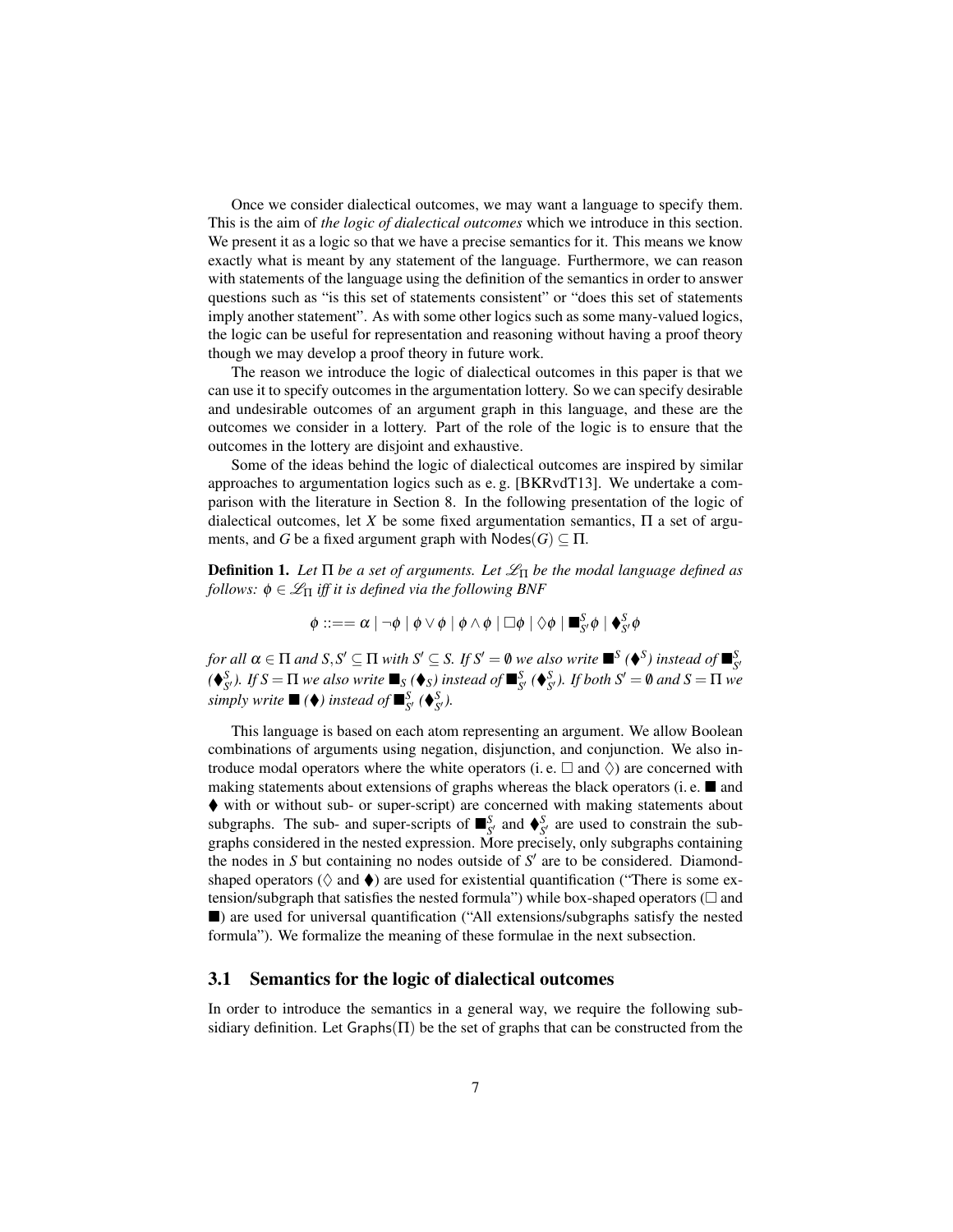arguments in Π:

$$
\mathsf{Graphs}(\Pi) = \{G \mid \mathsf{Nodes}(G) \subseteq \Pi \text{ and } \mathsf{Arcs}(G) \subseteq \mathsf{Nodes}(G) \times \mathsf{Nodes}(G)\}
$$

The graph *G* is the **universal graph** for  $\Pi$  iff  $\text{Nodes}(G) = \Pi$  and  $\text{Arcs}(G) = \Pi \times \Pi$ . So if *G* is the universal graph for  $\Pi$ , then  $Graphs(\Pi) = Sub(G)$ .

The semantics for our logic is based on interpretations of the form (*G*,*E*) where *G* is an argument graph and *E* is a set of arguments.

Definition 2. *The set of* interpretations *for the language* L<sup>Π</sup> *is as follows*

Interpretations( $\mathscr{L}_{\Pi}$ ) = { $(G, E) | G \in$  Graphs( $\Pi$ ),  $E \subseteq \Pi$ }

We proceed by defining the satisfaction relation for the logic.

**Definition 3.** Let  $(G, E) \in$  Interpretations( $\mathscr{L}_{\Pi}$ ) and  $\psi, \phi \in \mathscr{L}_{\Pi}$ . The **satisfaction relation** *for a semantics X, denoted*  $\models$ *x, is defined as follows:* 

 $(G, E) \models_X \alpha$  *iff*  $\alpha \in E$  $(G, E) \models_X \Box \phi$  *iff for all*  $E' \in$  Extensions $_X(G)$  *we have*  $(G, E') \models_X \phi$  $(G, E) \models_X \Diamond \phi$  *iff for some*  $E' \in$  Extensions $_X(G)$  *we have*  $(G, E') \models_X \phi$  $(G, E) \models_X \blacksquare^S_{S'} \phi$  *iff for all*  $G' \sqsubseteq G$  *with*  $S' \subseteq \mathsf{Nodes}(G') \subseteq S$  *we have*  $(G', E) \models_X \phi$  $(G, E) \models_X \blacklozenge^S_{S'} \phi$  *iff for some*  $G' \sqsubseteq G$  with  $S' \subseteq \mathsf{Nodes}(G') \subseteq S$  we have  $(G', E) \models_X \phi$  $(G, E) \models_X \phi \land \psi$  *iff*  $G, E \models_X \phi$  *and*  $(G, E) \models_X \psi$  $(G, E) \models_X \phi \lor \psi$  *iff*  $G, E \models_X \phi$  or  $(G, E) \models_X \psi$  $(G, E) \models_X \neg \phi$  *iff*  $G, E \not\models_X \phi$ 

*Furthermore define*

$$
G \models_X \phi \quad \textit{iff} \textit{for all } E \in \mathsf{Extensions}_X(G) \textit{ we have } (G, E) \models_X \phi
$$

For  $\psi, \phi \in \mathcal{L}_{\Pi}$  we also define  $\phi \models_X \psi$  iff for all *G* we have  $G \models_X \phi$  implies *G*  $\models$ *X*  $\psi$ . We also write  $\phi \equiv_X \psi$  if both  $\phi \models_X \psi$  and  $\psi \models_X \phi$ . We denote a tautology by  $\top$ , i. e.  $G \models_X \top$  for every *G*, and contradiction by  $\bot$ , i. e.  $G \not\models_X \bot$  for every *G*.

Example 2. *We continue Example 1. The following are valid inferences wrt. our logic of dialectical outcomes:*

- $G \models_{\text{gr}} \alpha$  ( $\alpha$  *is included in the grounded extension of G*)
- $G \models_{st} \bigoplus \alpha$  (there is a subgraph G' of G such that all stable extensions of G' *include* α*)*
- $G \models_{st} \neg \blacksquare_{\{\alpha\}} \Box \alpha$  *(it is not the case that for all subgraphs G' of G that include*  $\alpha$ *, all stable extensions include* α*)*
- $G \models_{st} \bigotimes \beta$  (there is a subgraph G' of G that has a stable extension that contains β*)*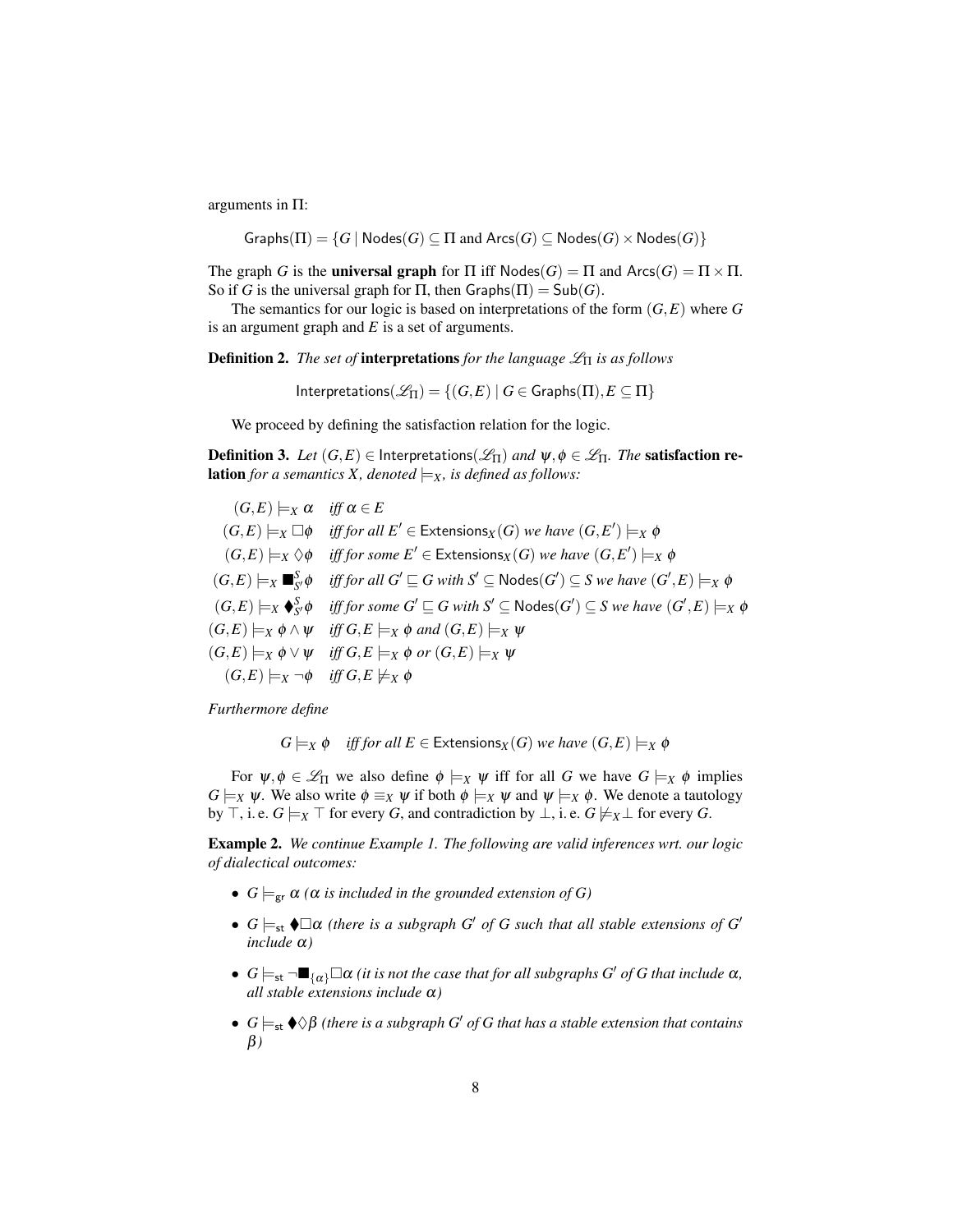

Figure 2: Argument graph for Example 3

•  $G \models_{st} \blacksquare_{\{\alpha,\beta\}} \Diamond(\alpha \lor \beta)$  *(all subgraphs G' of G containing both*  $\alpha$  *and*  $\beta$  *have a stable extension that include either*  $\alpha$  *or*  $\beta$ *)* 

Our logic of dialectical outcomes is expressive enough to describe a variety of scenarios concerning arguments, extensions, and subgraphs. Before we continue with using our logic for the purpose of lotteries we have a first look at its logical properties.

**Proposition 1.** *For each semantics*  $X \in \{\text{co}, \text{pr}, \text{gr}, \text{st}\},\$ 

- *1.*  $\blacksquare \blacksquare \phi \equiv_X \blacksquare \phi$ ,  $\blacklozenge \phi \equiv_X \blacktriangleright \phi$ ,  $\square \Box \phi \equiv_X \Box \phi$ ,  $\Diamond \Diamond \phi \equiv_X \Diamond \phi$
- 2.  $\neg$ ■ $\phi \equiv_X \blacklozenge \neg \phi$ ,  $\neg \Box \phi \equiv_X \Diamond \neg \phi$
- *3.*  $\alpha \wedge \neg \alpha \equiv_X \bot$  *for every*  $\alpha \in \Pi$ *.*
- *4.*  $\alpha \vee \neg \alpha \equiv_X \top$  *for every*  $\alpha \in \Pi$ *,*
- *5. for every extension*  $E \in$  Extensions $_X(G)$  *we have*  $G \models_X \Diamond (\bigwedge_{\alpha \in E} \alpha \land \bigwedge_{\alpha \notin E} \neg \alpha)$ *.*
- *6. If*  $X \neq$  st,  $G \models_X \Box \phi$  *implies*  $G \models_X \Diamond \phi$ *.*
- *7.*  $G \models_{er} \Box \phi$  whenever  $G \models_{er} \Diamond \phi$ .

*Proof.* Items 1–4 and 6 follow directly from Definition 3 and the fact that every argument graph possesses at least one grounded, preferred, and complete extension. As for 5, Let  $E \in$  Extensions<sub>*X*</sub></sub>(*G*) and observe  $G, E \models_X \alpha$  for every  $\alpha \in E$  and  $G, E \models_X \alpha$  $\neg \alpha$  for every  $\alpha \notin E$ . Therefore  $G, E \models_X \bigwedge_{\alpha \in E} \alpha \wedge \bigwedge_{\alpha \notin E} \neg \alpha$  and by definition of  $\Diamond$  we get the statement 5. For 7, note that grounded semantics is a unique-status semantics, so there is always exactly one grounded extension [Dun95]. Therefore,  $\Box \phi$  and  $\Diamond \phi$  are equivalent.  $\Box$ 

Using our logic we can phrase formulae that describe if some arguments are included in an extension and some arguments are excluded in that extension for a given argument graph. For instance, for a graph *G* containing numerous arguments including arguments  $\alpha$  and  $\beta$ , we may want to know whether argument  $\alpha$  is included and  $\beta$  is excluded from the grounded extension of *G*. We might be unconcerned about the other arguments in *G*. Therefore, we want to know if  $\Diamond$ ( $\alpha \land \neg \beta$ ) is a valid inference from *G* wrt. the grounded semantics.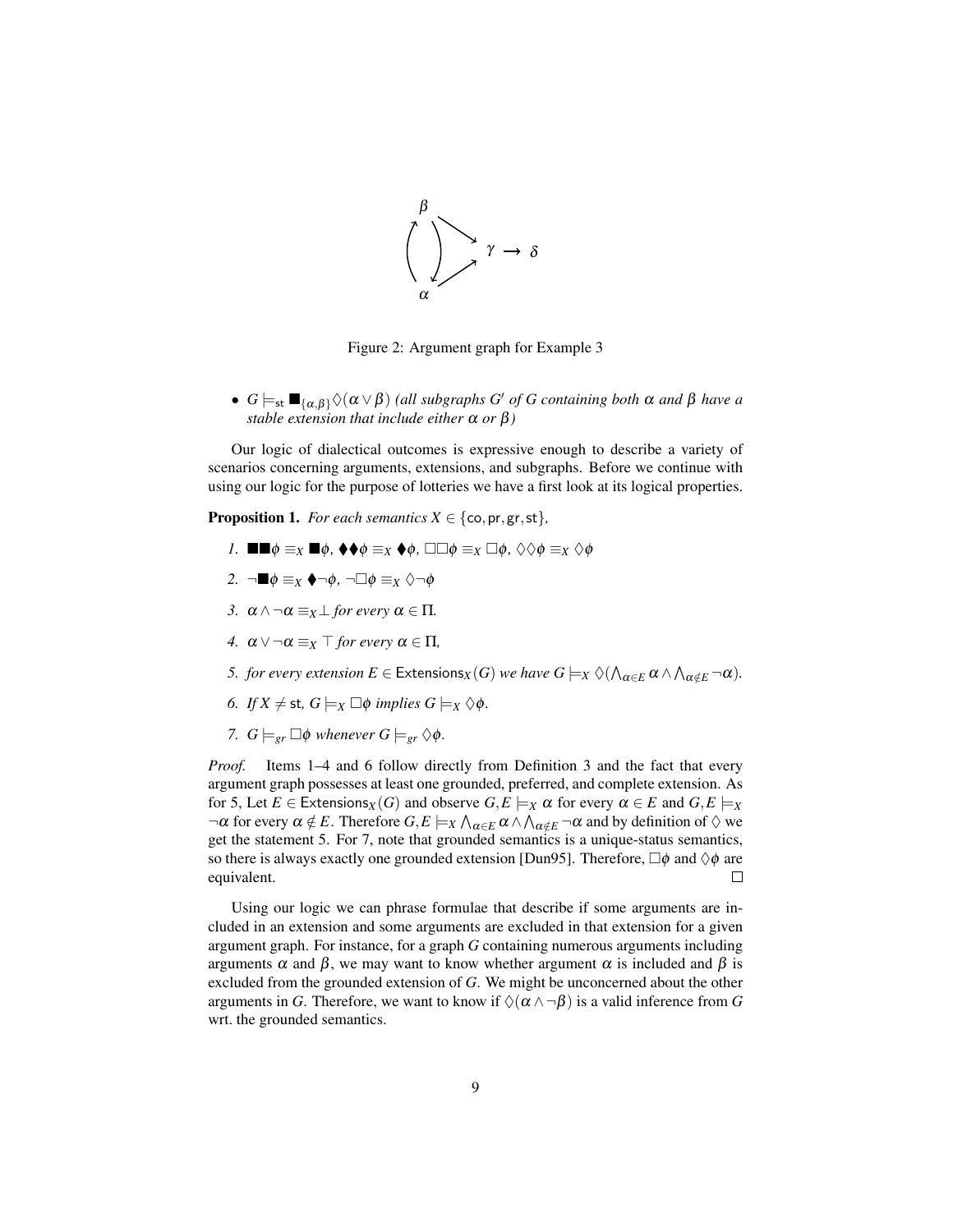Example 3. *Consider the argument graph G in Figure 2. Some formulae that hold include the following.*

$$
G \models_{\mathsf{st}} \Diamond(\alpha \land \delta \land \neg \beta \land \neg \gamma) G \models_{\mathsf{st}} \blacklozenge(\beta \land \gamma \land \neg \alpha \land \neg \delta) G \models_{\mathsf{st}} \Box(\delta \land \neg \gamma) G \models_{\mathsf{gr}} \blacklozenge_{\{\alpha,\beta\}} \Diamond(\neg \alpha \land \neg \beta)
$$

**Definition 4.** *The set of* **models** *for a formula*  $\phi \in \mathcal{L}_{\Pi}$  *is defined via* 

 $\mathsf{Models}_{X}^{\Pi}(\phi) = \{(G,E) \in \mathsf{Interpretations}(\mathscr{L}_{\Pi}) \mid (G,E) \models_{X} \phi\}$ 

A question we could ask of our logic of dialectical outcomes is whether we can represent argument graphs as formulae of the language. To address this question, the next two lemmas show that we can represent individual attacks, and then the subsequent proposition (i. e. Proposition 2) shows that it is possible to represent any argument graph as a formula.

Lemma 1. *For*  $\alpha \neq \beta$ , *it holds*  $(\alpha, \beta) \in \text{Arcs}(G)$  *if and only if*  $G \models_X \bigbullet_{\{\alpha, \beta\}}^{\{\alpha, \beta\}}$  $\{\alpha,\beta\} \left(\blacksquare \{\beta\} \bigcup \beta \wedge \square \neg \beta\right) \$ *for any*  $X \in \{\text{co}, \text{pr}, \text{gr}, \text{st}\}.$ 

*Proof.* " $\Rightarrow$ " Let *G* be a graph with  $(\alpha, \beta) \in \text{Arcs}(G)$ . Then there is a subgraph  $G' \sqsubseteq G$ containing only the nodes  $\alpha, \beta$  and the attack  $(\alpha, \beta)$  (this corresponds to  $\phi_{\{\alpha,\beta\}}^{\{\alpha,\beta\}}$  $\{\alpha,\beta\}^{(u,\rho)}$ ). In G', we have that all extensions—regardless of the semantics, all semantics considered here have this feature—do not contain  $\beta$  ( $\Box \neg \beta$ ). Furthermore, all subgraphs  $G'' \sqsubseteq G'$ that contain only node  $\beta$  contain no further attack ( $\mathbf{E}^{\{\beta\}}_{\{\beta\}}$  $\{ \begin{bmatrix} \{\beta \} \\ \{\beta \} \end{bmatrix}$ ). In *G*<sup>*n*</sup> all extensions contain β (□β). Therefore  $G \models_X \blacklozenge^{\{\alpha,\beta\}}_{\{\alpha,\beta\}}$  $\{{\alpha,\beta}\atop{\{\alpha,\beta\}}} \Bigl(\blacksquare_{\{\beta\}}^{\{\beta\}} \square \beta \wedge \square \neg \beta \Bigr).$ 

" $\Leftarrow$ " Let *G* be such that  $G \models_X \blacklozenge^{\{\alpha, \beta\}}_{\{\alpha, \beta\}}$  $\binom{\{\alpha,\beta\}}{\{\alpha,\beta\}} \left( \blacksquare^{\{\beta\}}_{\{\beta\}} \square \beta \wedge \square \neg \beta \right)$  is valid and assume  $(\alpha, \beta) \notin Arcs(G)$ . Consider any subgraph  $G' \sqsubseteq G$  that contains both  $\alpha$  and  $\beta$ . In order for  $\Box \neg \beta$  to hold there must be an attack on  $\beta$  in *G'*. As  $(\alpha, \beta) \notin Arcs(G)$  is assumed, there must be an attack from  $\beta$  on  $\beta$ , i.e.,  $(\beta, \beta) \in Arcs(G)$ . But then there is a subgraph  $G'' \sqsubseteq G'$  containing only node  $\beta$  where  $\beta$  is not in an extension (the subgraph that contains only  $\beta$  and the self-attack). Therefore  $\blacksquare_{\{\beta\}}^{\{\beta\}}\square\beta$  is not valid, contradicting the assumption.

For any  $\alpha, \beta$  we abbreviate  $\xi_{\alpha,\beta} = \oint_{\{\alpha,\beta\}}^{\{\alpha,\beta\}}$  $\{\alpha,\beta\}\left(\blacksquare\{\beta\}\atop{\{\beta\}}\Box\beta\wedge\Box\neg\beta\right).$ 

**Lemma 2.** *It holds*  $(\alpha, \alpha) \in \text{Arcs}(G)$  *if and only if*  $G \models_X \blacklozenge_{\{\alpha\}}^{\{\alpha\}} \Box \neg \alpha$  *for any*  $X \in$ {co,pr,gr,st}*.*

*Proof.* " $\Rightarrow$ " Let *G* be a graph with  $(\alpha, \alpha) \in \text{Arcs}(G)$ . Then there is a subgraph  $G' \sqsubseteq G$ of  $G$  containing only  $\alpha$  and its self-attack. As a self-attacking argument cannot be in an extension it follows  $\Box\neg\alpha$  is valid for *G'* and therefore  $G \models_X \blacklozenge_{\{\alpha\}}^{\{\alpha\}} \Box \neg \alpha$ .

" $\Leftarrow$ " Let *G* be such that  $G \models_X \blacklozenge_{\{\alpha\}}^{\{\alpha\}} \Box \neg \alpha$ . This means there is a subgraph  $G' \sqsubseteq G$ that contains only  $\alpha$  but no extension of  $G'$  contains  $\alpha$ . This is equivalent to having an attack from  $\alpha$  to  $\alpha$ .  $\Box$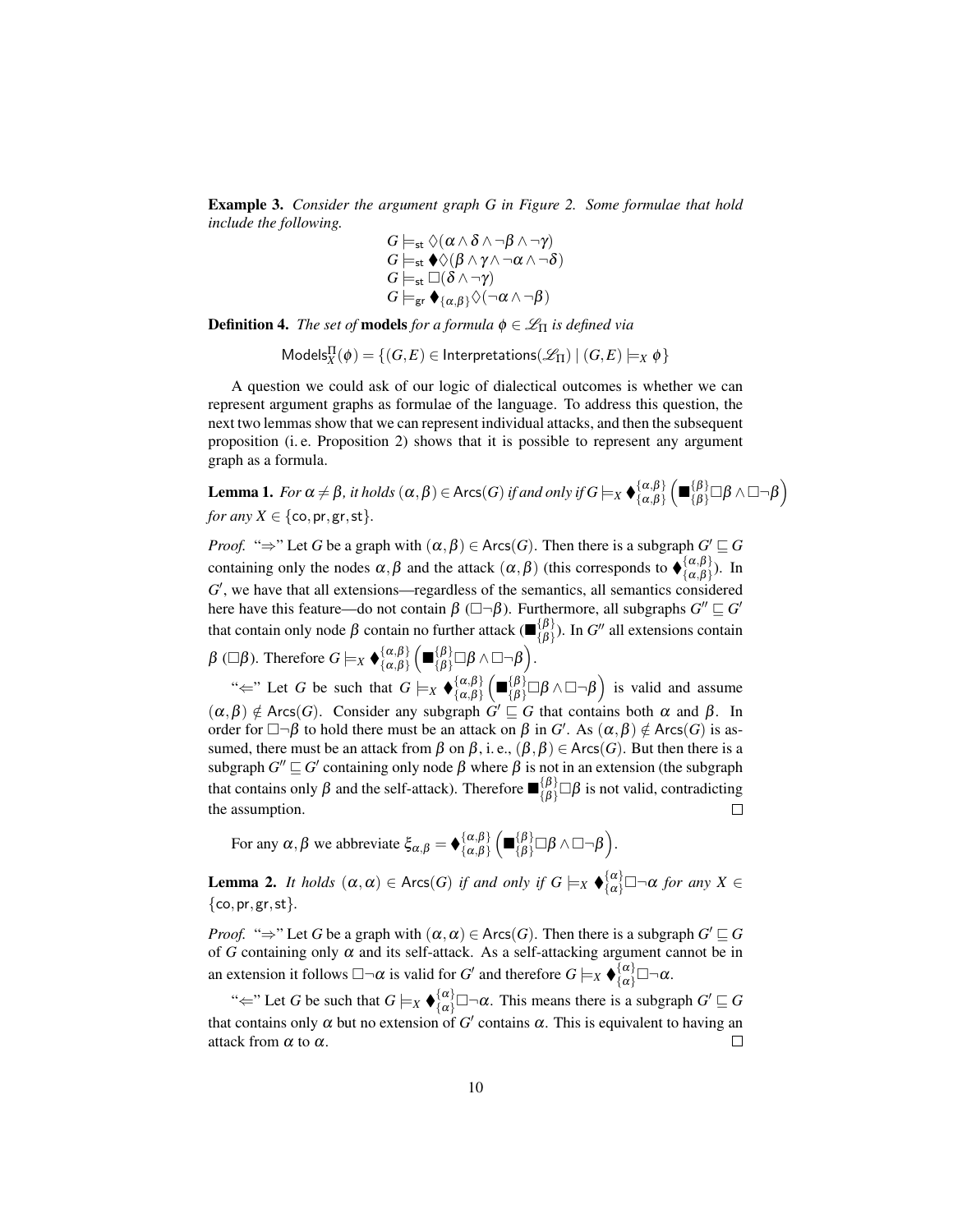For any  $\alpha$  we abbreviate  $\xi_{\alpha} = \oint {\{\alpha\} \atop {\{\alpha\}}} \Box \neg \alpha$  and, for reasons of simplicity, identify ξα,<sup>α</sup> with ξα.

 $\bf{Proposition 2.}$  *For finite*  $\Phi$   $\subseteq$  Interpretations $(\mathscr{L}_{\Pi})$ *, there is a*  $\phi$  $\in$  $\mathscr{L}_{\Pi}$  *such that*  $\sf{Models}_{X}^{\Pi}(\phi)$   $=$ Φ*.*

*Proof.* Let  $\Phi \subseteq$  Interpretations( $\mathscr{L}_{\Pi}$ ) with  $\Phi = \{(G_1, E_1), \ldots, (G_n, E_n)\}\$  and define  $\phi =$ φ<sup>1</sup> ∨...∨φ*<sup>n</sup>* through

$$
\phi_i = \bigwedge_{\alpha \in E_i} \alpha \wedge \bigwedge_{\alpha \notin E_i} \neg \alpha \wedge \bigwedge_{\alpha \in \operatorname{Nodes}(G_i)} \blacklozenge \Diamond \alpha \wedge \bigwedge_{\alpha \notin \operatorname{Nodes}(G_i)} \neg \blacklozenge \Diamond \alpha \wedge \\ \bigwedge_{(\alpha, \beta) \in \operatorname{Arcs}(G_i)} \xi_{\alpha, \beta} \wedge \bigwedge_{(\alpha, \beta) \notin \operatorname{Arcs}(G_i)} \neg \xi_{\alpha, \beta}
$$

for  $i = 1...$ , *n*. In order to show Models $_X^{\Pi}(\phi) = \Phi$  we show 1.) Models $_X^{\Pi}(\phi) \subseteq \Phi$  and 2.) Models $_{X}^{\Pi}(\phi) \supseteq \Phi$ .

1. Let  $(G, E) \in \text{Models}_{X}^{\Pi}(\phi)$ . By construction of  $\phi$  there is  $i \in \{1, ..., n\}$  such that  $(G, E) \models_X \phi_i$ . Due to the first two terms of the definition of  $\phi_i$  it has to hold  $E = E_i$ . Observe that the term  $\Diamond \alpha$  reads as "there is a subgraph that has an extension which contains  $\alpha$ " which translates to " $\alpha$  has to be in the graph". Conversely,  $\neg\neg\neg$  means that  $\alpha$  cannot be in the graph (otherwise there is always the subgraph just containing  $\alpha$  without any edges which has an extension containing  $\alpha$ ). So, due to the third and fourth terms,  $Nodes(G) = Nodes(G_i)$ . Due to the fifth and sixth terms and Lemmas 1 and 2,  $\text{Arcs}(G) = \text{Arcs}(G_i)$  and therefore  $G = G_i$ .

2. For 
$$
i = 1, ..., n
$$
 note that  $(G_i, E_i) \models_X \phi_i$  by construction.

**Definition 5.** *A formula*  $\phi \in \mathcal{L}_{\Pi}$  *is* **unsatisfiable** *iff* Models ${}_{X}^{\Pi}(\phi) = \emptyset$ *.* 

Obviously, for all arguments  $\alpha$ , the formula  $\alpha \wedge \neg \alpha$  is unsatisfiable. More generally, any conjunction of literals that includes complementary literals is unsatisfiable.

#### 3.2 Representing structure and extensions

The next definition is for a formula that captures exactly the extensions of a graph *G*. The models of this formula are the pairs  $(G, E)$  where *E* is an extension of *G* with respect to the semantics *X*.

**Definition 6.** *For all G,*  $\phi \in \mathscr{L}_{\Pi}$  **reflects** *G wrt. X iff* Models $_X^{\text{Nodes}(G)}(\phi) = \{(G,E) |$  $E \in$  Extensions<sub>*X*</sub>(*G*) }.

**Proposition 3.** *For*  $G \in$  Graphs( $\Pi$ )*, and for*  $X \in \{\infty, \text{pr}, \text{gr}, \text{st}\}\$ *, there is a*  $\phi \in \mathcal{L}_{\Pi}$  *such that* φ *reflects G wrt. X.*

 $\Box$ 

*Proof.* This follows directly from Proposition 2.

**Example 4.** *Consider the graph G in Figure 3a and let*  $\Gamma = \oint \phi(\alpha \wedge \beta) \wedge \xi_{\alpha,\beta} \wedge \xi_{\beta,\alpha} \wedge \xi_{\beta,\alpha}$  $\neg \xi_{\alpha} \wedge \neg \xi_{\beta}.$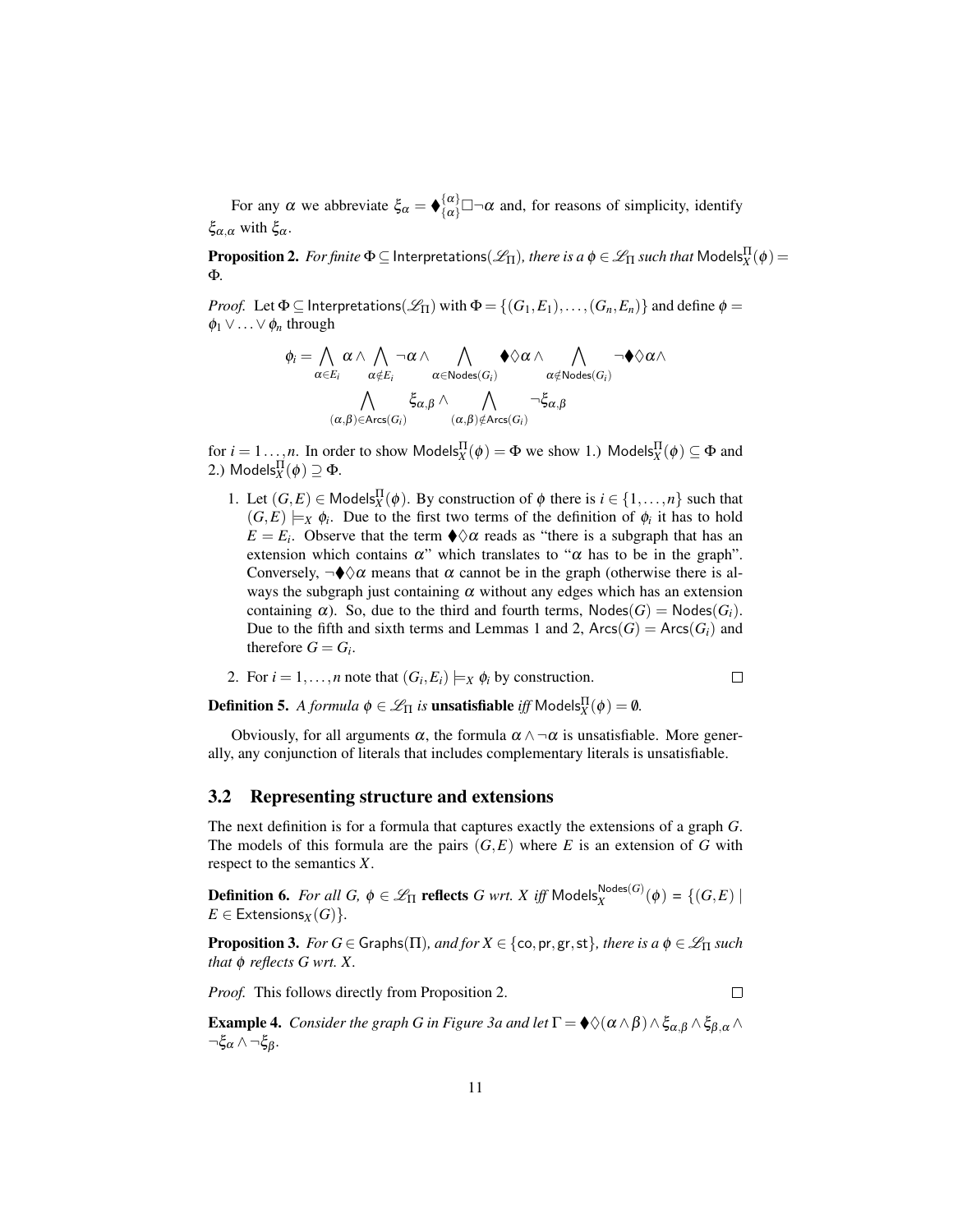

Figure 3: A simple argument graph *G* and its subgraphs.

- $\Psi_1 = \neg \alpha \wedge \neg \beta \wedge \Gamma$  *reflects G wrt. grounded semantics*
- $ψ<sub>2</sub> = ((α ∧ ¬β) ∨ (¬α ∧ β)) ∧ Γ$ *reflects G wrt. preferred semantics*
- $ψ_3 = ((\neg α \land \neg β) \lor (α \land \neg β) \lor (\neg α \land β)) \land Γ$  *reflects G wrt. complete semantics*

**Example 5.** *Consider the graph G where*  $\text{Nodes}(G) = \{\alpha, \beta\}$  *and*  $\text{Arcs}(G) = \{(\alpha, \alpha), (\beta, \beta)\}.$ 

 $\bullet$   $\neg \alpha \land \neg \beta \land \blacklozenge\Diamond(\alpha \land \beta) \land \xi_{\alpha} \land \xi_{\beta} \land \neg \xi_{\alpha,\beta} \land \neg \xi_{\beta,\alpha}$  *reflects G wrt. grounded, preferred, and complete semantics.*

**Proposition 4.** *For*  $G \in$  Graphs( $\Pi$ )*, for*  $X \in \{\text{co, pr, gr, st}\}\$ *, and for*  $\phi \in \mathcal{L}_{\Pi}$ *, if*  $\phi$ *reflects G wrt. X, then*  $G \models_X \phi$ *.* 

*Proof.* If  $\phi$  reflects *G* then Models<sub>*X*</sub>( $\phi$ ) = {(*G*,*E*) | *E* ∈ Extensions<sub>*X*</sub>(*G*)} which means  $(G, E) \models_X \phi$  for all  $E \in$  Extensions<sub>*X*</sub>(*G*). This is equivalent to stating  $G \models_X \phi$ .  $\Box$ 

 $\bf{Definition 7.}$  *For all*  $G$ *,*  $\phi \in \mathscr{L}_{\Pi}$  *exactly reflects*  $G' \sqsubseteq G$  *in*  $G$  *wrt.*  $X$  *iff*  $\mathsf{Models}_X^{\mathsf{Nodes}(G)}(\phi)$  $=\{(G',E)\mid E\in \textsf{Extensions}_X(G')\}$ 

Example 6. *For Figure 3,* ψ<sup>1</sup> *from Example 4 exactly reflects G in G itself with respect to grounded semantics,* ψ<sup>2</sup> *exactly reflects G in G itself with respect to preferred semantics, and* ψ<sup>3</sup> *exactly reflects G in G itself with respect to complete semantics.*

Example 7. *Consider G and its subgraph G*<sup>1</sup> *in Figure 4 and observe that*

$$
\phi=((\alpha \wedge \neg \beta) \vee (\neg \alpha \wedge \beta)) \wedge \Diamond(\alpha \wedge \neg \beta) \wedge \Diamond(\neg \alpha \wedge \beta)
$$

*reflects G*<sup>1</sup> *wrt. preferred semantics but does not exactly reflect G*<sup>1</sup> *in G wrt. preferred semantics as*  $(G, \{ \alpha \}) \in \mathsf{Models}_{pr}^{\{\alpha,\beta,\gamma\}}(\phi)$  *as well. However, observe that* 

$$
\phi' = \phi \land \blacksquare \Box \neg \gamma
$$

*exactly reflects G*<sup>1</sup> *in G wrt. preferred semantics.*

The next definition of *constitutes* captures when a set of formulae reflects every subgraph of a graph. When a set of formulae minimally constitutes a graph, there is a bijection from the set of formulae to the set of subgraphs of the graph.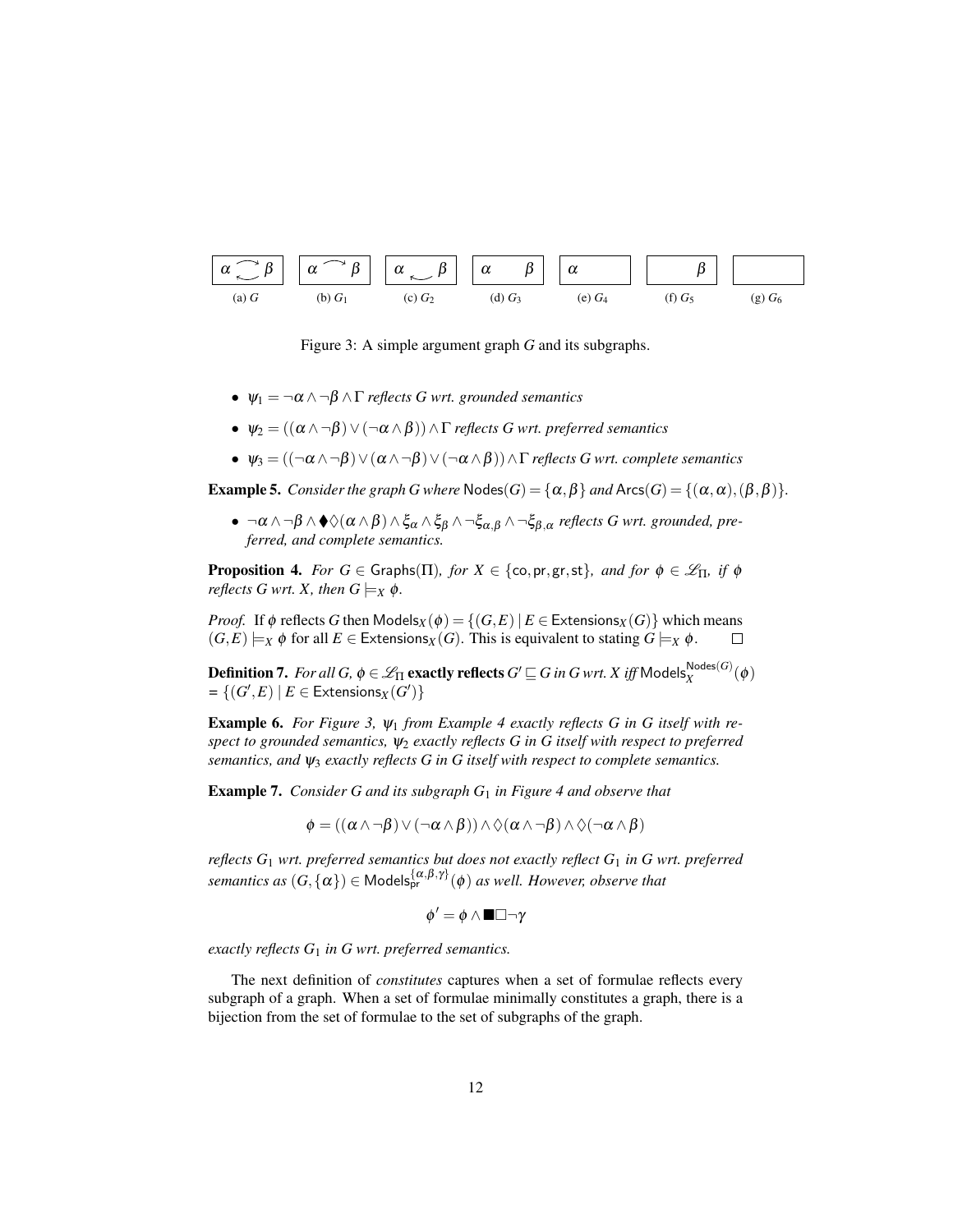

Figure 4: The argument graph *G* from Example 7 and one of its subgraphs.

**Definition 8.** *For*  $G \in$  Graphs( $\Pi$ )*, for*  $X \in \{\text{co}, \text{pr}, \text{gr}, \text{st}\}\$ *, and for*  $\Phi \subseteq \mathscr{L}_{\Pi}$ ,  $\Phi$  consti**tutes** G with respect to X iff for each subgraph  $G' \sqsubseteq G$ , there is a  $\phi \in \Phi$  such that  $\phi$ *exactly reflects G*<sup>0</sup> *in G wrt. X. Furthermore,* Φ minimally constitutes *G with respect to X iff*  $\Phi$  *constitutes G with respect to X and it is not the case that there is a*  $\Phi' \subset \Phi$  $\mathit{such that}$  $\Phi'$  constitutes  $G$  with respect to  $X$ .

Example 8. *Consider Figure 3. The following formulae minimally constitute G with respect to preferred semantics.*

- $((\alpha \wedge \neg \beta) \vee (\neg \alpha \wedge \beta)) \wedge \Diamond(\alpha \wedge \neg \beta) \wedge \Diamond(\neg \alpha \wedge \beta)$  *exactly reflects G in G*
- $\alpha \wedge \neg \beta \wedge \Box(\alpha \wedge \neg \beta) \wedge \blacklozenge \Diamond \beta \wedge \neg \xi_{\beta}$  *exactly reflects G*<sub>1</sub> *in G*
- $\bullet \ \neg \alpha \wedge \beta \wedge \Box(\neg \alpha \wedge \beta) \wedge \blacklozenge \Diamond \alpha \wedge \neg \xi_{\alpha}$  *exactly reflects G*<sub>2</sub> *in G*
- $\bullet$   $\alpha \wedge \beta \wedge \Box(\alpha \wedge \beta)$  *exactly reflects G*<sub>3</sub> *in G*
- $\alpha \wedge \neg \beta \wedge \Box \alpha \wedge \blacksquare \Box \neg \beta$  *exactly reflects*  $G_4$  *in*  $G$
- $\beta \wedge \neg \alpha \wedge \Box \beta \wedge \blacksquare \Box \neg \alpha$  *exactly reflects*  $G_5$  *in*  $G$
- $\bullet \ \neg \alpha \wedge \neg \beta \wedge \blacksquare \Box (\neg \alpha \wedge \neg \beta)$  *exactly reflects G*<sub>6</sub> *in G*

**Proposition 5.** *For*  $G \in$  Graphs( $\Pi$ )*, for*  $X \in \{\text{co}, \text{pr}, \text{gr}, \text{st}\}\$ *, and for*  $\Phi \subseteq \mathcal{L}_{\Pi}$ *, if*  $\Phi$ *constitutes G with respect to X, then*

$$
\bigcup_{\phi \in \Phi} \mathsf{Models}_X^{\mathsf{Nodes}(G)}(\phi) = \{ (G', E) \mid G' \sqsubseteq G \text{ and } E \in \mathsf{Extensions}_X(G') \}
$$

*Proof.* Assume Φ constitutes *G* with respect to *X*. Therefore, by Definition 8, for each subgraph  $G' \sqsubseteq G$ , there is a  $\phi \in \Phi$  such that  $\phi$  exactly reflects  $G'$  in  $G$  wrt. *X*. Therefore, by Definition 6, for each subgraph  $G' \sqsubseteq G$ , there is a  $\phi \in \Phi$  such that  $\mathsf{Models}_X^{\mathsf{Nodes}(G)}(\phi) = \{(G', E) \mid E \in \mathsf{Extensions}_X(G')\}.$  Therefore, if  $\Phi = \{\phi_1, \ldots, \phi_k\},$  $\text{then Models}_{X}^{\textsf{Nodes}(G)}(\phi_1) \cup \ldots \cup \textsf{Models}_{X}^{\textsf{Nodes}(G)}(\phi_k) \text{ is } \{(G',E) \, | \, G' \sqsubseteq G \text{ and } E \in \textsf{Extensions}_X(G')\}.$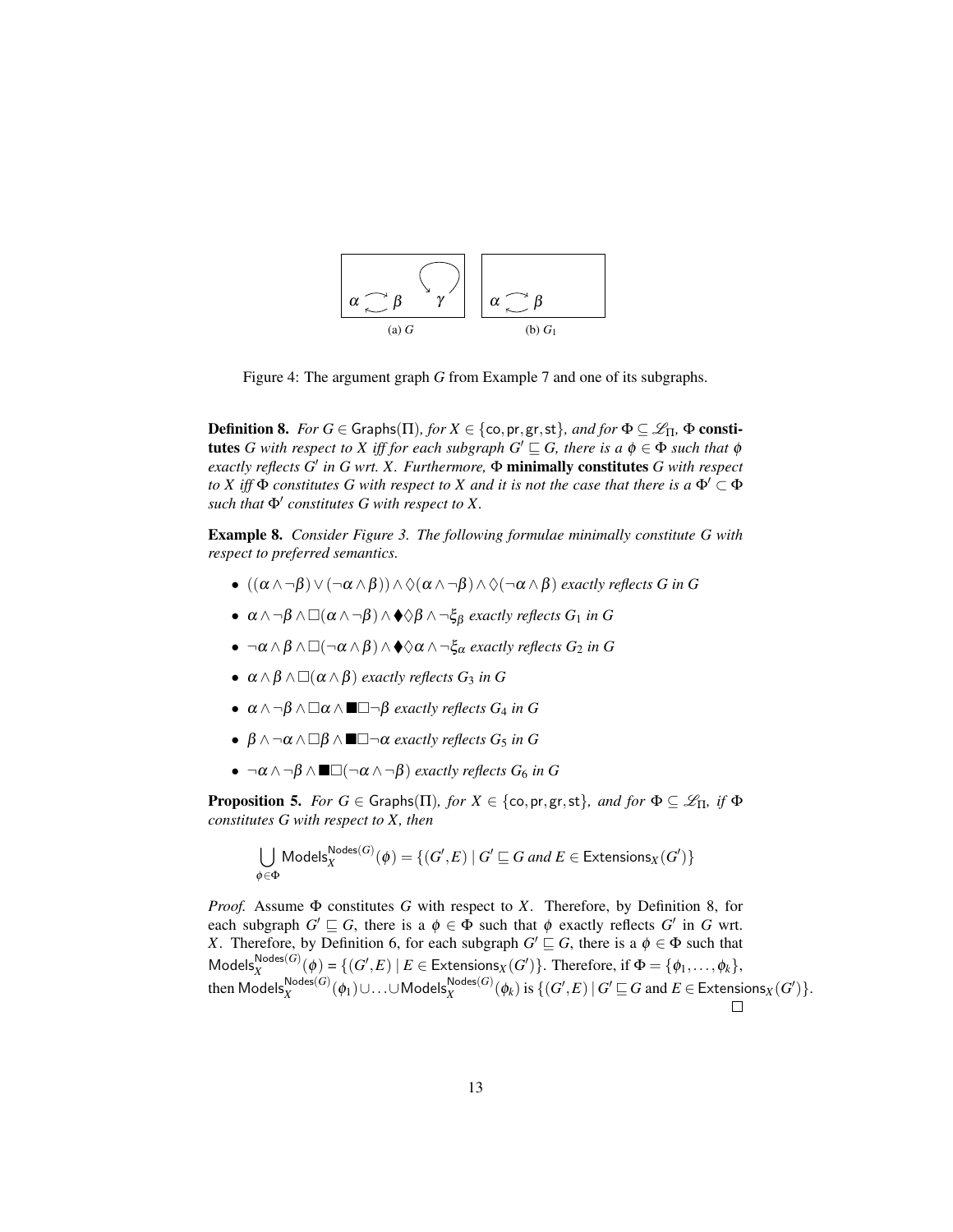**Proposition 6.** *For*  $G \in$  Graphs( $\Pi$ )*, for*  $X \in \{\text{co, pr, gr, st}\}\$ *, and for*  $\Phi \subseteq \mathcal{L}_{\Pi}$ *, if*  $\Phi$ *minimally constitutes G with respect to X, then for all*  $\phi_i, \phi_j \in \Phi$ *,*  $\mathsf{Models}_X^{\mathsf{Nodes}(G)}(\phi_i) \cap$  $\mathsf{Models}_X^{\mathsf{Nodes}(G)}(\phi_j) = \emptyset.$ 

*Proof.* Assume Φ minimally constitutes *G* with respect to *X*. Therefore, by Definition 8,  $\Phi$  constitutes *G* with respect to *X* and it is not the case that there is a  $\Phi' \subset \Phi$  such that  $\Phi'$  constitutes *G* with respect to *X*. Therefore, there is exactly one  $\phi \in \Phi$  for each  $G' \sqsubseteq G$  such that  $\mathsf{Models}_X(\phi) = \{ (G', E) \mid E \in \mathsf{Extensions}_X(G') \}$ . Therefore, for each  $\phi_i, \phi_j \in \Phi$ , where  $\phi_i \neq \phi_j$ , let  $\mathsf{Models}_X^{\mathsf{Nodes}(G)}(\phi_i) = \{(G_i, E) \mid E \in \mathsf{Extensions}_X(G')\}$ and  $\textsf{Models}_X^{\textsf{Nodes}(G)}(\phi_j) = \{ (G_j, E) \mid E \in \textsf{Extensions}_X(G') \}$ . Since  $G_i \neq G_j$ , we have that  $\mathsf{Models}_X^{\mathsf{Nodes}(G)}(\phi_i) \cap \mathsf{Models}_X^{\mathsf{Nodes}(G)}(\phi_j) = \emptyset.$ 

In this subsection, we have shown how we can use a formula to characterise the structure and extensions of a graph. This means we can use formulae to directly discuss individual graphs, and individual subgraphs, and their extensions. We will harness this granularity when we use the set of subgraphs of a graph as a sample space.

#### 3.3 Dividers

Given a graph *G* and a formula  $\phi \in \mathcal{L}_{\Pi}$  the set of *dividers* of  $\phi$  is the set of subgraphs that have  $\phi$  as an inference.

**Definition 9.** Let G be an argument graph and let  $X \in \{\text{co}, \text{pr}, \text{gr}, \text{st}\}\$  be a semantics.  $A$   $graph$   $G' = (\mathscr{A}', \mathscr{R}') \sqsubseteq G$  is a divider  $for$   $\phi \in \mathscr{L}_\Pi$  iff  $G' \models_X \phi$ . Let Dividers $^G_X(\phi)$  be *the set of dividers of* φ *wrt. G and X.*

Example 9. *We continue Example 2. There we have among others*

Dividers<sub>gr</sub>
$$
(\alpha \wedge \neg \beta) = \{G, G_2, G_3, G_4, G_6, G_9, G_{12}, G_{15}\}
$$
Dividers<sub>gr</sub>
$$
(\alpha) = \{G, G_2, G_3, G_4, G_6, G_7, G_9, G_{11}, G_{12}, G_{15}\}
$$
Dividers<sub>gr</sub>
$$
(\beta \wedge \neg \alpha) = \{G_5, G_{10}, G_{14}, G_{16}\}
$$
Dividers<sub>gr</sub>
$$
(\alpha \wedge \neg \alpha) = \emptyset
$$
Dividers<sub>gr</sub>
$$
(\alpha \wedge \beta \wedge \neg \gamma) = \{G_{11}\}
$$
Dividers<sub>gr</sub>
$$
(\alpha \vee \neg \alpha) = \{G, G_1, \dots, G_{18}\}
$$
Dividers<sub>gr</sub>
$$
(\alpha \wedge \beta) = \{G, G_1, \dots, G_{18}\}
$$
Dividers<sub>gr</sub>
$$
(\alpha \wedge \beta) = \{G, G_1, G_8, G_{12}, \dots, G_{18}\}
$$

*Note that all formulae appearing above may have been prefixed by either*  $\Box$  *or*  $\diamond$  *without changing the dividers as the grounded semantics is a unique-extension semantics.*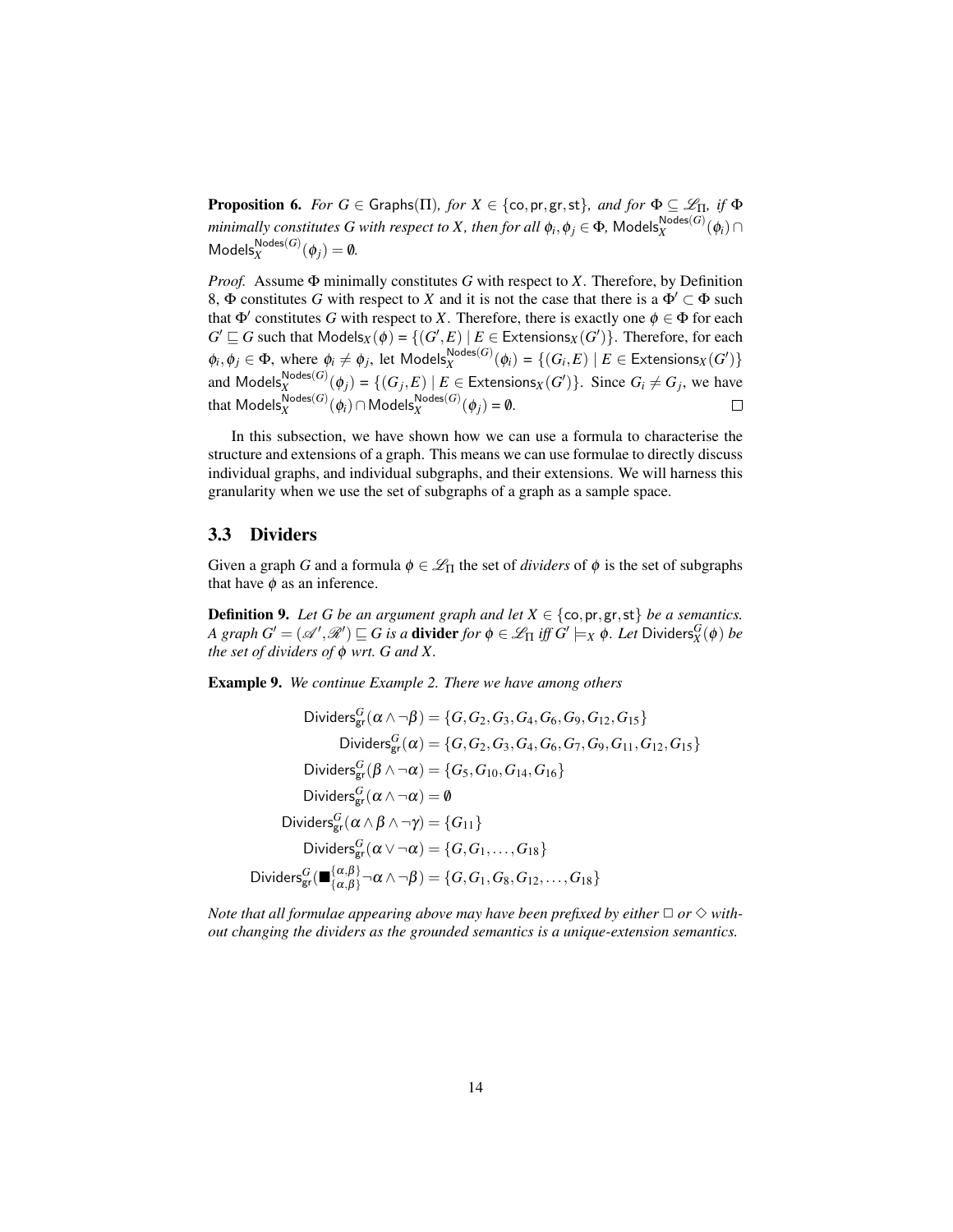Example 10. *Consider Figure 3. There we have among others*

 $\operatorname{\sf Dividers}_{\operatorname{\sf gr}}^G(\pmb{\alpha})=\{G_1,G_3,G_4\}$  Dividers ${}_{\operatorname{\sf pr}}^G$  $S_{\text{pr}}^{G}(\alpha) = \{G_1, G_3, G_4\}$  $\operatorname{\sf Dividers}_{\operatorname{\sf pr}}^{\overline{G}}(\Diamond\alpha)=\{G,G_1,G_3,G_4\}\qquad\quad \operatorname{\sf Dividers}_{\operatorname{\sf gr}}^{\overline{G}}$  $G_{\text{gr}}^{G}(\beta) = \{G_2, G_3, G_5\}$  $Dividers_{\text{pr}}^G(\beta) = \{G_2, G_3, G_5\}$  Dividers $_G^G$  $\mathcal{G}_{\mathsf{pr}}^{\tilde{G}}(\lozenge\beta)=\{G,G_2,G_3,G_5\}$  $Dividers_{\text{gr}}^G(\alpha \wedge \beta) = \{G_3\}$  Dividers $_G^G$  $_{\mathsf{pr}}^{G}(\alpha\wedge\beta)=\{G_{3}\}$  $Dividers^{\tilde{G}}_{\textsf{pr}}(\Diamond (\alpha \land \beta)) = \{G_3\}$  Dividers<sup>*G*</sup>  $G_{\text{gr}}^G(\alpha \wedge \neg \beta) = \{G_1, G_4\}$  $\operatorname{\sf Dividers}_{\operatorname{\sf pr}}^G(\alpha\wedge\neg\beta)=\{G_1,G_4\}$  Dividers $^G_{\operatorname{\sf pr}}$  $\mathop{\rm Gr}\limits^{\rm G}(\Diamond(\alpha \wedge \neg \beta)) = \{G,G_1,G_4\}$  $\operatorname{\sf Dividers}_{\operatorname{\sf gr}}^G(\neg\alpha\wedge\beta)=\{G_2,G_5\}$  Dividers $^G_{\operatorname{\sf pr}}$  $_{\mathsf{pr}}^G(\neg \alpha \land \beta) = \{G_2, G_5\}$  $\mathrm{Dividers}_{\mathrm{pr}}^{\widetilde{G}}(\Diamond(\neg\alpha\land\beta))=\{G,G_2,G_5\}\quad \mathrm{Dividers}_{\mathrm{gr}}^{\widetilde{G}}$  $_{\mathrm{gr}}^G(\neg \alpha \wedge \neg \beta) = \{G,G_6\}$  $\operatorname{\sf Dividers}_{\operatorname{\sf gr}}^G(\neg\alpha\wedge\neg\beta)=\{G,G_6\}$  Dividers $^G_{\operatorname{\sf pr}}$  $\mathsf{G}_\mathsf{pr}^G(\Diamond(\neg\alpha\wedge \neg\beta))=\{G_6\}$ 

**Proposition 7.** *For every argument graph G and each semantics*  $X \in \{\infty, \text{pr}, \text{gr}, \text{st}\}, \text{ if }$  $\Psi \models_X \phi$  *then* Dividers ${}^G_X(\psi) \subseteq$  Dividers ${}^G_X(\phi)$ .

*Proof.* Let  $G \in Dividers_X^G(\psi)$ . By Definition 9 it follows  $G \models_X \psi$ . Assuming  $\psi \models_X \phi$ we conclude  $G \models_X \phi$  and therefore  $G \in Dividers_X^G(\phi)$ .  $\Box$ 

We will use formulae in our logic of dialectical outcomes as our outcomes when we consider lotteries. For this, we need to ensure that each outcome is disjoint from the other outcomes. For this, we use the following definition.

**Definition 10.** Let G be an argument graph, and let  $\phi, \psi \in \mathcal{L}_{\Pi}$ .  $\phi$  and  $\psi$  are **disjoint** *for G and wrt. semantics X iff* Dividers $_S^{\tilde{G}}(\phi) \cap$  Dividers $_S^G(\psi) = \emptyset$ . A set  $\Phi \subseteq \mathscr{L}_\Pi$  is **pairwise disjoint** *iff for each*  $\phi$ ,  $\psi \in \Phi$ ,  $\phi$  *and*  $\psi$  *are disjoint.* 

**Example 11.** We continue Example 9 and grounded semantics. Then  $\alpha \wedge \neg \beta$  and  $\beta \wedge \neg \alpha$  *are disjoint and*  $\alpha$  *and*  $\gamma$  *are not disjoint as, e.g.,*  $G_{12}$  *is a divider for both of them.*

We can equivalently view disjointness between a pair of outcomes as inconsistency between these outcomes as shown in the next proposition.

**Proposition 8.** Let G be an argument graph, and let  $\phi, \psi \in \mathcal{L}_{\Pi}$ .  $\phi$  and  $\psi$  are disjoint *for G and wrt. semantics X iff*  $\phi \land \psi \equiv_X \bot$ *.* 

*Proof.* Let  $\phi, \psi \in \mathcal{L}_{\Pi}$  and assume  $\Pi = \text{Nodes}(G)$ .

- " $\Rightarrow$ " Let φ and ψ be disjoint and assume  $φ \land ψ \neq_X \bot$ . Then there is  $(G', E) \in$  $Interpretations( $\mathscr{L}_{\Pi}$ ) with  $(G',E) \models_X \phi$  and  $(G',E) \models_X \psi$ . But then G' would$ be a divider of both  $\phi$  and  $\psi$ .
- $\iff$  If  $\phi \land \psi \equiv_X \bot$  then there is no  $(G', E) \in$  Interpretations $(\mathscr{L}_\Pi)$  with  $(G', E) \models_X \phi$ and  $(G', E) \models_X \psi$ , i. e., there is no common divider of  $\phi$  and  $\psi$ .  $\Box$

The next definition is for when a set of outcomes is exhaustive. Again, this is required for when we use outcomes in lotteries. The definition for exhaustive is specified as a constraint using a formula of our language for dialectical outcomes. In the subsequent proposition, we show that this definition is implied by to the union of the dividers of the formulae being the set of all subgraphs of the argument graph.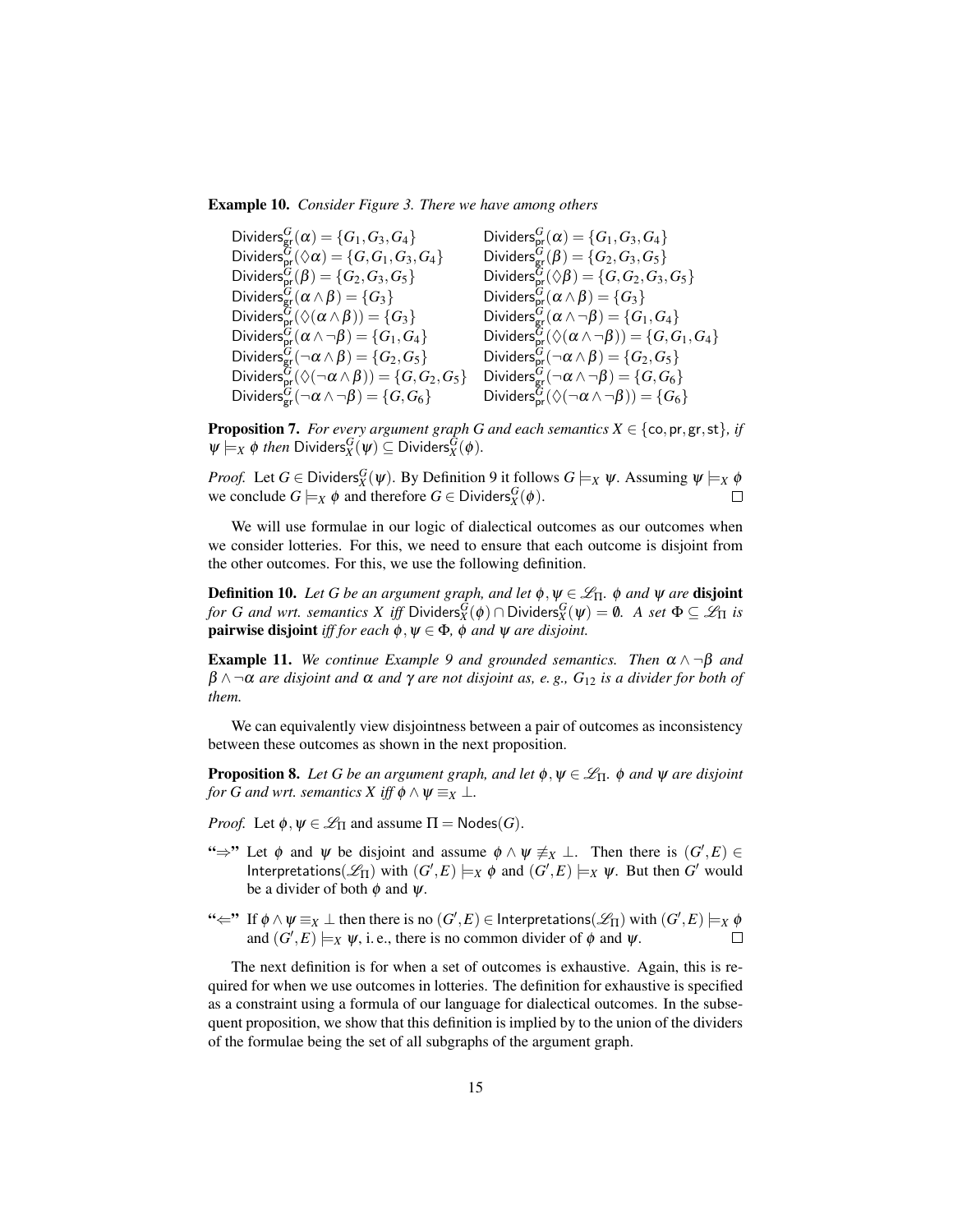**Definition 11.** *A set of formulae*  $\{\phi_1, \ldots, \phi_k\} \subseteq \mathcal{L}_{\Pi}$  *is* **exhaustive** *for G wrt. semantics X* iff *G*  $\models$ *X* ■□( $φ_1 ∨ … ∨ φ_k$ )*.* 

**Proposition 9.** *Let*  $\{\phi_1, \ldots, \phi_k\} \subseteq \mathcal{L}_{\Pi}$ *. If* 

Dividers<sub>X</sub>
$$
(\phi_1) \cup ... \cup Dividers_X^G(\phi_k) = Sub(G)
$$
 (1)

*then*  $\{\phi_1, \ldots, \phi_k\}$  *is exhaustive for G wrt. semantics X.* 

*Proof.* Let  $\{\phi_1,\ldots,\phi_k\} \subseteq \mathcal{L}_{\Pi}$  be a set of formulae. Note first that Dividers ${}^G_X(\phi_1) \cup$ ...∪Dividers ${}_{X}^{G}(\phi_k)$  ⊆ Sub(*G*) for any set  $\{\phi_1,\ldots,\phi_k\}$  ⊆  $\mathscr{L}_{\Pi}$  due to the definition of dividers. Then (1) is equivalent to

| Dividers ${}_{X}^{G}(\phi_1) \cup  \cup \text{Dividers}_{X}^{G}(\phi_k) = \text{Sub}(G)$                                                |
|-----------------------------------------------------------------------------------------------------------------------------------------|
| $\iff$ $\forall G' \in Sub(G) : \exists i \in \{1, , k\} : G' \in Dividers_Y^G(\phi_i)$                                                 |
| $\iff$ $\forall G' \in Sub(G) : \exists i \in \{1, , k\} : G' \models_X \phi_i$                                                         |
| $\iff \forall G' \in Sub(G) : \exists i \in \{1,\ldots,k\} : \forall E \in \mathsf{Extensions}_X(G') : (G',E) \models_X \phi_i \tag{2}$ |

and furthermore from (2) follows

$$
\Rightarrow \forall G' \in Sub(G) : \exists i \in \{1, ..., k\} : \forall E \in Extensions_X(G') : (G', E) \models_X \phi_1 \vee ... \vee \phi_k
$$
  
\n
$$
\iff \forall G' \in Sub(G) : \forall E \in Extensions_X(G') : (G', E) \models_X \phi_1 \vee ... \vee \phi_k
$$
  
\n
$$
\iff \forall G' \in Sub(G) : G' \models_X \Box(\phi_1 \vee ... \vee \phi_k)
$$
  
\n
$$
\iff G \models_X \blacksquare \Box(\phi_1 \vee ... \vee \phi_k)
$$

 $\Box$ 

Note that the other direction, i. e.,from exhaustiveness follows (1), is not true in general as the next example shows.

**Example 12.** *Consider the graph G where*  $\text{Nodes}(G) = \{\alpha, \beta\}$  *and*  $\text{Arcs}(G) = \{(\alpha, \beta),(\beta, \alpha)\}$ *and stable semantics. Then*  $\{\alpha, \neg \alpha\}$  *is exhaustive:* 

$$
\forall G' \in \mathsf{Sub}(G) : \forall E \in \mathsf{Extensions}_{\mathsf{sf}}(G') : (G', E) \models_X \alpha \vee \neg \alpha
$$

*as every extension of every subgraph either contains* α *or not. However, observe that*  $G \in Sub(G)$  *is not a divider for*  $\alpha$  *nor*  $\neg \alpha$  *as G has one extension containing*  $\alpha$  *and one extension not containing* α*.*

Example 13. *We continue Example 10 and therefore consider Figure 1 again. The following set of formulae* {φ1,...,φ8} *is exhaustive for G with respect to grounded semantics:*

$$
\phi_1 = \alpha \wedge \beta \wedge \gamma \qquad \phi_2 = \alpha \wedge \beta \wedge \neg \gamma \qquad \phi_3 = \alpha \wedge \neg \beta \wedge \gamma \qquad \phi_4 = \neg \alpha \wedge \beta \wedge \gamma
$$
\n
$$
\phi_5 = \alpha \wedge \neg \beta \wedge \neg \gamma \qquad \phi_6 = \neg \alpha \wedge \beta \wedge \neg \gamma \qquad \phi_7 = \alpha \wedge \neg \beta \wedge \gamma \qquad \phi_8 = \neg \alpha \wedge \neg \beta \wedge \neg \gamma
$$

*Furthermore, the formulae are pairwise disjoint (i. e. for each i,*  $j \in \{1, ..., 8\}$ *,*  $\phi_i$  *and* φ*<sup>j</sup> are disjoint for grounded semantics).*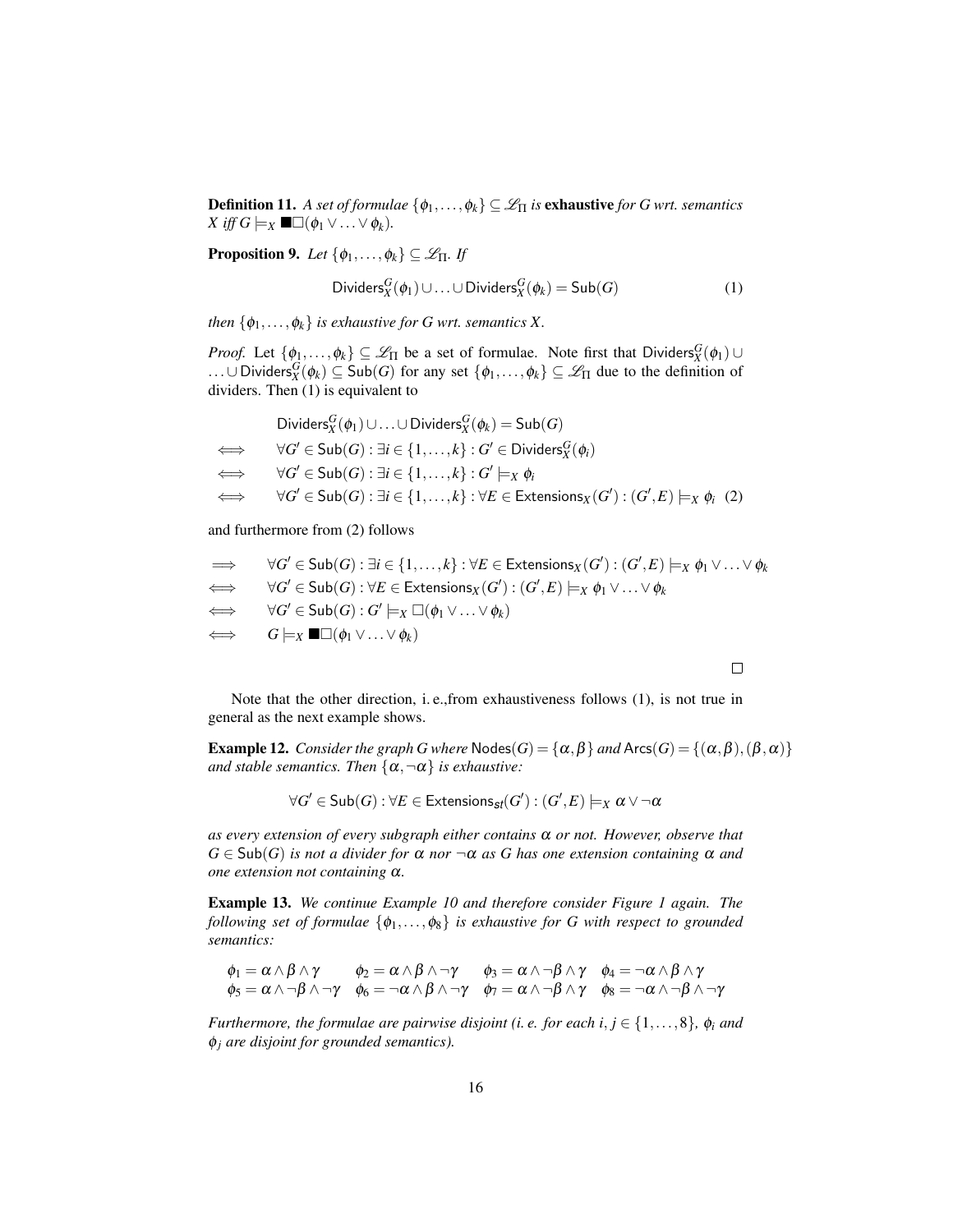**Example 14.** *Consider Figure 3. The following set of formulae*  $\{\phi_1, \ldots, \phi_5\}$  *is exhaustive for G with respect to preferred semantics:*

| $\phi_1 = \Diamond(\alpha \wedge \neg \beta) \wedge \Diamond(\neg \alpha \wedge \beta)$ | Dividers $(\phi_1) = \{G\}$        |
|-----------------------------------------------------------------------------------------|------------------------------------|
| $\phi_2 = \alpha \wedge \neg \beta$                                                     | Dividers $(\phi_2) = \{G_1, G_4\}$ |
| $\phi_3 = \neg \alpha \wedge \beta$                                                     | Dividers $(\phi_3) = \{G_2, G_5\}$ |
| $\phi_4 = -\alpha \wedge \neg \beta$                                                    | Dividers $(\phi_4) = \{G_6\}$      |
| $\phi_5 = \alpha \wedge \beta$                                                          | Dividers $(\phi_5) = \{G_3\}$      |

*Furthermore, the formulae are pairwise disjoint for preferred semantics (i. e. for each*  $i, j \in \{1, \ldots, 5\}$ ,  $\phi_i$  *and*  $\phi_j$  *are disjoint for preferred semantics*).

**Proposition 10.** If a set of formulae  $\Phi = {\phi_1, \ldots, \phi_n}$  is exhaustive and pairwise dis*joint then* Φ \ {φ*<sup>i</sup>* ,φ*j*} ∪ {φ*<sup>i</sup>* ∨ φ*j*} *is also exhaustive and pairwise disjoint for every*  $i, j = 1, \ldots, n$ .

*Proof.* Let  $\Phi = {\phi_1, \ldots, \phi_n}$  be exhaustive and pairwise disjoint. That is,  $G \models_X \blacksquare \Box (\phi_1 \lor \phi_2)$ ...  $\lor \phi_n$ ) and each  $\phi_i, \phi_j \in \Phi$  (*i*  $\neq j$ ) are disjoint.

Without loss of generality consider  $\Phi' = {\phi_1 \vee \phi_2, \phi_3, ..., \phi_n}$ . Then  $\Phi'$  is exhaustive as  $G \models_X \blacksquare \Box (\phi_1 \lor ... \lor \phi_n)$  is equivalent to  $G \models_X \blacksquare \Box ((\phi_1 \lor \phi_2) \lor \phi_3 \lor ... \lor \phi_n)$ . As  $Φ$  is pairwise disjoint so is { $φ_3, ..., φ_n$ } ⊆  $Φ$ . Let now  $k = 3, ..., n$  and consider  $φ_1 ∨ φ_2$ and  $\phi_k$ . Assume Dividers ${}^G_X(\phi_1 \vee \phi_2) \cap$  Dividers ${}^G_X(\phi_k) \neq \emptyset$  and let  $G' \in$  Dividers ${}^G_X(\phi_1 \vee$  $\phi_2$ ) ∩ Dividers ${}^G_X(\phi_k)$ . As  $G' \in \text{Dividers}_X^G(\phi_1 \vee \phi_2)$  it is either  $G' \in \text{Dividers}_X^G(\phi_1)$  or  $G' \in Dividers_X^{\tilde{G}}(\phi_2)$  (or both). In any case, this implies  $\Phi$  cannot be pairwise disjoint, contradicting the assumption.  $\Box$ 

**Example 15.** *We continue Example 13. As*  $\phi_9 = \beta \equiv_X \phi_1 \vee \phi_2 \vee \phi_4 \vee \phi_6$  *we have that*  $\{\phi_3, \phi_5, \phi_7, \phi_8, \phi_9\}$  *is exhaustive and pairwise disjoint.* 

The following result shows that any set of subgraphs of a graph can be characterized as the dividers of some formula. As we shall use the set of subgraphs of a graph as the sample space for a probability distribution, it means the language allows us to talk about the sample space.

**Proposition 11.** *For any*  $\Psi \subseteq Sub(G)$ *, there is a formula*  $\phi \in \mathcal{L}_{\Pi}$  *such that* 

Dividers
$$
g_X(\phi) = \Psi
$$

*Proof.* Let  $\Psi \subseteq Sub(G)$  with  $\Psi = \{G_1, \ldots, G_n\}$ . For each  $i = 1, \ldots, n$ , let  $E^i$  be the set of X-extensions of  $G_i$  and consider the set  $M_i = \{(G_i, E) | E \in E^i\}$  of interpretations. By Proposition 2 there is  $\phi_i$  with Models<sub>*X*</sub>( $\phi_i$ ) = *M<sub>i</sub>* and therefore Dividers<sub>*X*</sub><sup>*G*</sup><sub>*N*</sub>( $\phi_i$ ) =  $\{G_i\}$ . Define  $\phi = \phi_1 \vee \ldots \vee \phi_n$  and observe Dividers ${}^G_X(\phi) = \text{Dividers}_X^G(\phi_1) \cup \ldots \cup$  $\text{Dividers}_X^G(\phi_n) = \{G_1, \ldots, G_n\} = \Psi.$ 

In a later section, we will use formulae as outcomes in argumentation lotteries. For this, we will want to avoid both tautologies and contradictions as outcomes in useful argumentation lotteries.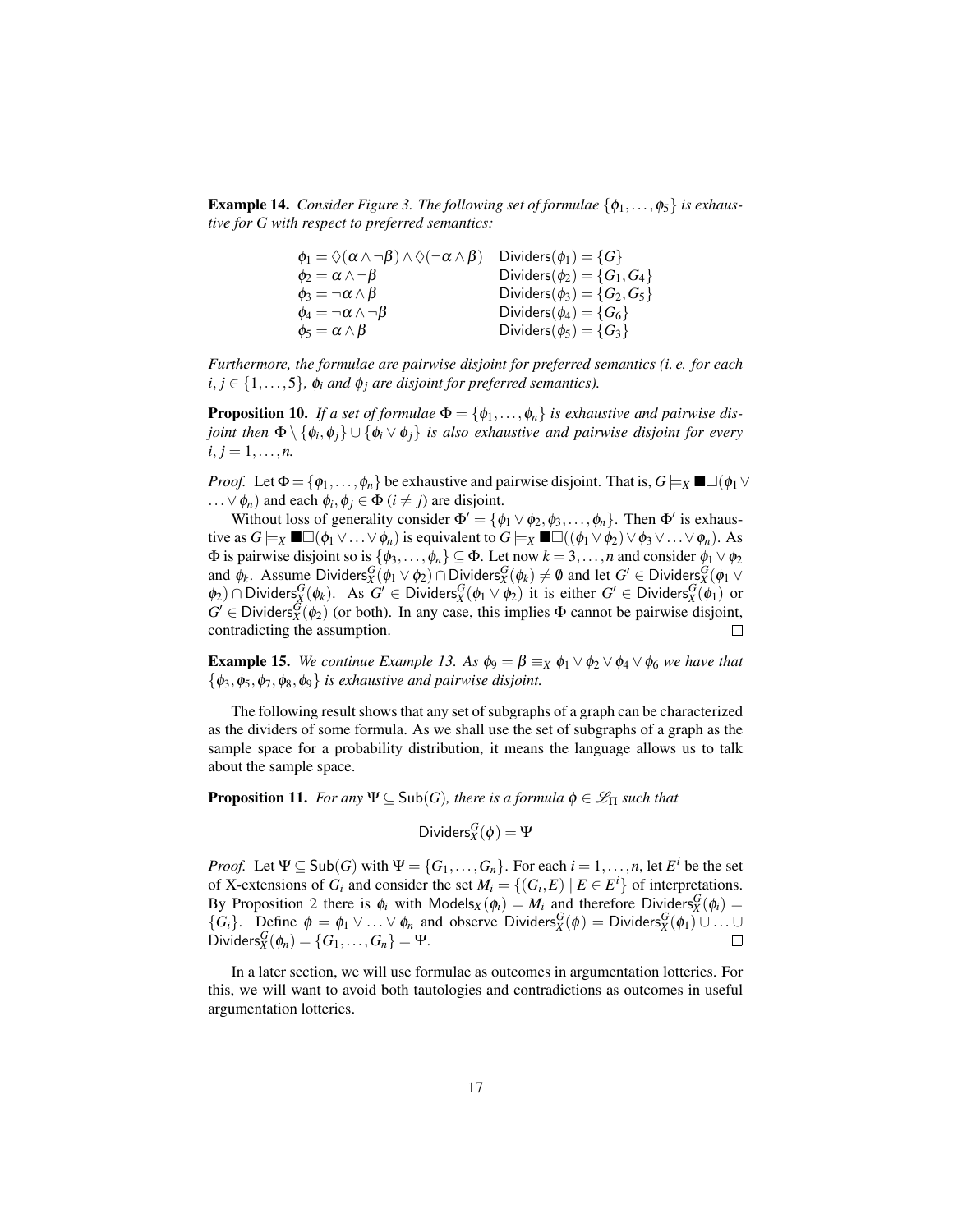### 4 Probability distributions

Given an argument graph *G* we represent the uncertainty we may have over the arguments and/or attacks by using the set of subgraphs  $\text{Sub}(G)$  as the sample space. This means we are unsure which subgraph is the "correct" subgraph. Then using this sample space, we define a probability distribution as follows. Note, in previous work, we restricted consideration to the *spanning* subgraphs—i. e. subgraphs containing all attacks on a subset of arguments—thereby denoting uncertainty in the arguments [Hun12], or on the *full* subgraphs—i. e. subgraphs containing all arguments but a subset of attacks—thereby denoting uncertainty in the attacks [Hun13c]. Here we allow the representation of uncertainty in both arguments and attacks.

Definition 12. *Let G be an argument graph. A* probability distribution *P for G is a function*  $P : Sub(G) \rightarrow [0,1]$  *such that*  $\sum_{G' \sqsubseteq G} P(G') = 1$ *.* 

Given a probability distribution over subgraphs, we can obtain the probability of each argument and each attack as a marginal distribution. More specifically, for an argument graph *G* and a probability distribution *P*, the marginal distribution for an argument  $\alpha$  is

$$
P(\alpha) = \sum_{G' \sqsubseteq G \text{ s.t. } \alpha \in \text{Nodes}(G')} P(G')
$$

The **marginal distribution for an attack**  $(\alpha, \beta)$  is

$$
P((\alpha, \beta)) = \sum_{G' \sqsubseteq G \text{ s.t. } (\alpha, \beta) \in \text{Arcs}(G')} P(G')
$$

Note that these probabilities describe the uncertainty to which an argument or attack is believed to be justifiable, i. e. whether it is appropriate to consider this element to be present in the argument graph. In particular, a high probability of an argument does not necessarily imply that the argument is highly acceptable, see below.

Example 16. *We consider Figure 1. Define a probability distribution P on G via*  $P(G) = P(G_5) = P(G_8) = 0.1$ ,  $P(G_9) = 0.7$ , and  $P(G') = 0$  for the remaining sub*graphs G' of G. Then the marginal distributions are as follows:*  $P(\alpha) = 1$ ,  $P(\beta) = 1$ ,  $P(\gamma) = 0.2$ ,  $P((\alpha, \beta)) = 0.9$ ,  $P((\beta, \alpha)) = 0.3$ *, and*  $P((\gamma, \beta)) = 0.1$ *.* 

If the probability distribution is restricted to a distribution over full subgraphs, then the arguments are certain, and the attacks may be uncertain, whereas if the probability distribution is restricted to a distribution over spanning subgraphs, then the attacks are certain, and the arguments may be uncertain.

Now we use the probability distribution over subgraphs to give a probability that a certain formula in  $\mathcal{L}_{\Pi}$  holds. As defined below, the probability that  $\phi \in \mathcal{L}_{\Pi}$  is true in *G* is the sum of the probabilities of the subgraphs for which  $\phi$  is true.

**Definition 13.** Let G be an argument graph and let  $X \in \{\text{co}, \text{pr}, \text{gr}, \text{st}\}\$  be a semantics. *Also let P be a probability distribution for G. For a*  $\phi \in \mathcal{L}_{\Pi}$ *, the probability of*  $\phi$  *wrt. X is*

$$
P_X(\phi) = \sum_{G' \in \text{Dividers}_X^G(\phi)} P(G')
$$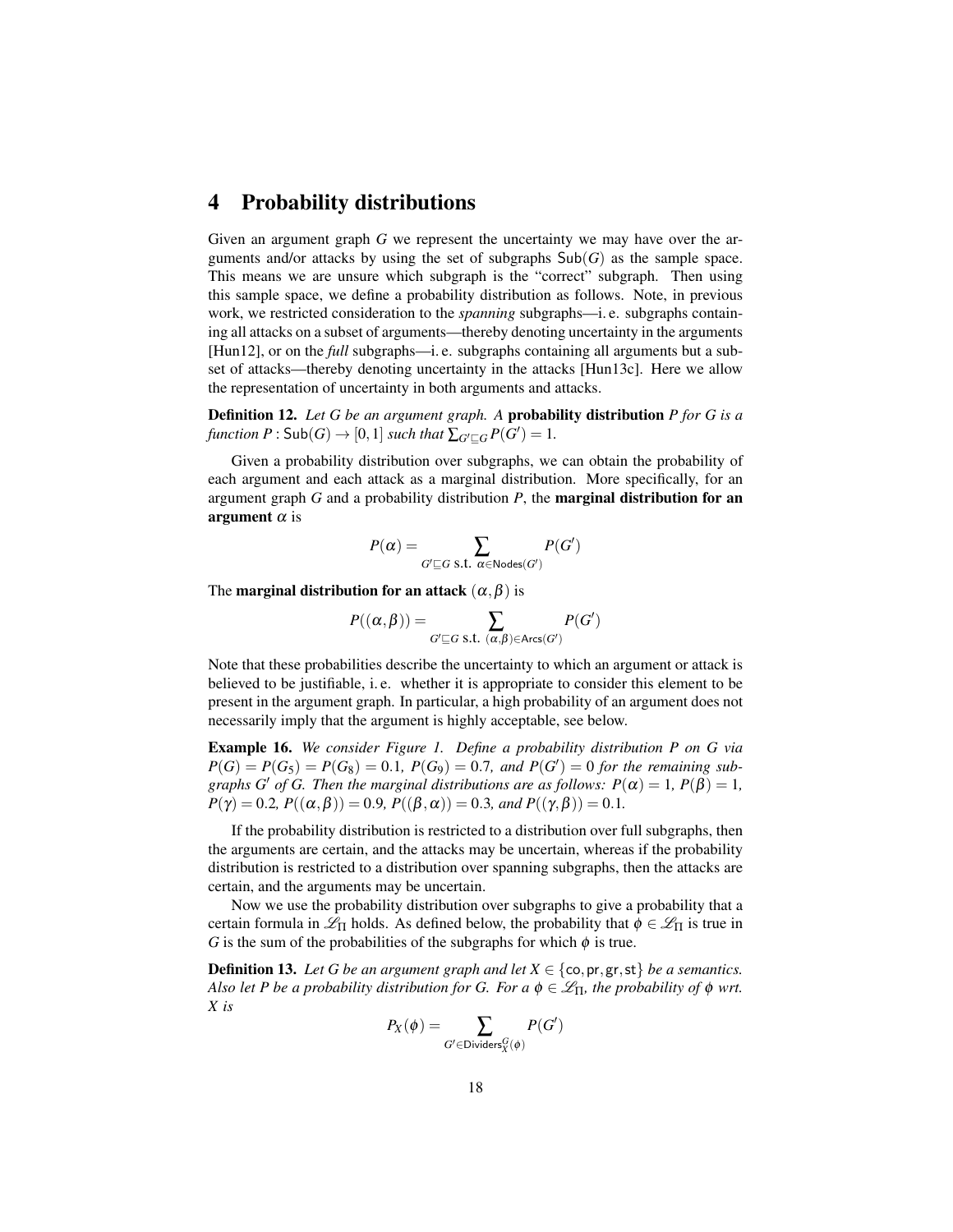**Example 17.** *We continue Example 16. There we have*  $P_{\text{gr}}(\alpha \wedge \neg \beta) = 0.8$  *(as G and G*<sub>9</sub> *are the only dividers with positive probabilities) and*  $P_{\text{gr}}(\beta \wedge \neg \alpha) = 0.1$  *(as*  $G_5$  *is the only divider with positive probability).*

The notion of the probability of a formula subsumes the definition of the probability that a set of arguments is an extension, and it subsumes the definition for the probability that an argument is an inference, cf. [LON11, Hun12, Hun13c].

**Proposition 12.** *For every argument graph G and each semantics*  $X \in \{\text{co}, \text{pr}, \text{gr}, \text{st}\},\$ 

- *1. If*  $\phi \equiv_X \bot$ *, then*  $P_X(\phi) = 0$
- *2. If*  $\phi \equiv_X \top$ *, then*  $P_X(\phi) = 1$
- *3. If*  $\phi \models_X \psi$ *, then*  $P_X(\phi) \leq P_X(\psi)$
- *4. If*  $\phi \land \psi$  *is unsatisfiable, then*  $P_X(\phi \lor \psi) = P_X(\phi) + P_X(\psi)$ *.*

*Proof.*

- 1. If  $\phi \equiv_X \perp$  then Models $_X^{\Pi}(\phi) = \emptyset$  and therefore Dividers $_X^G(\phi) = \emptyset$ . It follows  $P_X(\phi) = \sum_{G' \in \emptyset} P(G') = 0.$
- 2. If  $\phi \equiv_X \top$  then  $\mathsf{Models}^\Pi_X(\phi) = \mathsf{Interpretations}(\mathscr{L}_\Pi)$  and therefore  $\mathsf{Dividers}^G_X(\phi) =$  $\{G' \mid G' \sqsubseteq G\}$ . It follows  $P_X(\phi) = \sum_{G' \sqsubseteq G} P(G') = 1$ .
- 3. If  $\phi \models_X \psi$  then Dividers ${}^G_X(\phi) \subseteq$  Dividers ${}^G_X(\psi)$  due to Proposition 7. It follows

$$
P_X(\phi) = \sum_{G' \in \text{Dividers}_X^G(\phi)} P(G') \leq \sum_{G' \in \text{Dividers}_X^G(\psi)} P(G') = P_X(\psi)
$$

4. Let  $\phi \wedge \psi$  be unsatisfiable, i. e., Models $_X^{\Pi}(\phi \wedge \psi) = \emptyset$  and  $P_X(\phi \wedge \psi) = 0$ . Then we have  $P_X(\phi \lor \psi) = P_X(\phi) + P_X(\psi) - P_X(\phi \land \psi) = P_X(\phi) + P_X(\psi)$ .

**Proposition 13.** *Let G be the argument graph, let*  $\{\phi_1, \ldots, \phi_k\} \subseteq \mathcal{L}_{\Pi}$ *, and let P be a probability distribution. If*  $\{\phi_1, \ldots, \phi_k\}$  *is exhaustive and pairwise disjoint for G wrt. X, then*

$$
\sum_{i=1}^k P_X(\phi_i) = 1
$$

*Proof.* Consider

$$
\sum_{i=1}^k P_X(\phi_i) = \sum_{i=1}^k \sum_{G' \in \text{Dividers}_X^G(\phi_i)} P(G')
$$

As  $\{\phi_1,\ldots,\phi_k\}\subseteq \mathscr{L}_{\Pi}$  is exhaustive and pairwise disjoint it follows that for every  $G'\sqsubseteq$ G the term  $P(G')$  appears exactly once in the above sum  $(G'$  is a divider for exactly one formula). This means the above sum becomes

$$
\sum_{i=1}^k \sum_{G' \in \mathsf{Dividers}_X^G(\phi_i)} P_X(G') = \sum_{G' \in \mathsf{Sub}(G)} P(G') = 1
$$

 $\Box$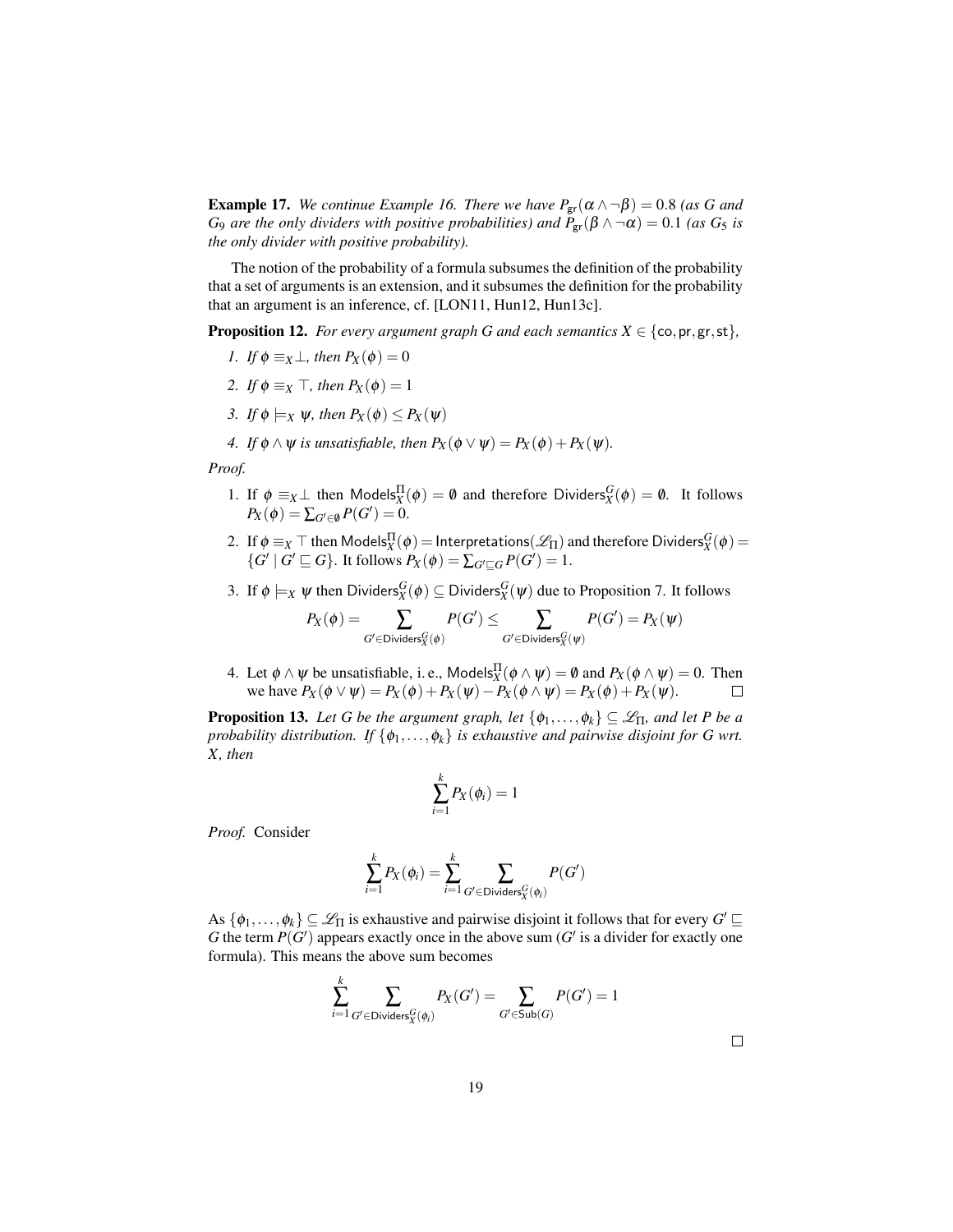In general, the probability distribution is on the set of all subgraphs of the argument graph. However, often the uncertainty will be more focused. For instance, it may be focused on some full subgraphs (thereby reflecting uncertainty in some of the arguments) or on some spanning subgraphs (thereby reflecting uncertainty in some of the attacks) or on some combination of arguments and attacks.

# 5 Argumentation as a lottery

In this section, we show how we can use the logic of dialectical outcomes, and the probability distribution over subgraphs of the argument graph, to give a definition for argumentation lotteries. Our primary aim is to have a mechanism for artificial agents to evaluate the options they have for arguments and/or attacks to present in dialogical argumentation. We are therefore drawing on the computational ability of an artificial agent to evaluate the extensions of an argument graph and of its subgraphs.

#### 5.1 A brief review of lotteries

We start by briefly reviewing the notion of a lottery which is an idea that comes from decision theory. A lottery is a probability distribution over a set of possible outcomes that are assumed to be disjoint and exhaustive. A lottery with possible outcomes  $\phi_1, \ldots, \phi_n$ that can occur with probabilities  $p_1, \ldots, p_n$  is written  $[p_1, \phi_1; \ldots; p_n, \phi_n]$ .

Example 18. *Consider a gamble involving a die with 6 sides. Let these sides be called s*1*, s*2*, s*3*, s*4*, s*5*, and s*6*. Also assume that each side is equally to occur when the die is rolled. This can be represented by the following lottery.*

$$
[1/6, s_1; 1/6, s_2; 1/6, s_3; 1/6, s_4; 1/6, s_5; 1/6, s_6]
$$

Individual agents may have preferences over the outcomes, which we model using *utility functions*. A utility function *U* assigns to each outcome a real value with the interpretation that larger values indicate larger utility. In the above example a utility function *U* defined via  $U(s_1) = \ldots = U(s_5) = 1$  and  $U(s_6) = 2$  means that the outcome *s*<sup>6</sup> is preferred to all other outcomes, which themselves are equally preferred. Note that the values of a utility function usually do not have any specific semantics (a value twice as large as another value does not necessarily mean that it is twice as preferred).

A utility function can be used to give an evaluation of how much an agent values an outcome (i. e. how much utility the agent will obtain from the outcome) and monetary values can be used for illustration purposes. For instance, in gambling, it is often clear what the monetary value of each outcome is. But many other outcomes can be quantified in terms of monetary value.

Given the probability distribution over outcomes (as specified in the lottery) and the utility function, an overall value can be calculated for the return that can be expected from a lottery as follows: For a utility function *U*, the expected utility of a lottery *L*, denoted  $E(L, U)$ , is given by

$$
E(L, U) = \sum_{i=1}^{n} p_i U(\phi_i)
$$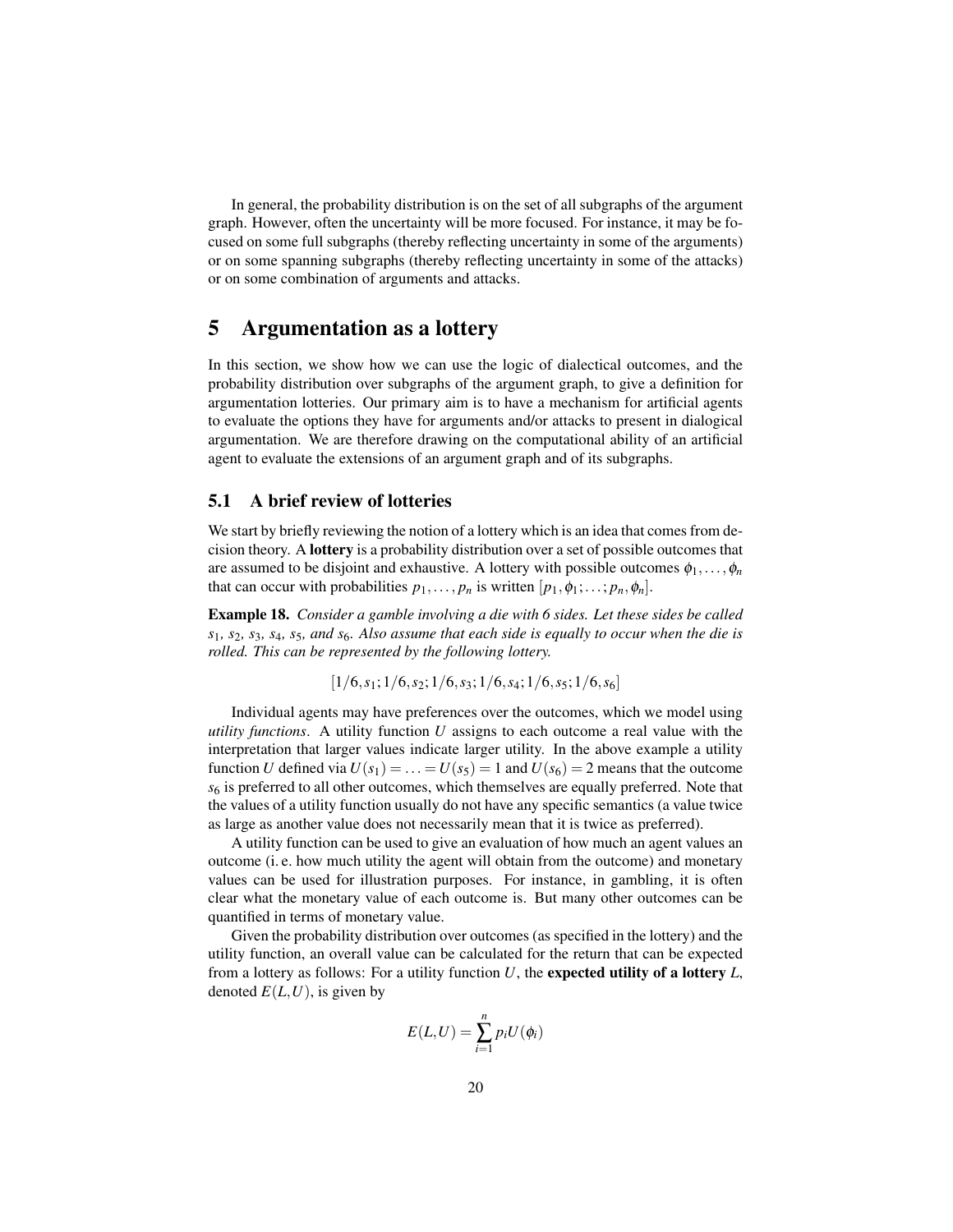For decision making, each action has a resulting lottery that incorporates all the possible outcomes of the action, together with associated probability distribution. In utility theory, the principle of maximum expected utility states that a rational agent should choose an action that maximizes its expected utility.

Example 19. *Consider that you are a contestant in a TV game show. The host offers you a* \$*1 million prize or a gamble on the flip of a coin. If the coins comes up heads, you win* \$*3 million, otherwise you end up with nothing. The lotteries could then be represented as follows*

- *For action of coin-flip gamble, the lottery*  $L_{\text{coinfin}}$  *<i>is*  $\left[\frac{1}{2}\right]$ *, heads*;  $\frac{1}{2}$ *, tails*
- *For action of collect prize, the lottery L*<sub>collectprize</sub> *is* [1, *get prize*]

*If we take the absolute monetary values as the utility values, then we get the following utility function:*  $U$ (*get prize*) = 1*M, U*(*heads*) = 3*M, and U*(*tails*) = 0*. So the expected utility of the lotteries are as follows*

- *For action of coin-flip gamble, we have the lottery*  $L_{\text{coinflip}}$ *, and hence*  $E(L_{\text{coinflip}}, U)$  = 1.5*M*
- *For action of collect prize, we have the lottery*  $L_{\text{collect}}$  *and hence*  $E(L_{\text{collect}},U) =$ 1*M*

*So according to the principle of maximum expected utility, the rational agent should choose the action of coin-flip gamble (if s/he accepts this utility function).*

*However, this does not mean that accepting the bet is a better or more rational decision for everyone. For instance, for most people considering this example, utility is not directly proportional to monetary value, because the utility (interpreted as the positive change in your lifestyle) for your first million is very high whereas the utility for an additional million is much smaller. This could be reflected by the utility function* U', where  $U'(get \text{ prize}) = 1M$ ,  $U'(heads) = 1.5M$ , and  $U'(tails) = 0$ , and so the revised  $expected$  *utility would be*  $E(L_{\text{coinflip}}, U) = 750K$ *. Hence, the rational agent who accepts* utility function U<sup>*I*</sup> should choose the action of collect prize (and so not enter the coin*flip gamble).*

Utility theory and decision theory are extensively studied subjects in economics, social sciences, philosophy, psychology, and more recently in artificial intelligence. For an introduction, see [Pet09]. We have only presented a simple and commonly used form of lottery here. There are numerous alternatives that have been developed to address specific concerns or perceived shortcomings of the simple lottery. Furthermore, we refer the reader to the literature on lotteries for methods for obtaining utility functions for applications.

#### 5.2 Argumentation lotteries

We can view an argument graph *G* as invoking a lottery. For that we use formulae of  $\mathcal{L}_{\Pi}$  as outcomes and the probability of a formula holding as the probability of the outcome. Furthermore, it is quite natural to think of formulae as having utility. For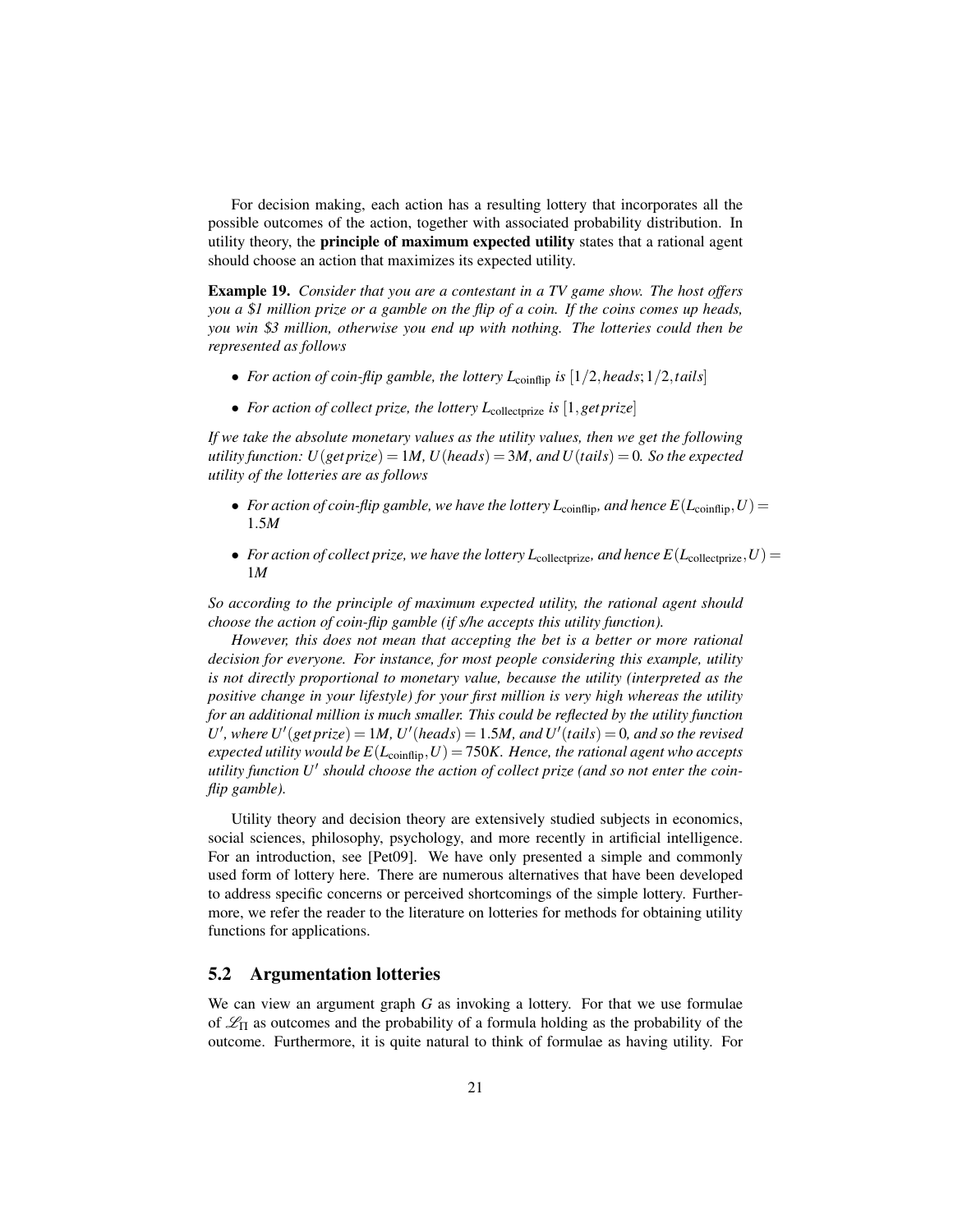example, for an argument graph containing arguments  $\alpha$ ,  $\beta$ , and  $\gamma$ , and we prefer to have  $\alpha$  and  $\beta$  and to not have  $\gamma$ , otherwise we prefer either  $\alpha$  or  $\beta$  and not  $\gamma$ , otherwise we are indifferent about the outcome, then we have the preferences over outcomes where  $\alpha \wedge \beta \wedge \neg \gamma$  is most preferred,  $\alpha \wedge \neg \beta \wedge \neg \gamma$  and  $\neg \alpha \wedge \beta \wedge \neg \gamma$  are the second most preferred, and then  $\neg \alpha \wedge \neg \beta$  is the least preferred. Since, we can identify this preference ordering, we can identify a utility function to indicate the degree to which we prefer each of the options. For instance, we could let the utility function *U* be  $U(\alpha \wedge \beta \wedge \neg \gamma) = 10$ ,  $U(\alpha \wedge \neg \beta \wedge \neg \gamma) = 5$ ,  $U(\neg \alpha \wedge \beta \wedge \neg \gamma) = 5$  and  $U(\neg \alpha \wedge \neg \beta) = 0$ , and  $U(\phi) = -10$  for every other option  $\phi$ .

We formalize the construction of a lottery for argumentation as follow. For this we need to ensure that the formulae we use as outcomes in the lottery are pairwise disjoint and together they are exhaustive.

**Definition 14.** *Let G be the argument graph, let*  $\{\phi_1, \ldots, \phi_k\} \subseteq \mathcal{L}_{\Pi}$ *, and let P be a probability distribution. The tuple*  $[P_X(\phi_1), \phi_1; \ldots; P_X(\phi_k), \phi_k]$  *is an* **argumentation lottery** *for G wrt. semantics*  $X$  *iff*  $\{\phi_1, \ldots, \phi_k\}$  *is exhaustive and pairwise disjoint for G wrt. X.*

**Example 20.** *We continue Example 17. Recall that*  $\{\phi_3, \phi_5, \phi_7, \phi_8, \phi_9\}$  *is exhaustive and pairwise disjoint for G with respect to grounded semantics (see Example 14) and let P be as defined in Example 16. This gives the following argumentation lottery*

 $[P(\phi_3), \phi_3; P(\phi_5), \phi_5; P(\phi_7), \phi_7; P(\phi_8), \phi_8; P(\phi_9), \phi_9] = [0.1, \phi_3; 0.7, \phi_5; 0, \phi_7; 0.1, \phi_8; 0.1, \phi_9]$ 

*Define a utility function U via*  $U(\phi_3) = 10$ *,*  $U(\phi_5) = 5$ *,*  $U(\phi_7) = 5$ *,*  $U(\phi_8) = 0$ *, and for*  $k \in \{1, 2, 4, 6, 9\}$ ,  $U(\phi_k) = -10$ *. Observe that U favours*  $\alpha$  *and/or*  $\gamma$ *, but not*  $\beta$ *, in our grounded extension. Therefore the expected utility is*  $(0.1 \cdot 10) + (0.7 \cdot 5) + (0.0 \cdot 5) +$  $(0.1 \cdot 0) + (0.1 \cdot -10) = 3.5.$ 

**Example 21.** *We return to Figure 3. Consider the formulae*  $\phi_1 = \Diamond(\alpha \land \neg \beta)$  *and*  $\phi_2 = \Diamond(\alpha \land \neg \beta)$  $\neg(\Diamond(\alpha \land \neg \beta))$ *. These are exhaustive and disjoint. Suppose*  $P(G) = 0.8$ *,*  $P(G_1) = 0.1$ *, and*  $P(G_2) = 0.1$ *. Therefore*  $P_{pr}(\phi_1) = P(G) + P(G_1) = 0.9$  *and*  $P_{pr}(\phi_2) = P(G_2) = 0.1$ *. This gives the following argumentation lottery*

$$
[P_{\mathsf{pr}}(\phi_1), \phi_1; P_{\mathsf{pr}}(\phi_2), \phi_2]
$$

*Let U be the utility function where*  $U(\phi_1) = 10$ *, and*  $U(\phi_2) = -10$ *. Observe that* U *favours to have an extension with* α *and not* β *before anything else. Therefore the expected utility is*  $(0.9 \cdot 10) + (0.1 \cdot -10) = 8$ .

The following result shows that there is always an argumentation lottery. Furthermore, with the use of subsumption, we can restructure the argumentation lottery to reduce the number of outcomes as illustrated in the above example.

Proposition 14. *Let G be an argument graph, P a probability distribution on G, and*  $\{\phi_1,\ldots,\phi_k\}$  *is the following set.* 

$$
\{\alpha_1 \wedge \ldots \wedge \alpha_m \wedge \neg \beta_1 \wedge \ldots \wedge \neg \beta_n \mid \{\alpha_1, \ldots, \alpha_m\} \subseteq \mathsf{Nodes}(G) \text{ and } \{\beta_1, \ldots, \beta_n\} = \mathsf{Nodes}(G) \setminus \{\alpha_1, \ldots, \alpha_m\}\}\
$$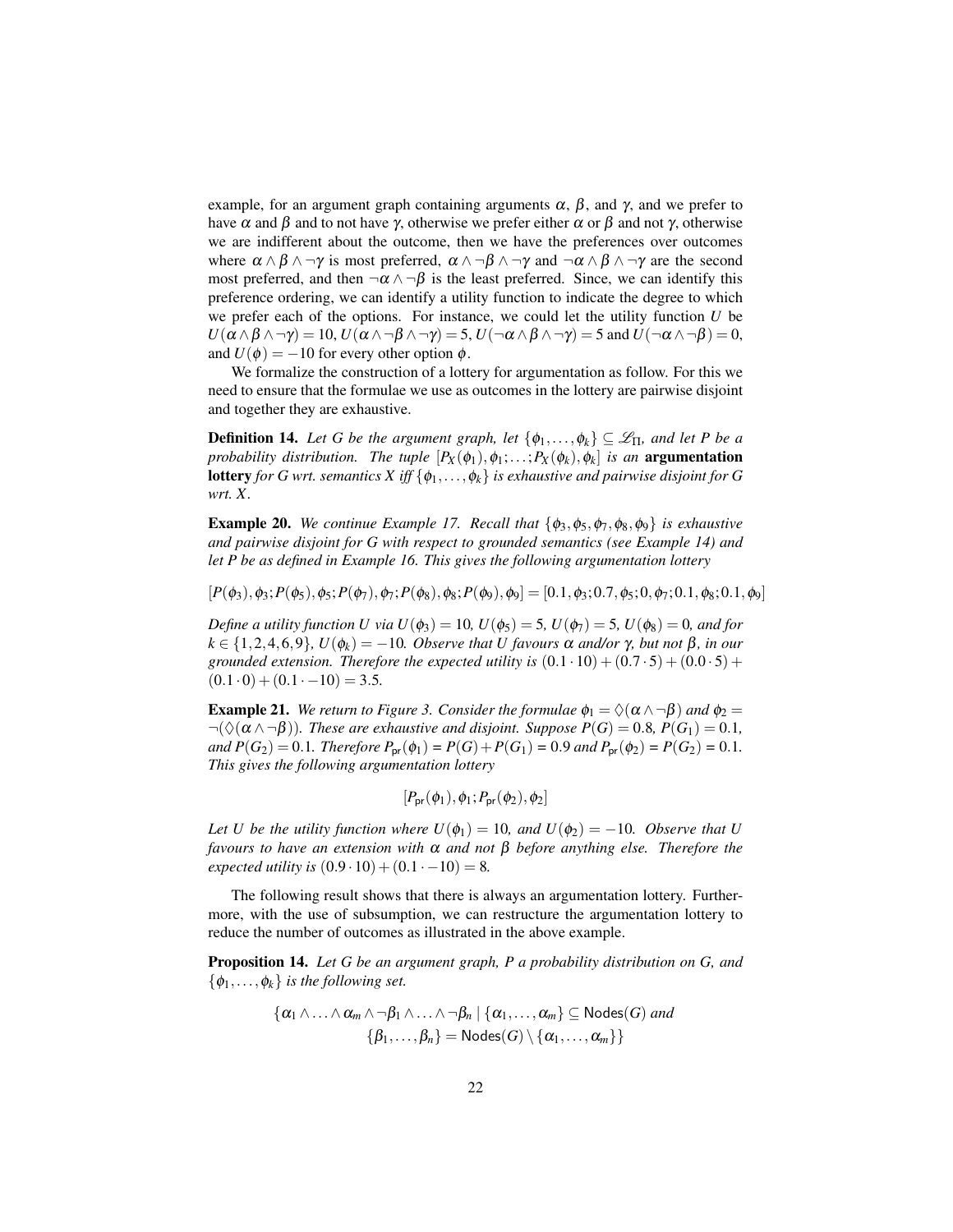$Then\, [P(\phi_1),\phi_1;\ldots;P(\phi_k),\phi_k]$  is an argumentation lottery for  $G$  with respect to grounded *semantics.*

*Proof.* We have to show that  $\Phi = {\phi_1, \ldots, \phi_k}$  is exhaustive and pairwise disjoint for *G* wrt. grounded semantics.

(Exhaustive)  $\Phi$  is exhaustive iff  $G \models_{\text{gr}} \blacksquare \Box (\phi_1 \lor ... \lor \phi_k)$ 

iff  $G, E \models_{\text{gr}} \blacksquare \Box (\phi_1 \lor ... \lor \phi_k)$  for all  $E \in \mathsf{Extensions}_{\text{gr}}(G)$ iff  $G', E \models_{\textsf{gr}} \Box(\phi_1 \lor \ldots \lor \phi_k)$  for all  $E \in \mathsf{Extensions}_{\textsf{gr}}(G)$  and  $G' \sqsubseteq G$ iff  $G', E' \models_{\textsf{gr}} \phi_1 \vee \ldots \vee \phi_k$  for all  $E' \in \mathsf{Extensions}_{\textsf{gr}}(G')$  and  $G' \sqsubseteq G$ 

Note that the last statement is true as there is  $i \in \{1, ..., k\}$  such that  $\phi_i = \alpha_1 \wedge ... \wedge$  $\alpha_m \wedge \neg \beta_1 \wedge \ldots \wedge \neg \beta_n$  with  $E' = {\alpha_1, \ldots, \alpha_m}.$ 

(Disjoint) For all  $i, j \in \{1, ..., k\}$ ,  $i \neq j$  we have that  $\phi_i$  and  $\phi_j$  are disjoint as there is necessarily a  $\gamma \in \text{Nodes}(G)$  such that  $\phi_i \models_{\text{gr}} \gamma$  and  $\phi_j \models_{\text{gr}} \neg \gamma$  (or the other way around).  $\Box$ 

Example 22. *Let G be the argument graph in Figure 3. Also let P a probability distribution on G. Applying Proposition 14, if*  $\{\phi_1, \ldots, \phi_4\}$  *is the set of the following formulae, then*  $[P(\phi_1), \phi_1; \ldots; P(\phi_4), \phi_4]$  *is an argumentation lottery for G with respect to any semantics.*

 $\phi_1 = \alpha \wedge \beta$   $\phi_2 = \neg \alpha \wedge \beta$   $\phi_3 = \alpha \wedge \neg \beta$   $\phi_4 = \neg \alpha \wedge \neg \beta$ 

The next result draws on the notion of when a set of formulae minimally constitutes an argument graph (Definition 8). If a set of formulae minimally constitutes a set of formulae a graph with respect to a semantics, then we can construct an argumentation lottery using these formulae as the outcomes. In this case, there is a unique formula for each subgraph of the graph.

Proposition 15. *Let G be an argument graph, let P be a probability distribution on G, let*  $X \in \{\text{co}, \text{pr}, \text{gr}, \text{st}\}\$ , and  $\Phi \subseteq \mathcal{L}_{\Pi}$ . If  $\Phi$  minimally constitutes G with respect to X, *where*  $\Phi = \{\phi_1, \ldots, \phi_k\}$ , then  $[P(\phi_1), \phi_1; \ldots; P(\phi_k), \phi_k]$  is an argumentation lottery for *G with respect to X.*

*Proof.* Assume Φ minimally constitutes *G* with respect to *X*.

- (Exhaustive) Models $(\phi_1)$ ∪...∪Models $(\phi_k)$  = { $(G', E) | G' \sqsubseteq G$  and  $E \in$  Extensions $_X(G')$ } by Proposition 5. For each  $\phi_i \in \Phi$ , let Models $_X(\phi_i) = \{(G_i, E) \mid E \in \text{Extensions}_X(G_i)\}.$ Therefore, for each  $G_i \sqsubseteq G$ , there is a  $\phi_i \in \Phi$  such that  $G_i \models_X \phi_i$ . Therefore, by Proposition 9,  $\Phi$  is exhaustive.
- (Disjoint) By Proposition 6, for all  $\phi_i, \phi_j \in \Phi$ , Models $(\phi_i) \cap$ Models $(\phi_j) = \emptyset$ . For each  $\phi_i \in \Phi$ , let  $\mathsf{Models}_X(\phi_i) = \{(G_i, E) \mid E \in \mathsf{Extensions}_X(G_i)\}$ . Therefore, for each  $G_i \sqsubseteq G$ ,  $G_i \models_X \phi_i$ , and for all  $\phi_j \in \Phi$ , if  $\phi_i \neq \phi_j$ , then  $G_i \not\models_X \phi_j$ . Therefore,  $\text{for each } G_i, G_j \sqsubseteq G, \text{ Dividers}(G_i) \cap \text{Dividers}(G_j) = \emptyset.$  Therefore, by Definition 10, Φ is pairwise disjoint for *G* with respect to *X*.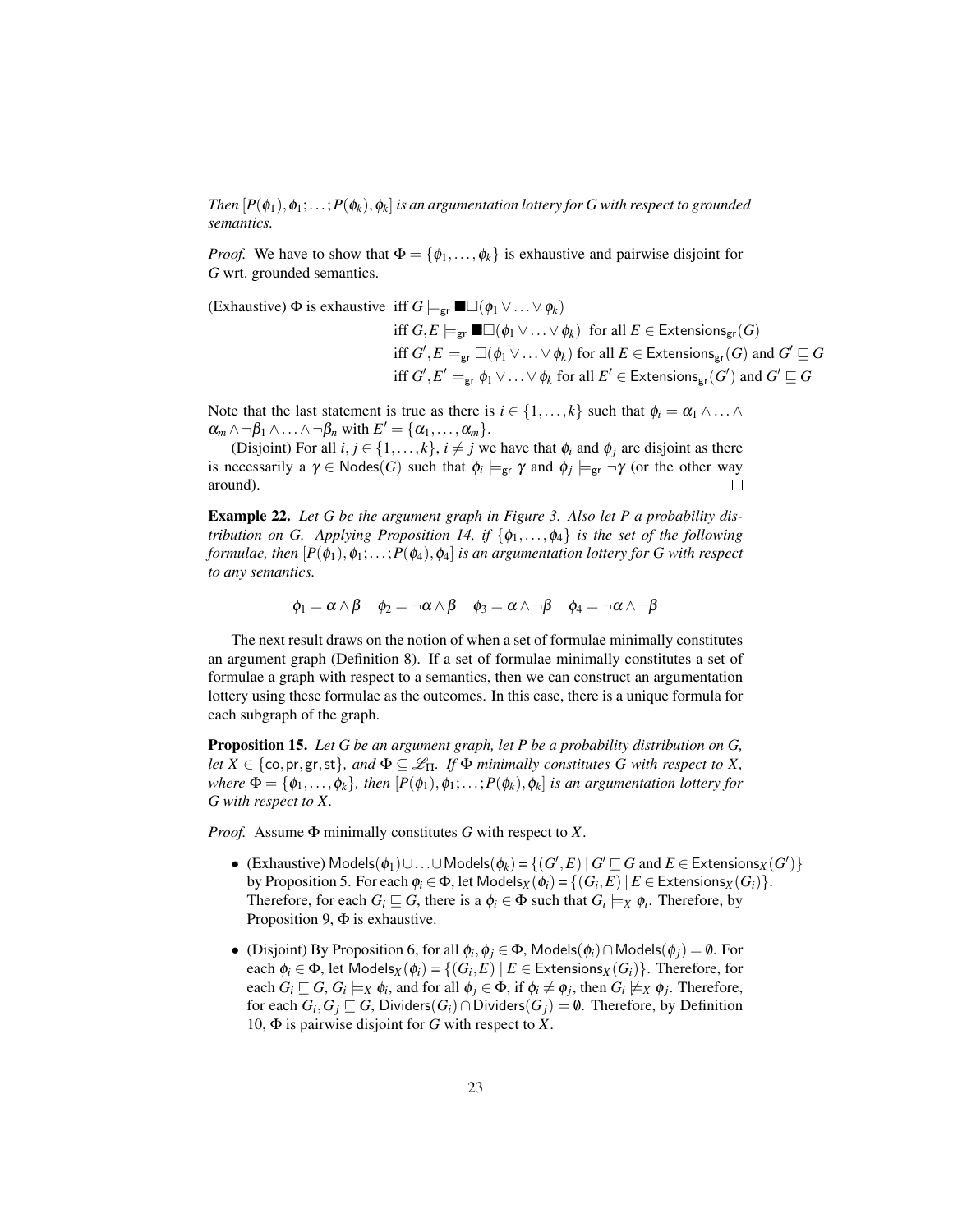Since,  $\Phi$  is exhaustive and pairwise disjoint for *G* with respect to *X*,  $[P(\phi_1), \phi_1; \ldots; P(\phi_k), \phi_k]$ is an argumentation lottery for *G* with respect to *X*.

Example 23. *Let G be the argument graph in Figure 3. Also let P a probability distribution on G. Applying Proposition 15, if*  $\{\phi_1, \ldots, \phi_7\}$  *is the set of the following formulae, then*  $[P(\phi_1), \phi_1; \ldots; P(\phi_7), \phi_7]$  *is an argumentation lottery for G with respect to grounded semantics.*

$$
\begin{array}{ll}\n\phi_1 = \neg \alpha \wedge \neg \beta \wedge \blacklozenge (\alpha \wedge \beta) \wedge \blacksquare_{\{\alpha\}}^{\{\alpha\}} \alpha \wedge \blacksquare_{\{\beta\}}^{\{\beta\}} \beta & \phi_5 = \alpha \wedge \blacksquare \neg \beta \\
\phi_2 = \alpha \wedge \neg \beta \wedge \blacklozenge \beta \wedge \neg \xi_\beta & \phi_6 = \blacksquare \neg \alpha \wedge \beta \\
\phi_3 = \neg \alpha \wedge \beta \wedge \blacklozenge \alpha \wedge \neg \xi_\alpha & \phi_7 = \neg \alpha \wedge \neg \beta \wedge \neg \blacklozenge \alpha \wedge \neg \blacklozenge \beta \\
\phi_4 = \alpha \wedge \beta\n\end{array}
$$

Now that we have defined the notion of an argumentation lottery and shown how they can be constructed in general, we will consider in the following section how they can be used by participants in argumentation. Note, we are primarily considered with artificial agents who have the computational capacity to evaluate the probability of outcomes by identifying the extensions of the subgraphs of a graph, and thereby have the computational ability to calculate the expected utility of a lottery.

# 6 Using Lotteries in Dialogical Argumentation

Argument lotteries are a general tool for evaluating the uncertainty of outcomes in argument graphs. In this section, we will discuss two particular application scenarios of argumentation lotteries in scenarios of dialogical argumentation, one for a passive audience of an argumentation dialogue, and one for active participants in argumentation dialogue. We will only briefly discuss the first application scenario and focus on the second.

#### 6.1 Audience evaluation of argumentation

We believe that expected utility is a useful formal tool for an audience to judge argumentation. From the audience's perspective, we are interested in modelling how a member of the audience may evaluate some arguments. For example, a member of the audience of a political speech may listen to the arguments and counterarguments that the politician has presented, or a member of the audience of a debate may hear the arguments and counterarguments exchanged by the participants. In each case, an argument graph is produced. The member of the audience then may look at the arguments and the attacks and she may be uncertain whether some of the arguments should be included in the graph (perhaps some arguments are rephrasing of previously expressed arguments), and/or whether some of the attacks hold (perhaps the arguments are enthymemes, and she doubts that the enthymemes can be decoded so that it can be attacked by the given counterarguments).

In order to represent the uncertainty in the arguments and attacks, the member of the audience identifies a probability distribution over the subgraphs. With this probability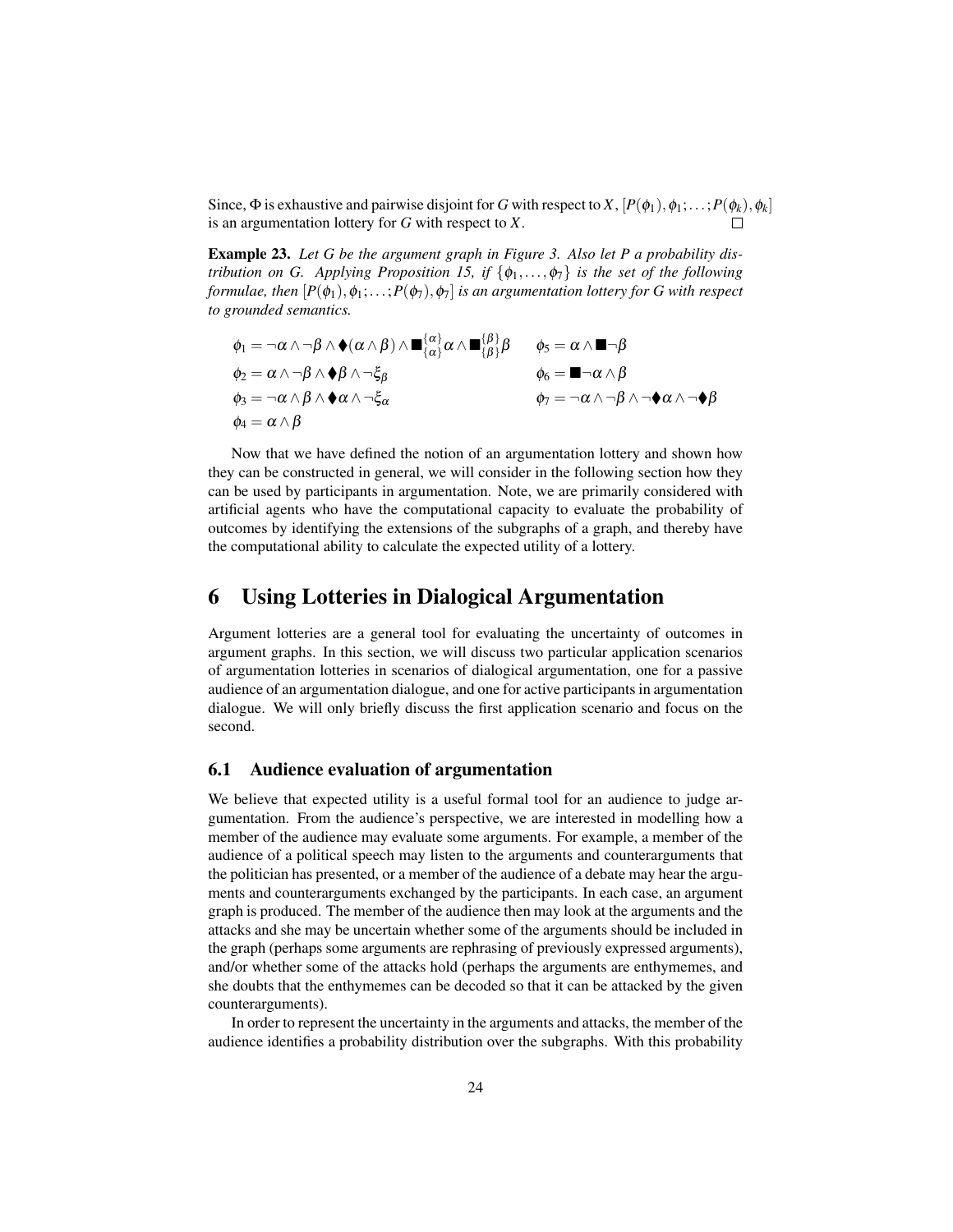distribution, she can determine the probability that specific arguments are included or excluded according to specific semantics. Furthermore, by determining the expected utility of the corresponding argumentation lottery, she can determine the worth of the consequences of the debate to her in utility-theoretic terms.

**Example 24.** *Consider Figure 1 with the probability distribution where*  $P(G) = 0.1$ *,*  $P(G_5) = 0.1$ ,  $P(G_8) = 0.1$ , and  $P(G_9) = 0.7$ . Also consider the following formulae

 $\phi_1 = \alpha \wedge \neg \beta \wedge \gamma$   $\phi_2 = \alpha \wedge \neg \beta \wedge \neg \gamma$   $\phi_3 = \neg \alpha \wedge \neg \beta \wedge \gamma$   $\phi_4 = \neg \alpha \wedge \neg \beta \wedge \neg \gamma$   $\phi_5 = \beta$ 

*The above set of formulae is exhaustive and pairwise disjoint for G with respect to grounded semantics. Let the utility function be*  $U(\phi_1) = 10$ ,  $U(\phi_2) = 5$ ,  $U(\phi_3) = 5$ ,  $U(\phi_4) = 0$ *, and*  $U(\phi_5) = -10$ *. Observe that U* favours  $\alpha$  *and/or*  $\gamma$ *, but not*  $\beta$ *, in our grounded extension. Therefore the expected utility is = 3.5.*

So what we have presented so far in this paper already supports our member of the audience. She constructs the graph *G* from the arguments and attacks presented, she identifies her probability distribution, and she determines the probabilistic outcomes. Moreover, by determining the expected utility of the lottery corresponding to an argument graph, she can determine what it is likely to get from the argument graph. In other words, given the outcomes of interest to the member of the audience, the utility function used for those outcomes, and the probability distribution it used to express the uncertainty about which is the actual argument graph, the member of the audience has an evaluation of how good the argument graph is for her.

#### 6.2 Maximizing expected utility in argumentation

We now consider the argumentation lottery from the perspective of the participant. When an agent presents an argument  $\alpha$ , this can be viewed as a lottery by the agent since there is uncertainty about whether  $\alpha$  will be included or excluded from the viewpoint of the audience according to some semantics. If the agent's probability distribution is *P* then it can assess the outcome of presenting argument  $\alpha$  by evaluating the lottery

$$
[P_X(\alpha),\alpha;P_X(\neg\alpha),\neg\alpha]
$$

with respect to its utility function U. Now suppose the agent has a choice of arguments to present say  $\alpha_1$ ,  $\alpha_2$ , or  $\alpha_3$ , and for each of the arguments  $\alpha_i \in {\alpha_1, \alpha_2, \alpha_3}$ , if  $\alpha_i$ is presented, the agent is unsure whether  $\alpha_i$  will be in, out or undecided from the viewpoint of the audience according to, e.g., grounded semantics. So each  $\alpha_i$  is an option for an action with an associated lottery *L<sup>i</sup>* , respectively, of the above form. Given these lotteries, we can choose the argument  $\alpha_i$  that maximizes expected utility. In the same way, suppose that an agent has a choice of which *sets of arguments* to present, say  $A_1$ ,  $A_2$ , or  $A_3$ , but the agent is concerned about another argument  $\beta$  in *G*. For instance, in a dialogue,  $\beta$  may have been given earlier, and the agent wants to know which would be the best arguments to add at this stage in order to get a particular outcome concerning β.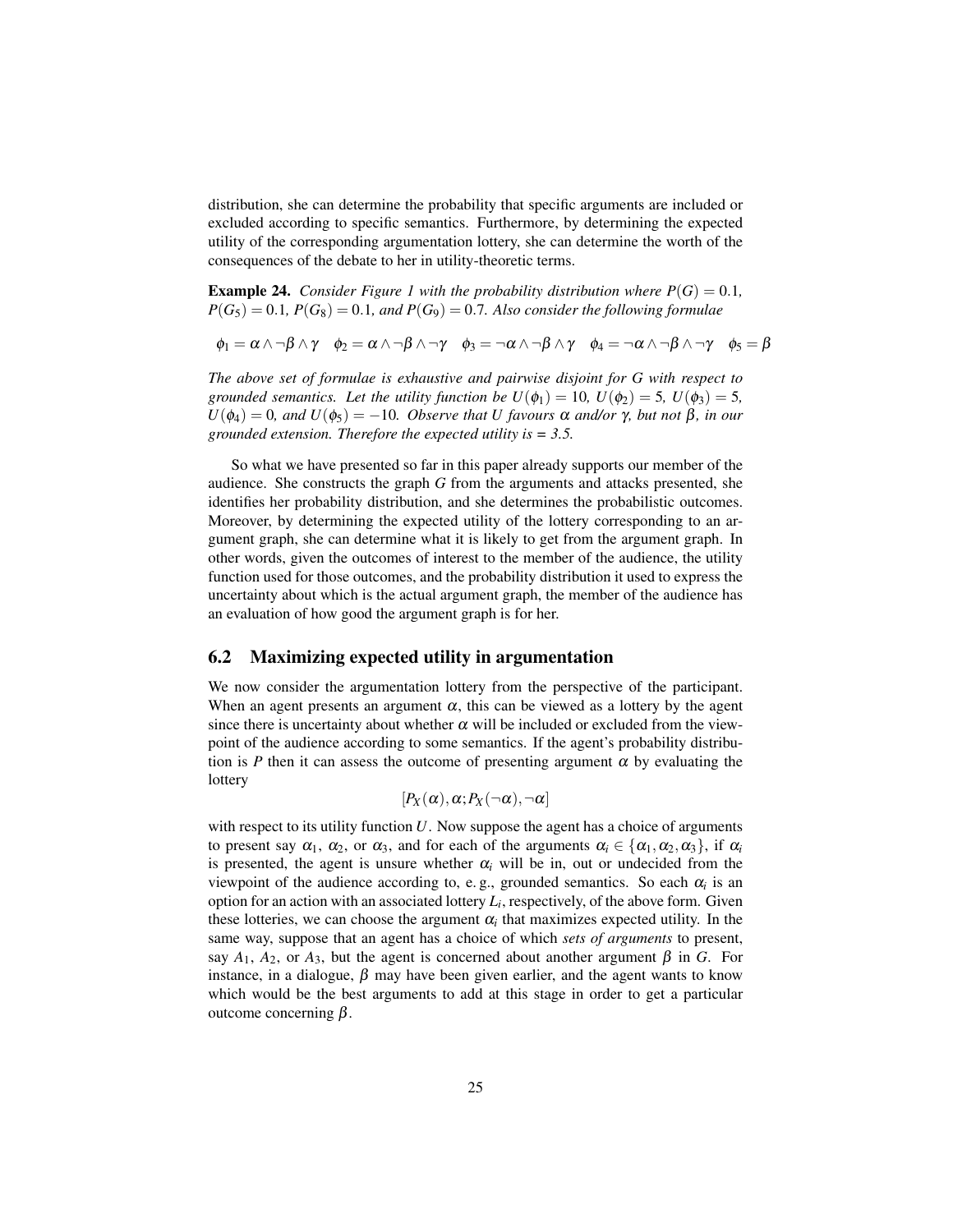#### 6.2.1 Basic framework for selecting contributions

We organize the ideas outlined above as follows. A dialogue (such as a discussion, debate, etc) is a sequence of moves involving two or more agents. We assume two agents for simplicity here and we assume the agents take it in turns. We also assume each move is a set of zero or more arguments and zero or more attacks. We therefore assume an abstract notion of a dialogue.

**Definition 15.** A **dialogue** is a sequence of moves  $D = [M^1, \ldots, M^n]$  where each  $M^i \in$  $\{M^1, \ldots, M^n\}$  *is a tuple of the form*  $(R, S)$  *where R is a set of arguments and S is a set of attacks. We use a function D as an equivalent representation of a dialogue. So for each*  $i \in \{1, ..., n\}$ ,  $D(i) = M^i$ .

In this paper, we are not concerned with the broader issues concerning dialogues such as protocols, results of information exchange, etc. [KJRM09, BA09, CS10]. Rather, we are concerned with the specific issue of strategic move selection [Thi14a], where at some point in the dialogue it is the turn of one of the agents to make the next move (i. e. to make the next contribution). Let the **proponent** be the agent who wants to make the next contribution to a dialogue, and let the **audience** be the person or people who will hear (or read) that contribution to the dialogue. So we are concerned with how the next move  $M^{n+1}$  can be added to the dialogue (assuming that the dialogue has not terminated at step *n*).

We assume that the proponent has an argument graph *G<sup>P</sup>* in mind (i. e. the proponent graph) that contains all the arguments and attacks that s/he is aware of. This contains all the arguments and attacks that the proponent may use in his/her contribution. So the proponent graph may include arguments and/or attacks that are only there because the audience may have them in their graph. We also assume that the proponent has a model of the audience  $G_A$  (i. e. the audience graph) that contains all the arguments and attacks that s/he thinks the audience is aware of. We assume that  $G_A \sqsubseteq G_P$ .

**Example 25.** *Consider Figure 1. If G is the proponent graph, then any of*  $G_1$  *to*  $G_{18}$ *could be selected as the audience graph.*

According to Definition 15, each move (i. e. contribution to the dialogue) is a pair (*R*,*S*) where *R* is a set of arguments and *S* is a set of attacks. When a proponent is choosing its move, it may have a number of options from which to pick its move. We assume the following constraint on options, and so we assume the move is a set of arguments and attacks obtained from the proponent graph.

**Definition 16.** An **option** for the proponent is a pair  $(R, S)$  where  $R \subseteq \text{Nodes}(G_P)$  and  $S$  ⊆ Arcs $(G_P)$ .

**Example 26.** *Continuing Example 25, any tuple in*  $\mathcal{O}(\{\alpha, \beta, \gamma\}) \times \mathcal{O}(\{\alpha, \beta\}, (\beta, \alpha), (\gamma, \beta)\})$ *is an option.*

Suppose the proponent can choose between a number of options for the next contribution. The proponent needs to choose one of them. For this, it needs to consider the effect of that contribution on its audience model. Let the options be  $C_1, \ldots, C_k$ . Now suppose *G<sup>A</sup>* is the argument graph that includes all the possible arguments and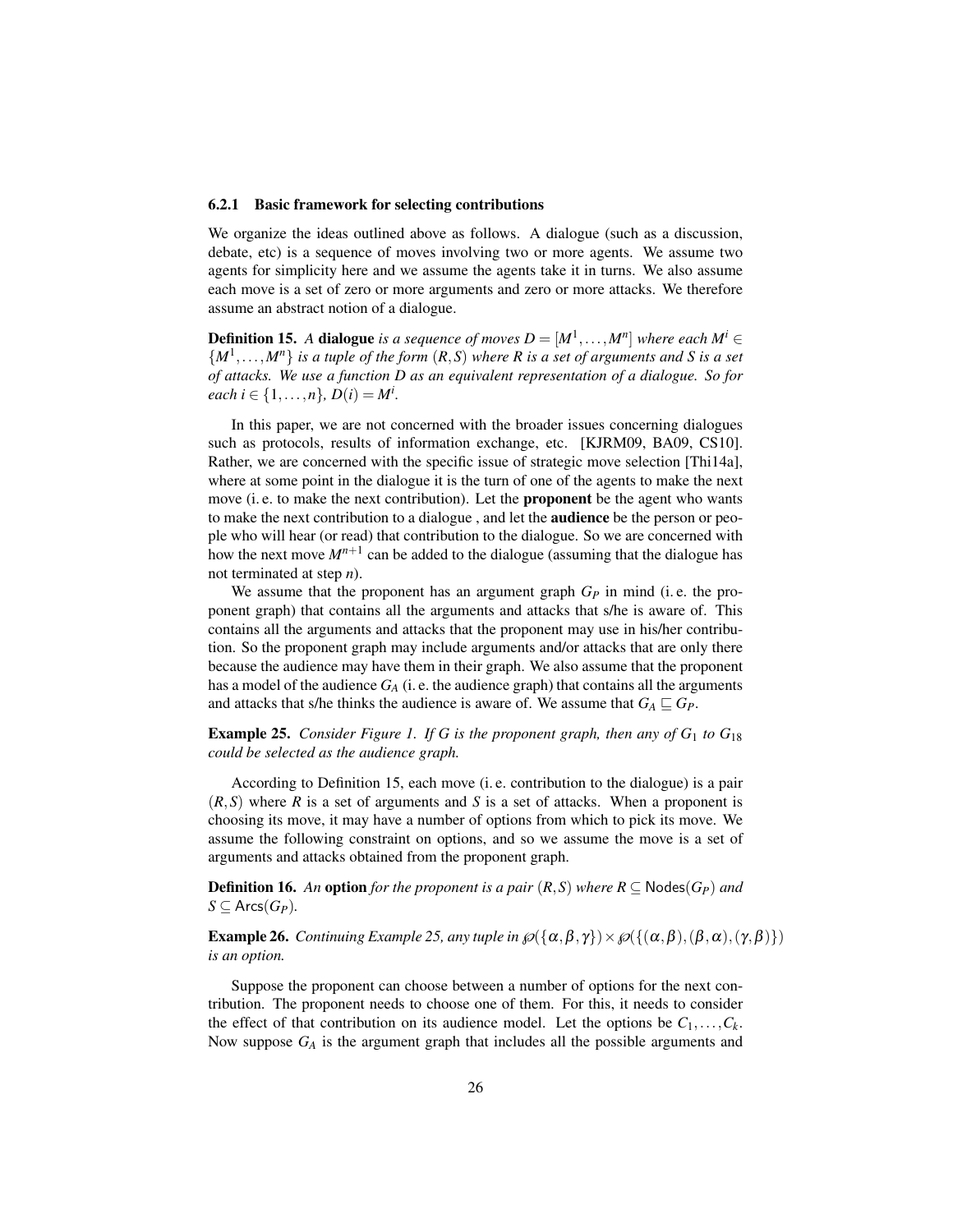attacks that the intended audience may currently entertain (i. e. the audience graph). For each option for a contribution  $C_i \in \{C_1, \ldots, C_k\}$ , we let  $G_A + C_i$  be the argument graph obtained by augmenting *G<sup>A</sup>* with the arguments and attacks in *C<sup>i</sup>* .

Definition 17. *Let G be an argument graph and let C be an option for the proponent. The* augmentation *of G by C, denoted G*+*C, is the following graph.*

(Nodes(*G*)∪Nodes(*C*),Arcs(*G*)∪Ok(*G*,*C*))

*where*  $\text{Ok}(G,C) = \{(\alpha,\beta) \in \text{Arcs}(C) \mid \alpha \in \text{Nodes}(G) \cup \text{Nodes}(C) \text{ and } \beta \in \text{Nodes}(G) \cup \text{Red}(C) \}$  $Nodes(C)$  $\}$ *.* 

In augmentation, we need to check when adding arcs from the option that the source and destination nodes are in the augmented graph (i. e. the source and destination nodes need to be in  $Nodes(G) ∪ Nodes(C)$ ). We do this check using the  $Ok(C)$  function.

**Example 27.** *Consider the audience graph*  $G_A$  *where*  $\text{Nodes}(G_A) = \{\alpha\}$  *and*  $\text{Arcs}(G_A) =$ 0*. Let C be the contribution where*  $Nodes(C) = \{\beta\}$  *and*  $Arcs(C) = \{(\beta, \alpha), (\gamma, \alpha)\}.$ *So*  $G_A + C$  *is the graph where*  $\text{Nodes}(G_A + C) = {\{\alpha, \beta\}}$  *and*  $\text{Arcs}(G_A + C) = {\{\beta, \alpha\}}$ *.* 

So far, we assumed that the proponent knows the exact nature of the audience graph. We now turn to the probabilistic setting where the proponent is uncertain to what the exact audience graph is. The only remaining assumption we entertain is that the actual audience graph is a subgraph of the proponent graph. More formally, let  $P: \mathsf{Sub}(G) \to [0,1]$  be a probability distribution such that  $P(G')$  is the degree of belief of the proponent that the audience graph is  $G' \sqsubseteq G$ . We first consider the issue of what happens with *P* when the proponent discloses its selected contribution *C*. There are various ways for how we could calculate this a posteriori probability distribution. We start with a simple method below, which corresponds to classical Bayesian conditioning [Pea88], and then later consider some alternatives. For that, we assume for now that the audience will believe in the contribution *C*. That is, subgraphs  $G'' \sqsubset G$  that do not contain *C* should have zero probability after disclosing *C*.

Definition 18. *Let P be a probability distribution over G and let C be an option. We define the* **simple redistribution** of P wrt. C, denoted P', for all  $G' \sqsubseteq G$  via

$$
P'(G') = \begin{cases} \sum_{G'=G''+C} P(G'') & \text{if } C \sqsubseteq G' \\ 0 & \text{otherwise} \end{cases}
$$
 (3)

**Example 28.** *Consider Figure 1. Let the proponent graph be G, and let*  $P(G_{16}) = 0.8$ *,*  $P(G_{18}) = 0.2$ *, and*  $P(G') = 0$  for all other subgraphs. Now consider contributions  $C_1$ *where*  $\text{Nodes}(C_1) = \{\alpha\}$  *and*  $\text{Arcs}(C_1) = \{(\alpha, \beta)\}$  *and*  $C_2$  *where*  $\text{Nodes}(C_2) = \{\gamma\}$ *and*  $\text{Arcs}(C_2) = \{(\gamma, \beta)\}\$ *. So*  $G_{16} + C_1$  *is*  $G_{9}$ *,*  $G_{18} + C_1$  *is*  $G_{15}$ *,*  $G_{16} + C_2$  *is*  $G_{13}$ *, and*  $G_{18} + C_2$  *is*  $G_{17}$ *. Therefore, we get*  $P_1$  *as the simple redistribution of*  $P$  *wrt.*  $C_1$  *and*  $P_2$ *as the simple redistribution of P wrt. C*<sup>2</sup> *with.*

 $P_1(G_9) = 0.8$   $P_1(G_{15}) = 0.2$   $P_2(G_{13}) = 0.8$   $P_2(G_{17}) = 0.2$ 

*all*  $P_1(G') = P_2(G') = 0$  *for all other subgraphs, respectively.*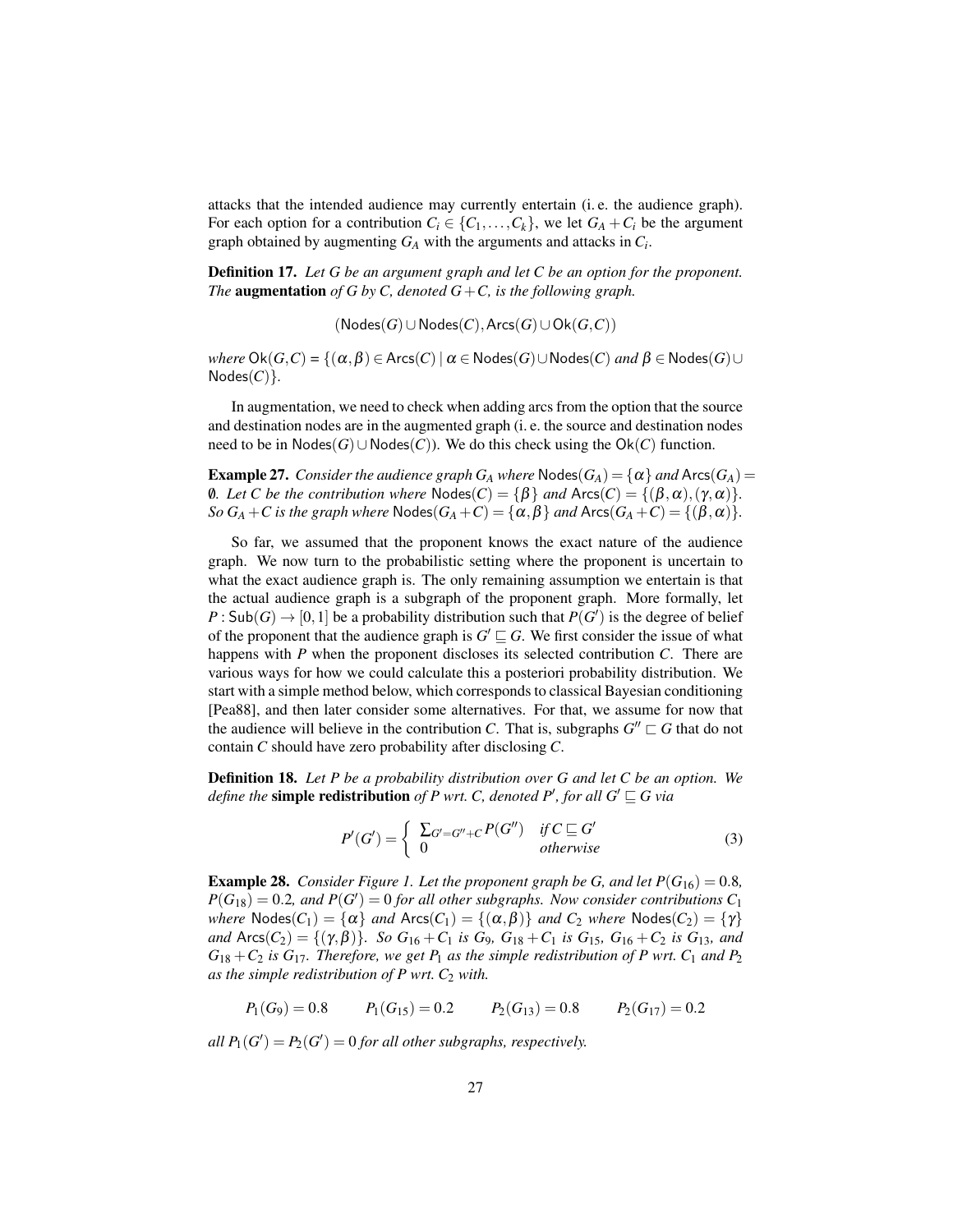Proposition 16. *Let P be a probability distribution over G and let C be an option. If* P' is the simple redistribution of P wrt. C, then P' is a probability distribution over G.

*Proof.* We have to show that  $\sum_{G':G'\sqsubseteq G} P'(G') = 1$ . Note that in (3) only those subgraphs  $G' \sqsubseteq G$  receive a positive probability in *P*<sup>*i*</sup> for which  $C \sqsubseteq G'$  holds. Therefore we have



We can now define the argumentation lottery for selecting a move. Essentially, it is Definition 14 with the probability distribution obtained for the candidate.

Definition 19. *Let G<sup>P</sup> be the proponent graph, let P be a probability distribution over G, and let P' be the simple probability distribution of P wrt. an option C. Also let*  $\{\phi_1,\ldots,\phi_k\}\subseteq\mathscr{L}_{\Pi}$  *be exhaustive and pairwise disjoint for G wrt. X. The argumentation lottery*  $[P'_X(\phi_1), \phi_1; \ldots; P'_X(\phi_k), \phi_k]$  *is the candidate lottery for C wrt. G and semantics X.*

Example 29. *Consider the proponent graph G<sup>P</sup> in Figure 5. Assume that the outcomes of interest are*  $\alpha$  *and*  $\neg \alpha$  *where*  $U(\alpha) = 10$  *and*  $U(\neg \alpha) = -10$  *and that the a priori probability distribution P of the proponent on the audience graphs is as depicted in Table 1a (the subgraphs G*1,*G*2,*G*3,*G*<sup>4</sup> *of G<sup>P</sup> have the probability indicated in Table 1a, all other subgraphs have zero probability). Hence, the expected utility of the argumentation lottery on G<sub>P</sub> and P is*  $(0.2 \times 10) + (0.8 \times (-10)) = -6$ *.* 

- *Now consider the contribution*  $C^1 = (\{\delta\}, \{(\delta, \beta)\})$ , which yields the a posteri*ori probability distribution P*<sup>1</sup> *depicted in Table 1b. Hence, the expected utility of the argumentation lottery on*  $G_P$  *and*  $P_1$  *is*  $(0.8 \times 10) + (0.2 \times (-10)) = 6$ *.*
- *Finally consider the contribution*  $C^2 = (\{\varepsilon\}, \{(\varepsilon, \gamma)\})$ , which yields the a poste*riori probability distribution P*<sup>2</sup> *depicted in Table 1c. Hence, the expected utility of the argumentation lottery on*  $G_P$  *and*  $P_2$  *is*  $(0.3 \times 10) + (0.7 \times (-10)) = -4$ *.*

*So both contributions increase the expected utility, with C*<sup>1</sup> *being the contribution that maximizes utility.*

To show how the candidate lottery could be used in a "real-world" dialogue, we consider the following example where one agent needs to choose a good argument to present to the other agent for persuasion.

Example 30. *Consider the situation where a couple is looking to buy a new car. Suppose the proponent graph G<sup>P</sup> contains the following three arguments, and one attack from* β *to* α*.*

 $\Box$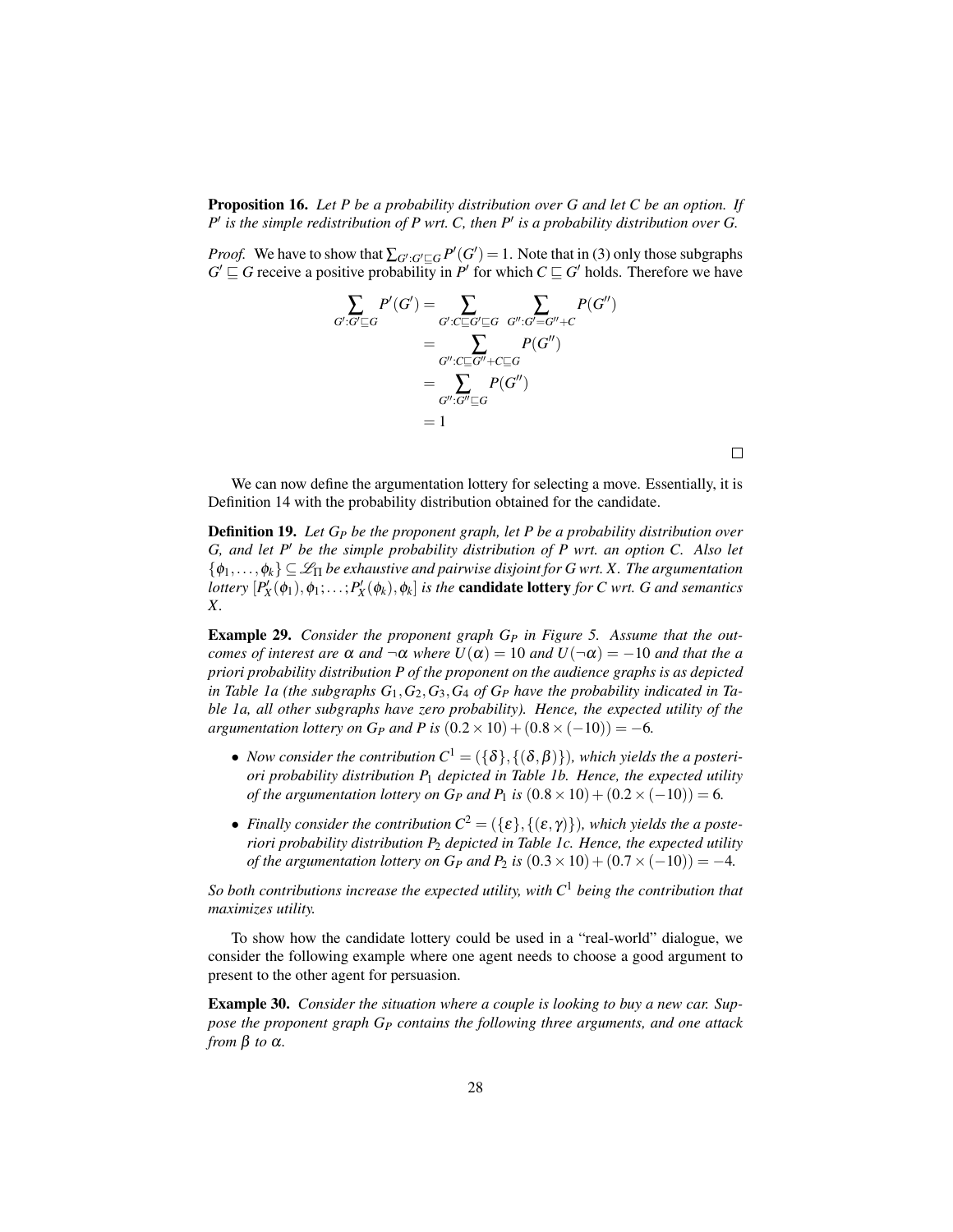$$
\delta \longrightarrow \beta \longrightarrow \alpha \longleftarrow \gamma \longleftarrow \varepsilon
$$

Figure 5: Proponent graph *G<sup>P</sup>* for Example 29

| $\overline{G_1}$ | $\beta \rightarrow \alpha \leftarrow \gamma$   0.1    $G_1^1$   $\delta \rightarrow \beta \rightarrow \alpha \leftarrow \gamma$   0.1    $G_1^2$   $\beta \rightarrow \alpha \leftarrow \gamma \leftarrow \varepsilon$   0.1 |     |  |                                                       |     |         |                                                   |     |
|------------------|------------------------------------------------------------------------------------------------------------------------------------------------------------------------------------------------------------------------------|-----|--|-------------------------------------------------------|-----|---------|---------------------------------------------------|-----|
| G <sub>2</sub>   | $\beta \to \alpha$                                                                                                                                                                                                           | 0.6 |  | $G_2^1$ $\delta \rightarrow \beta \rightarrow \alpha$ | 0.6 | $G_2^2$ | $\beta \to \alpha$                                | 0.6 |
| $G_3$            | $\alpha \leftarrow \gamma$                                                                                                                                                                                                   | 0.1 |  | $\alpha \leftarrow \gamma$                            | 0.1 | $G_2^2$ | $\alpha \leftarrow \gamma \leftarrow \varepsilon$ | 0.1 |
| $G_4$            | α                                                                                                                                                                                                                            | 0.2 |  | $\alpha$                                              | 0.2 | $G^2_4$ | $\alpha$                                          | 0.2 |
| t a              |                                                                                                                                                                                                                              |     |  |                                                       |     |         |                                                   |     |

Table 1: Subgraphs and probability distributions for Example 29

- α *= "The car is a nice red colour, and that is the only criterion to consider, therefore we should buy it."*
- $\bullet$   $\beta$  = "It is a nice red colour, but I don't agree that that is the only criterion to *consider."*
- $\gamma$  = "The car is the most economical and easy car to drive out of the options *available to us, and those are the criteria we want to satisfy, so we should buy the car."*

*Consider the subgraph*  $G_1$  *of*  $G_P$  *that contains*  $\alpha$  *and*  $\beta$  *and the attack*  $\beta \rightarrow \alpha$ *. Furthermore assume that the probability distribution of the proponent is simply defined by*  $P(G_1) = 1$ . Also suppose the proponent likes the red car and wants the couple to buy *it. The proponent has two arguments to make this case (*α *and* γ*) and the proponent wants the outcome*  $\alpha \vee \gamma$  *and does not want the outcome*  $\neg(\alpha \vee \gamma)$ *. Let*  $U(\alpha \vee \gamma) = 10$ *and*  $U(\neg(\alpha \lor \gamma)) = -1$  *So the proponent has two choices of contribution.* 

- $C_1$  *where*  $Nodes(C_1) = {\alpha}$  *and*  $Arcs(C_1) = \emptyset$
- $C_2$  *where*  $Nodes(C_2) = \{\gamma\}$  *and*  $Arcs(C_2) = \emptyset$

*Using the simple redistribution, we get the following graphs each with probability 1.*

- $C_1$  *results in*  $\beta \rightarrow \alpha$  *with probability 1*
- $C_2$  *results in*  $\beta \rightarrow \alpha$  γ *with probability 1*

*So we get the following lottery calculations*

- $C_1$  *gives*  $(0 \times 10) + (1 \times (-1)) = -1$
- $C_2$  *gives*  $(1 \times 10) + (0 \times (-1)) = 10$

*Hence, the optimal contribution for the proponent is*  $C_2$ *.*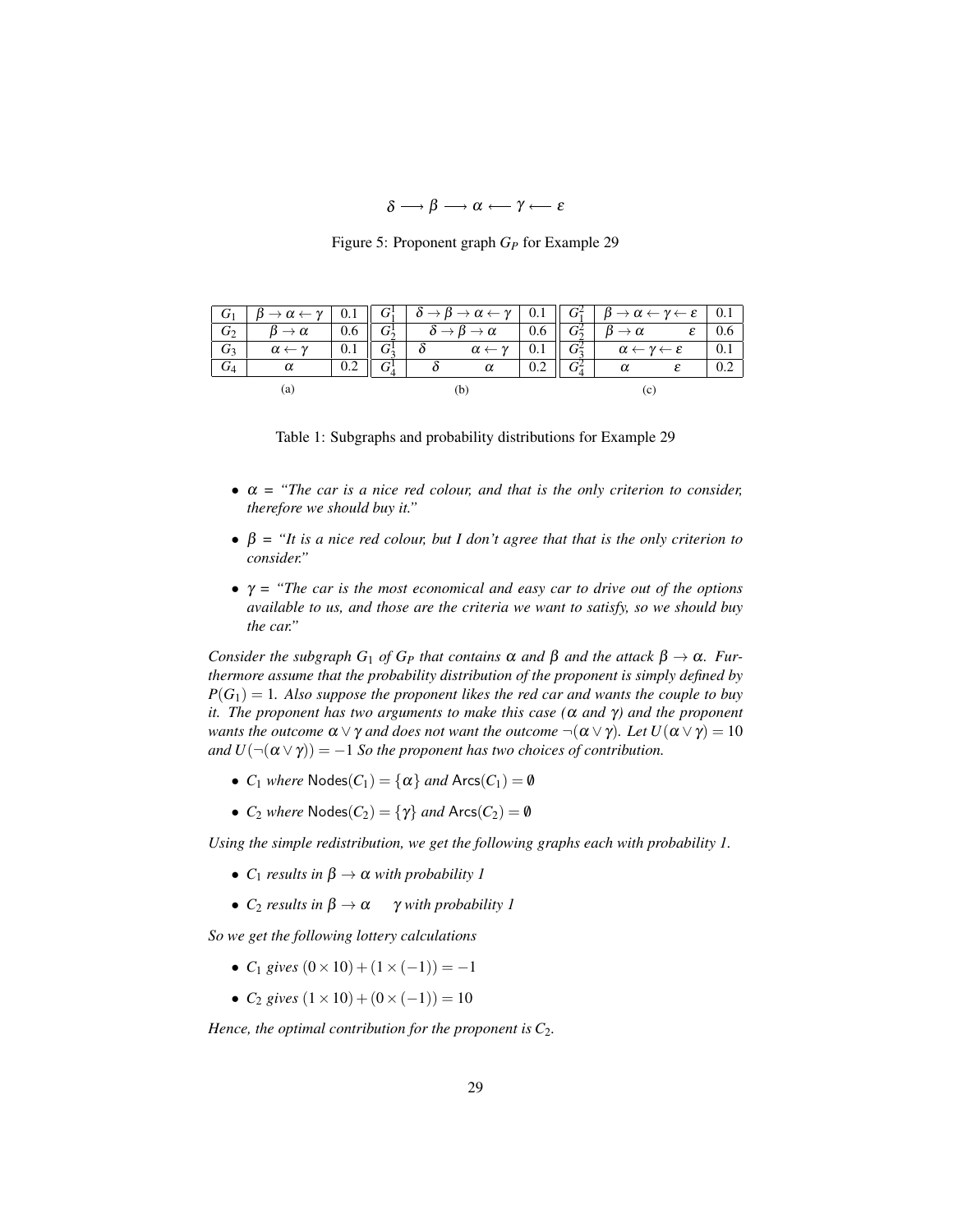So by harnessing a probabilistic argument graph, and an argumentation lottery, a participant can optimize its choice of actions in argumentation. This can be for example in monological argumentation (e. g. in a speech or a written article) or dialogical argumentation (e. g. a discussion or debate) when a participant wants to present arguments and/or counterarguments in order to convince the audience that some particular arguments should be accepted and some should be rejected.

In our presentation in this section, we have left the details of the dialogue open so that the approach can be adapted to specific dialogue systems (for instance for persuasion [Pra06]). We have also left open how the utility function would be obtained, as this depends on the nature, functionality and resources of the artificial agent. Nonetheless, if the agent has some form of agenda with regard to argumentation, it should be possible to extract a utility function to represent the priorities of that agenda.

In the basic framework, we used the simple redistribution (Definition 18) to incorporate a contribution into the probabilistic model the proponent has about the audience. The simple redistribution is an intuitive and simple way to redistribute the probability, but there are alternatives. We present two alternatives, namely sticky redistribution (which we will illustrate with an application in supporting value-based argumentation) and rough redistribution (which we will illustrate with an application in handling enthymemes), in the next two subsections.

#### 6.2.2 Sticky redistribution

Sticky redistribution is a generalization of the simple redistribution where not all the probability mass is redistributed from  $G'$  to  $G' + C$ . Rather, there is some "stickiness", and so some probability mass remains with  $G'$ . This models the idea that the audience might not fully believe in the contribution the proponent is making. For this, we introduce a stickiness coefficient which specifies the proportion of the probability mass that is reassigned.

Definition 20. *Let P be a probability distribution over a graph G, and let C be an option. We define the sticky redistribution of P wrt. C, denoted P', for all*  $G' \sqsubseteq G$  *via* 

$$
P'(G') = \begin{cases} \mu \sum_{G'=G''+C} (P(G'') + (1-\mu)P(G')) & \text{if } C \subseteq G' \\ (1-\mu)P(G') & \text{otherwise} \end{cases}
$$
(4)

*where*  $\mu \in [0,1]$  *is the* **stickiness coefficient**.

**Example 31.** *Consider Figure 1 and assume P with*  $P(G_{16}) = 0.8$ *,*  $P(G_{18}) = 0.2$ *, and*  $P(G') = 0$  *for all other subgraphs. Now consider contributions*  $C_1$  *where*  $N$ odes $(C_1)$  =  $\{\alpha\}$  *and* Arcs $(C_1) = \{(\alpha, \beta)\}$  *and*  $C_2$  *where* Nodes $(C_2) = \{\gamma\}$  *and* Arcs $(C_2) = \{(\gamma, \beta)\}.$ *So*  $G_{16} + C_1$  *is*  $G_9$ ,  $G_{18} + C_1$  *is*  $G_{15}$ ,  $G_{16} + C_2$  *is*  $G_{13}$ *, and*  $G_{18} + C_2$  *is*  $G_{17}$ *. Let*  $\mu = 0.5$ *be the stickiness coefficient. Therefore, we get P*<sup>1</sup> *as sticky redistribution of P wrt. C*<sup>1</sup> *and P*<sub>2</sub> *as sticky redistribution of P wrt.*  $C_2$  *with* 

$$
P_1(G_{16}) = 0.4
$$
  $P_1(G_{18}) = 0.1$   $P_1(G_9) = 0.4$   $P_1(G_{15}) = 0.1$   
\n $P_2(G_{16}) = 0.4$   $P_2(G_{18}) = 0.1$   $P_2(G_{13}) = 0.4$   $P_2(G_{17}) = 0.1$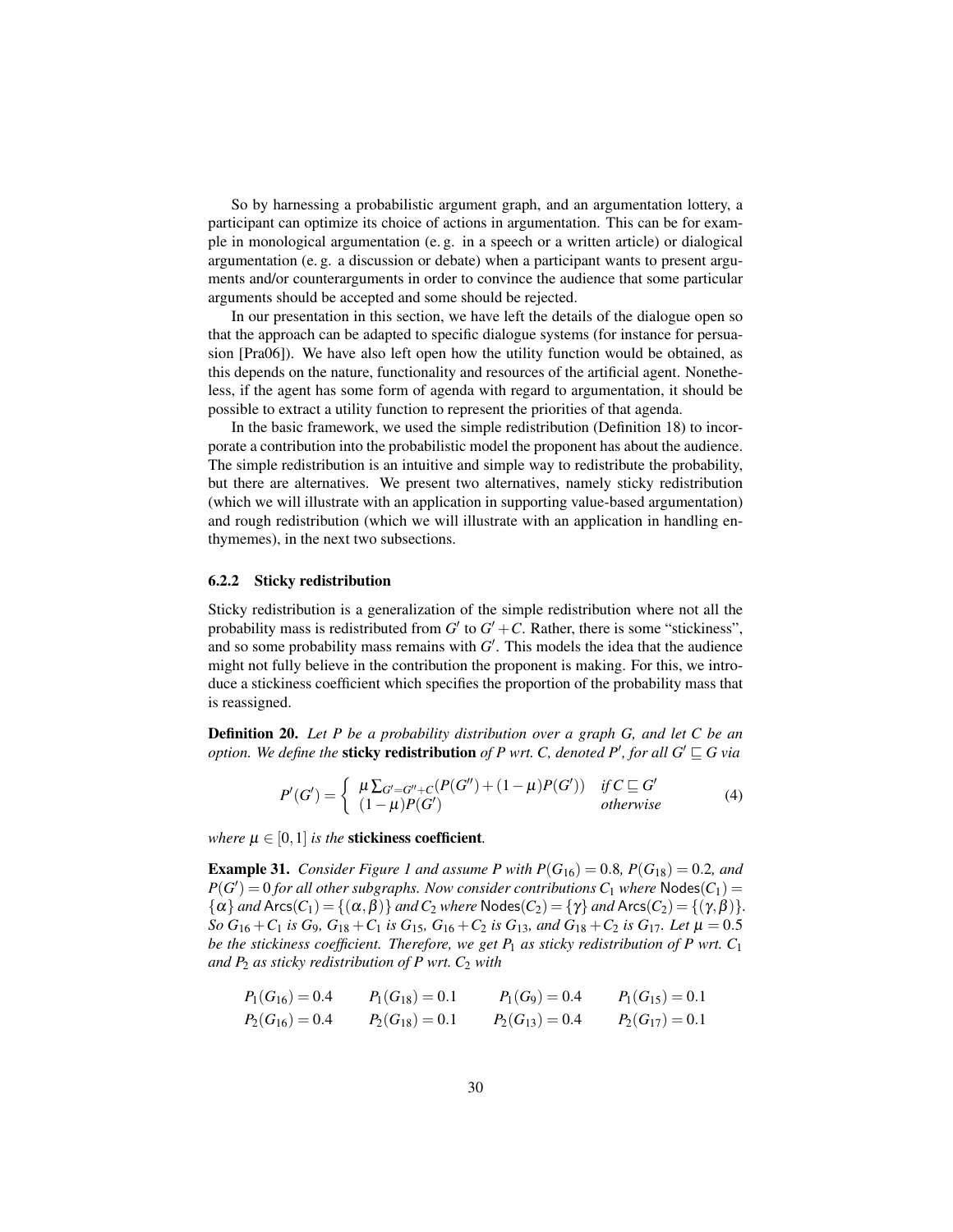Obviously, if we set the stickiness coefficient to  $\mu = 1$ , then the sticky redistribution is the same as the simple redistribution. At the other extreme, if we set the stickiness coefficient to  $\mu = 0$ , then the sticky redistribution returns the original distribution, and hence the augmented subgraph is ignored.

Proposition 17. *Let P be a probability distribution over G, and let C be an option. If*  $P'$  is the sticky redistribution of P wrt. C, then  $P'$  is a probability distribution over G.

*Proof.* We have to show that  $\sum_{G':G'\sqsubseteq G} P'(G') = 1$ :

$$
\sum_{G':G'\subseteq G} P'(G') = \sum_{G':C\subseteq G'\subseteq G} P(G') + \sum_{G':C\nsubseteq G'\subseteq G} P(G')
$$
\n
$$
= \sum_{G':C\subseteq G'\subseteq G} \left( \mu \sum_{G'':G'=G''+C} P(G'') + (1-\mu)P(G') \right) + \sum_{G':C\nsubseteq G'\subseteq G} (1-\mu)P(G')
$$
\n
$$
= \sum_{G':C\subseteq G'\subseteq G} \mu \sum_{G'':G'=G''+C} P(G'') + \sum_{G':C\subseteq G'\subseteq G} (1-\mu)P(G') + \sum_{G':C\nsubseteq G'\subseteq G} (1-\mu)P(G')
$$
\n
$$
= \sum_{G'':C\subseteq G''+C\subseteq G} \mu P(G'') + \sum_{G':G'\subseteq G} (1-\mu)P(G')
$$
\n
$$
= \mu \sum_{G'':G''\subseteq G} P(G'') + (1-\mu) \sum_{G':G'\subseteq G} P(G')
$$
\n
$$
= \mu + (1-\mu) = 1
$$

We now consider an application of the sticky redistribution for enhancing valuebased argumentation frameworks [Ben03]. To introduce this extension of abstract argumentation, we use the following examples.

Example 32. *(Example taken from [Ben03]) Consider the following arguments concerning the theft by Hal of insulin from Carla's House because he has lost his through no fault of his own. We give the argument graph below.*

- α *= "Hal is justified because a person can use other people's property to save a life"* (LIFE)
- $\beta$  = "It is wrong to infringe the property rights of others" (PROPERTY)
- γ *= "If Hal compensates Carla, then property rights have not been infringed"* (PROPERTY)

*So*  $\{\alpha, \gamma\}$  *is the preferred extension, but it may appear unjust to accept*  $\alpha$  *based on the value of* (LIFE) *using the argument* γ *which is based on the value of* (PROPERTY)*.*



Example 33. *(Example taken from [Ben03]) We now extend Example 32 by considering the extra argument* δ*, and the resulting argument graph, below.*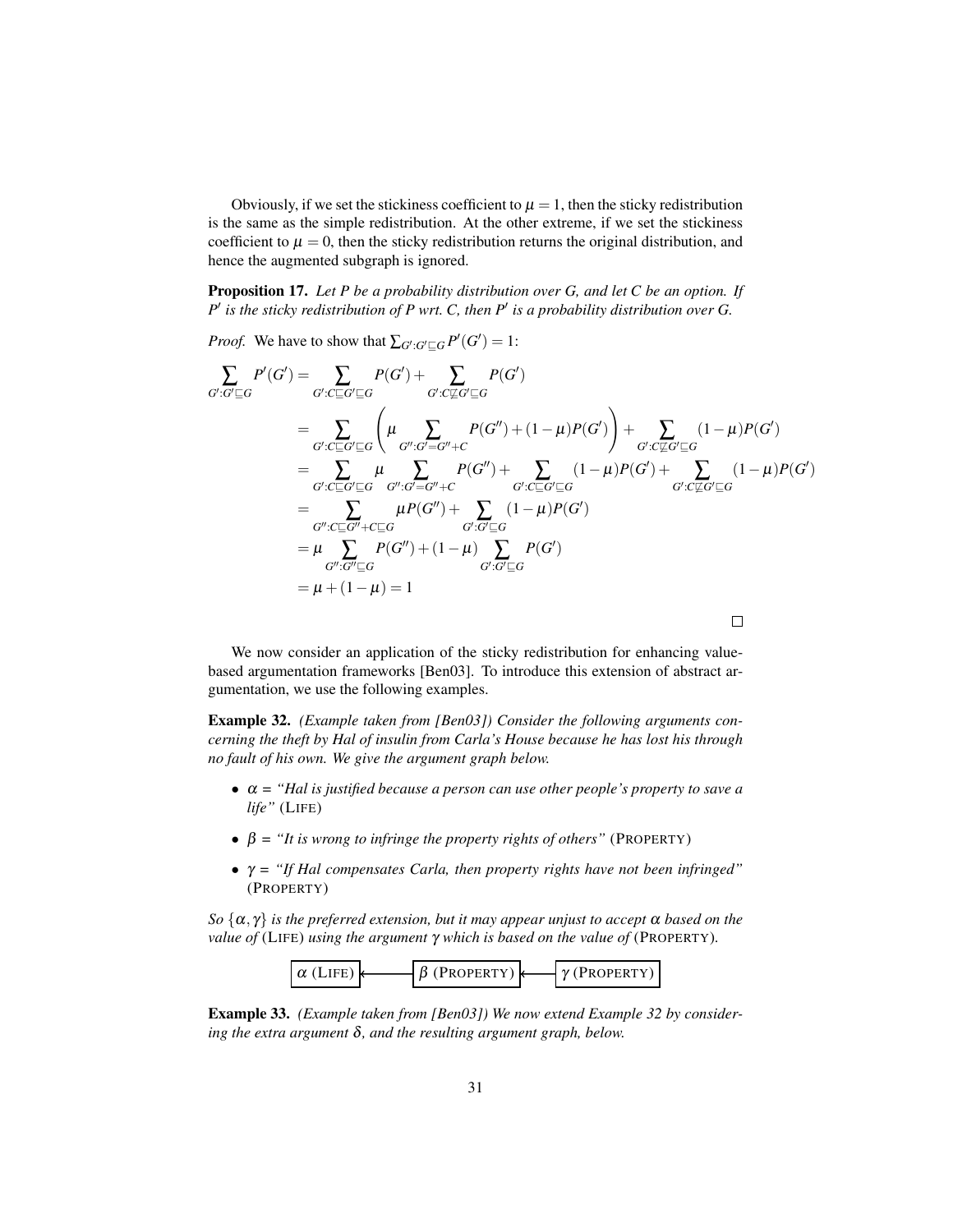$\bullet$   $\delta$  = "If Hal were too poor to compensate, then he should be allowed to take the *insulin* (LIFE)*"*

*So* {β,δ} *are the acceptable, but it may appear even more unjust for* α *to now be defeated taking* δ *into account.*



A value-based argument system extends an abstract argument system with a set of values *V*, a function *val* that assigns a value to each argument, a set of audiences Π, and a set of preference relations  $\preceq_{\pi} \subseteq V \times V$  where  $\pi \in \Pi$  and  $A \preceq_{\pi} B$  denotes that A is more or equally preferred for  $\pi$  than *B*.

Definitions for abstract argumentation are specialized to those for an audience  $\pi$ and its preferred values. So the usual definitions for abstract argumentation are revised to use the following definitions for an audience.

- *A* attacks<sub> $\pi$ </sub> *B* iff *A* attacks *B* and not  $B \leq_{\pi} A$ .
- A set of arguments *S* is conflict free for  $\pi$  iff there are no arguments  $A, B \in S$ such that *A* attacks<sub> $\pi$ </sub> *B*
- A set of arguments *S* defends an argument *A* for  $\pi$  iff if *B* attacks<sub> $\pi$ </sub> *A*, then *S* attacks<sup>π</sup> *B*

**Example 34.** *(Example taken from [Ben03]) Returning to Example 32, let V* = {PROPERTY, LIFE}*,*  $val(\alpha) = \text{LIEE}, val(\beta) = \text{PROPERTIES}, val(\gamma) = \text{PROPERTIES}, \Pi = {\pi_1}, and \text{LIEE } \preceq_{\pi_1}$ PROPERTY*. So the argument graph becomes the following, with the desired effect that* α *is in the extension unconditionally.*



Example 35. *(Example taken from [Ben03]) Returning to Example 33, let V* = {PROPERTY,LIFE}*,*  $val(\alpha) =$  LIFE,  $val(\beta) =$  PROPERTY,  $val(\gamma) =$  PROPERTY,  $\Pi = {\pi_1}$ *, and* LIFE  $\preceq_{\pi_1}$ PROPERTY*. So the argument graph becomes the following, with the desired effect that both* α *and* δ *are accepted.*



So value-based argumentation deletes attacks where the value of the attacking argument is greater than or equal to the value of the attacked argument. So given an argument graph, value-based argumentation makes a binary decision on whether to keep or delete each arc. We can refine this by using probabilistic argumentation so that there is a probability that the arc is kept and a probability that it is deleted. So when the audience is presented an argument  $\beta$  that attacks an argument  $\alpha$ , and the audience is thought to value  $\beta$  higher than  $\alpha$ , then the contribution has a probability of being made. We can use sticky redistribution for this. We illustrate this in the following example.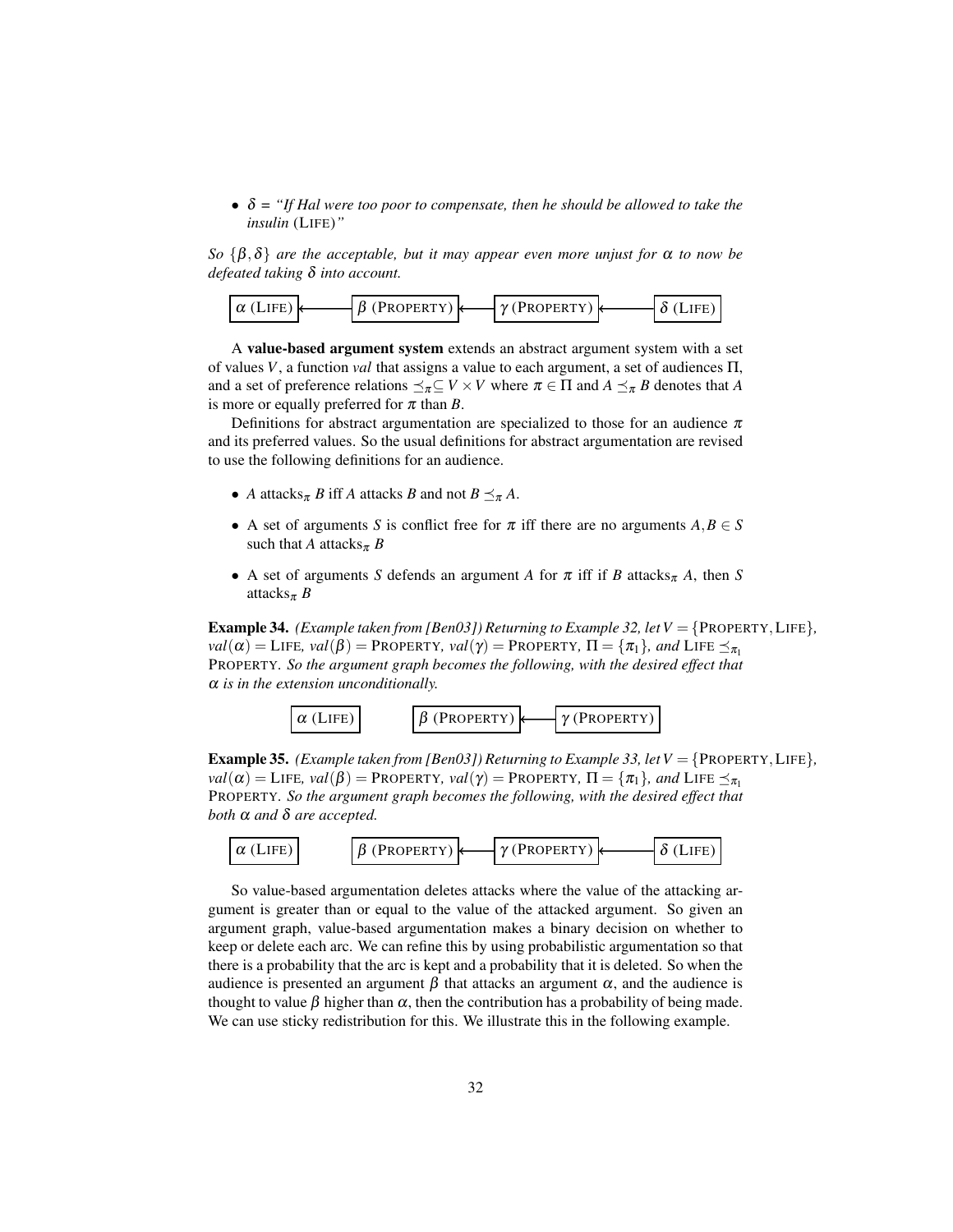Example 36. *We use the arguments in Example 32 to construct the argument graph in a number of steps of the dialogue. Let us suppose one agent is making all the non-empty contributions (the odd moves), and the other agent is just making an empty contribution when it is its turn (the even moves). The contributions are listed below.*

- $C_1 = (\{\alpha, \beta, \gamma\}, \emptyset)$
- $C_2 = (\emptyset, \emptyset)$
- $C_3 = (\emptyset, \{(\beta, \alpha)\})$
- $C_4 = (\emptyset, \emptyset)$
- $C_5 = (\emptyset, \{(\gamma, \beta)\})$

*For the agent making the odd moves, let us suppose at the start it may assume the actual audience graph is the empty graph (thus receiving probability* 1 *and all other subgraphs receiving probability zero). Now, we consider the moves in sequence, and the effect they have on the audience model. Let us assume that we use the simple redistribution for all moves except for when the attack*  $(\alpha, \beta)$  *is added (we use a stickiness coefficient of* 0.2*). This amounts to the idea that val*( $\alpha$ )  $\leq_{\pi}$  *val*( $\beta$ ) *very likely holds according to the audience.*

• *After the move C*1*, a simple redistribution results in the audience model being the graph containing the arguments, and this graph has probability 1.*

$$
G^1_1=\alpha \qquad \beta \qquad \gamma
$$

• *After the move C*2*, there is no update.*

$$
G_1^2 = \alpha \qquad \beta \qquad \gamma
$$

• After the move  $C_3$ , it is the case that  $val(\alpha) \preceq_{\pi} val(\beta)$ , and so a sticky redis*tribution results in the following two argument graphs, where*  $P(G_1^3) = 0.2$  *and*  $P(G_2^3) = 0.8$ 

$$
G_1^3 = \alpha \leftarrow \beta \qquad \gamma \qquad \qquad G_2^3 = \alpha \qquad \beta \qquad \gamma
$$

• *After the move C*4*, there is no update.*

$$
G_1^4 = \alpha \leftarrow \beta \qquad \gamma \qquad \qquad G_2^4 = \alpha \qquad \beta \qquad \gamma
$$

• *After the move C<sub>4</sub>, it is not the case that val*( $\beta$ )  $\leq_{\pi}$  *val*( $\gamma$ )*, and so a simple redistribution results in the following two additional argument graphs,*

$$
G_1^5 = \alpha \leftarrow \beta \leftarrow \gamma \qquad G_2^5 = \alpha \qquad \beta \leftarrow \gamma
$$

*The final probabilistic assignment in the dialogue is*  $P(G_1^5) = 0.04$ ,  $P(G_2^5) = 0.16$ ,  $P(G_1^4) = 0.16$  *and*  $P(G_2^4) = 0.64$ *. Therefore*  $P_X(\alpha) = 1$  *(for every semantics*  $X \in$ {co,pr,gr,st}*).*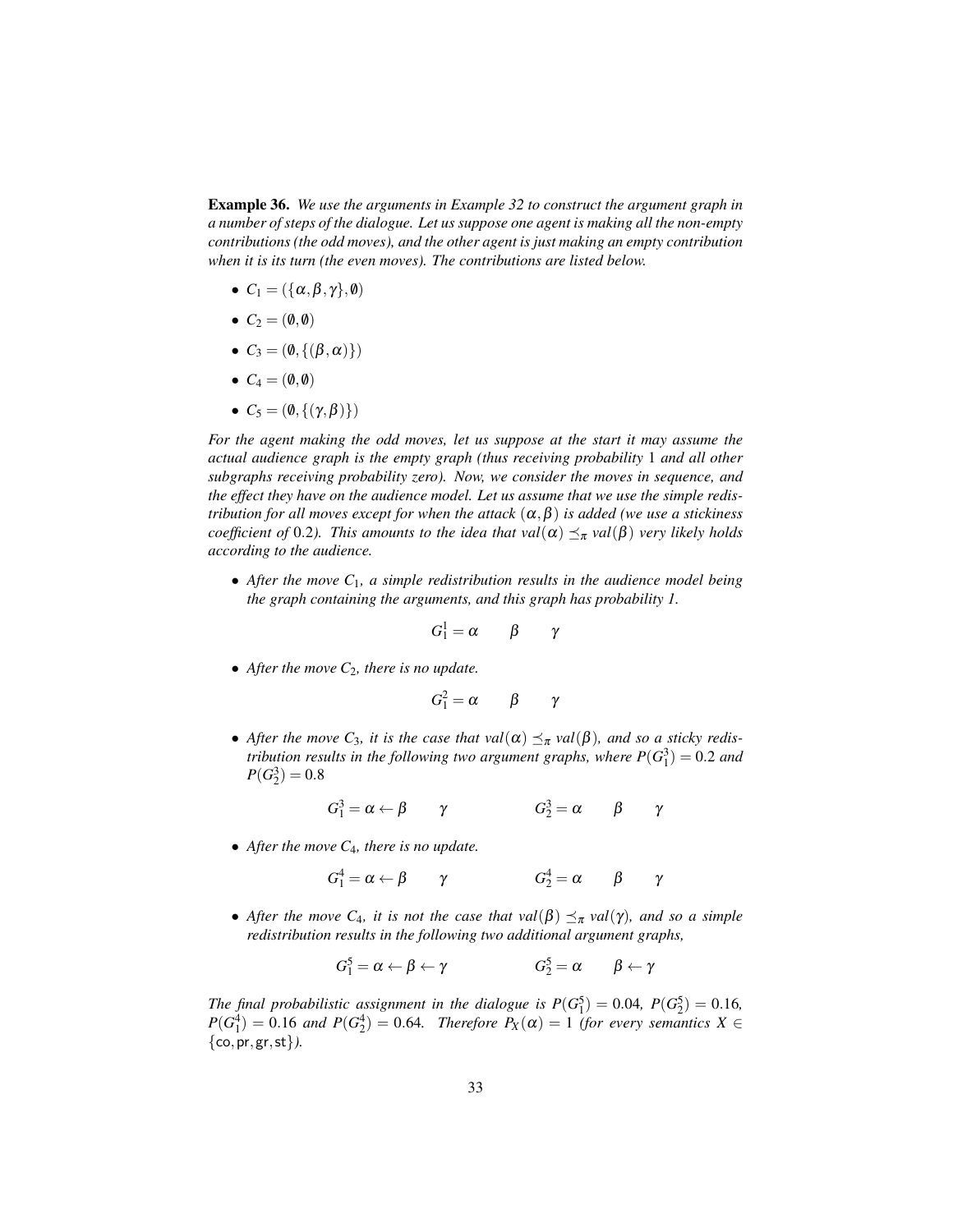By using sticky redistribution, we get a finer grained way of updating the proponent model. It allows for the modelling of an audience that does not completely accept an update. There may be various reasons for why the audience might be reluctant to accept an update. We give one example that refines value-based argumentation. Whilst we have not considered selecting moves in this subsection, it is clear that using the sticky redistribution as opposed to simple redistribution can have a substantial influence on the expected utility of any option for a contribution. Note, the definition for stickiness is illustrative for a range of possible definitions. The definition applies stickiness to the whole contribution, but it would be possible to do it for part of a contribution according to some criteria. If we did this, we could for instance deal with Example 36 with all the arguments and attacks in the same contribution (instead of splitting them into one contribution for the arguments, and one contribution for each attack).

#### 6.2.3 Rough redistribution

In general a contribution is a pair (*R*,*S*) where *R* is a set of arguments, and *S* is a set of attacks. However, often in real argumentation, the attacks are inferred from the arguments being presented. The arguments are presented explicitly by the proponent, and the audience has to determine whether an attack holds between any pair of arguments. This option treats arguments as enthymemes, and so there is uncertainty as whether the audience decodes them correctly. If the audience decodes them incorrectly, then the attack relationships may be different to those assumed by the proponent.

To address this need, we introduce (in the next definition) a form of redistribution that considers the possible subgraphs that can be formed from the model of the audience. For this, we start with the definition of the function  $\text{Super}(G, G', C)$  which takes a proponent graph  $G$ , a possible audience graph  $G'$ , and the option  $C$ , and returns the subset of arcs that appear in *G* that either involve an attack between the arguments in  $G'$  and the arguments in  $C$ , or involve an attack between the arguments in  $C$ . These are the attacks for which there is uncertainty as to whether the audience regards them as attacks. In other words, the audience may only regard some subset (even the empty set) as being attacks involving the arguments in *C*.

Then starting with a proponent graph *G*, and the option*C*, rough distribution assigns mass to the subgraphs  $G' \sqsubseteq G$  by considering each  $G''$ , where  $G'' + C \subseteq G'$  is a possible audience graph. For each such  $G''$ , Super $(G, G'', C)$  is calculated, and each subset  $C'$  of Super( $G$ , $G''$ , $C$ ), that when added to  $G'' + C$  gives  $G'$ , is identified. The number of such  $C$  is multiplied by  $P(G')$  and normalized by dividing by the number of possibilities for *C* (i. e.  $2^{|\textsf{Super}(G, G'', C)|}$ ).

Definition 21. *Let P be a probability distribution over G, and let C be an option. Define*

$$
Super(G, G', C) = \{ (\alpha, \beta) \in Arcs(G) \mid (\alpha \in Nodes(G') \text{ and } \beta \in Nodes(C))
$$
  
or  $(\alpha \in Nodes(C) \text{ and } \beta \in Nodes(G'))$   
or  $(\alpha \in Nodes(C) \text{ and } \beta \in Nodes(C)) \}$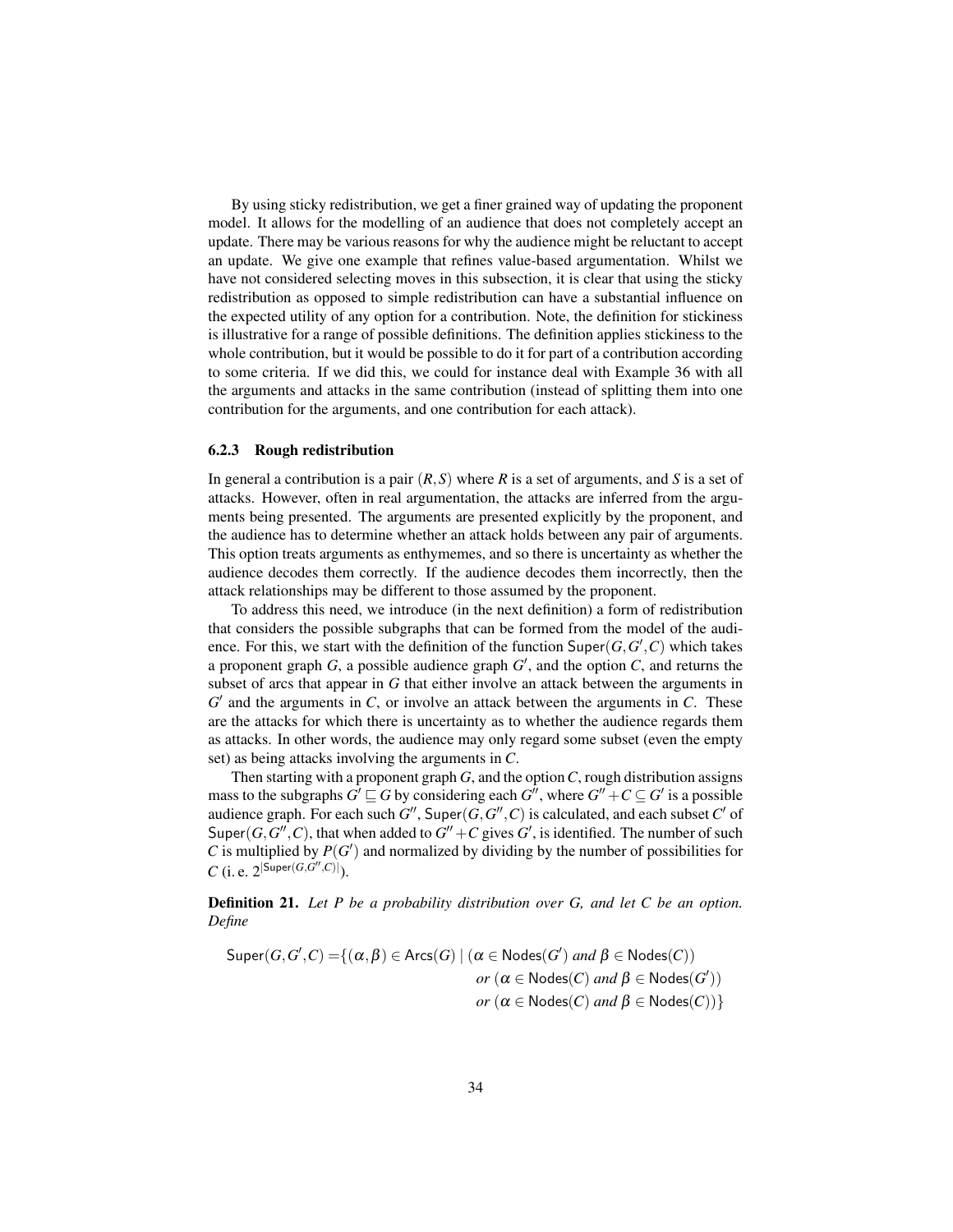*We define the* **rough redistribution** *wrt. P, denoted P', for all G'*  $\subseteq$  *G via* 

$$
P'(G') = \begin{cases} \sum_{G'':G''+C \subseteq G'} \frac{1}{2^{|\text{Super}(G,G'',C)|}} \sum_{C' \subseteq \text{Super}(G,G'',C):G''+C+C'=G'} P(G'') & \text{if } C \subseteq G' \\ 0 & \text{otherwise} \end{cases}
$$
(5)

Example 37. *Consider Figure 3. Let G be the proponent graph, and let P be a probability distribution over G where*  $P(G_4) = 0.8$ ,  $P(G_6) = 0.2$ , and  $P(G') = 0$  for all other *subgraphs.*

*Now suppose that the option C is such that*  $Nodes(C) = \{\beta\}$  *and*  $Arcs(C) = \emptyset$ *. With this option, we calculate the super sets as follows.*

- Super $(G, G, C) = \{(\alpha, \beta),(\beta, \alpha)\}\$
- Super $(G, G_1, C) = \{(\alpha, \beta),(\beta, \alpha)\}\$
- Super $(G, G_2, C) = \{(\alpha, \beta),(\beta, \alpha)\}\$
- Super $(G, G_3, C) = \{(\alpha, \beta),(\beta, \alpha)\}\$
- Super $(G, G_4, C) = \{(\alpha, \beta),(\beta, \alpha)\}\$
- Super $(G, G_5, C) = \emptyset$
- Super $(G, G_6, C) = \emptyset$

*Next we calculate P'*(*G'*) *for each G'*  $\subseteq$  *G. For this below, we only explicitly consider*  $G'' \sqsubseteq G'$  such that  $P(G'') \neq 0$ . If  $P(G'') = 0$ , then it cannot contribute to  $P'(G')$ .

- *For G, because of case (i) below,*  $P'(G) = 1/|\text{Super}(G, G, C)| \times 0.8 = 1/4 \times$  $0.8 = 0.2$ 
	- *i If*  $G'' = G_4$ *, then*  $G'' + C \sqsubseteq G$ *, and if*  $C' = (\emptyset, \{(\alpha, \beta),(\beta, \alpha)\})$ *, then*  $G'' + C$  $C + C' = G$ .
	- *ii* If  $G'' = G_6$ *, then there is no*  $C' \subseteq$  Super $(G, G_6, C)$  *such that*  $G'' + C + C' = G_6$ *G.*
- *For*  $G_1$ *, because of case (i) below,*  $P'(G_1) = 1/|\text{Super}(G, G_1, C)| \times 0.8 = 1/4 \times$  $0.8 = 0.2$

*i* If 
$$
G'' = G_4
$$
, then  $G'' + C \sqsubseteq G_1$ , and if  $C' = (\emptyset, \{(\alpha, \beta)\})$ , then  $G'' + C + C' = G_1$ .

*ii* If 
$$
G'' = G_6
$$
, then there is no  $C' \subseteq \text{Super}(G, G_6, C)$  such that  $G'' + C + C' = G_1$ .

• *For G*<sub>2</sub>*, because of case (i) below,*  $P'(G_2) = 1/|\text{Super}(G, G_2, C)| \times 0.8 = 1/4 \times$  $0.8 = 0.2$ 

*i* If 
$$
G'' = G_4
$$
, then  $G'' + C \sqsubseteq G_2$ , and if  $C' = (\emptyset, \{(\beta, \alpha)\})$ , then  $G'' + C + C' = G_2$ .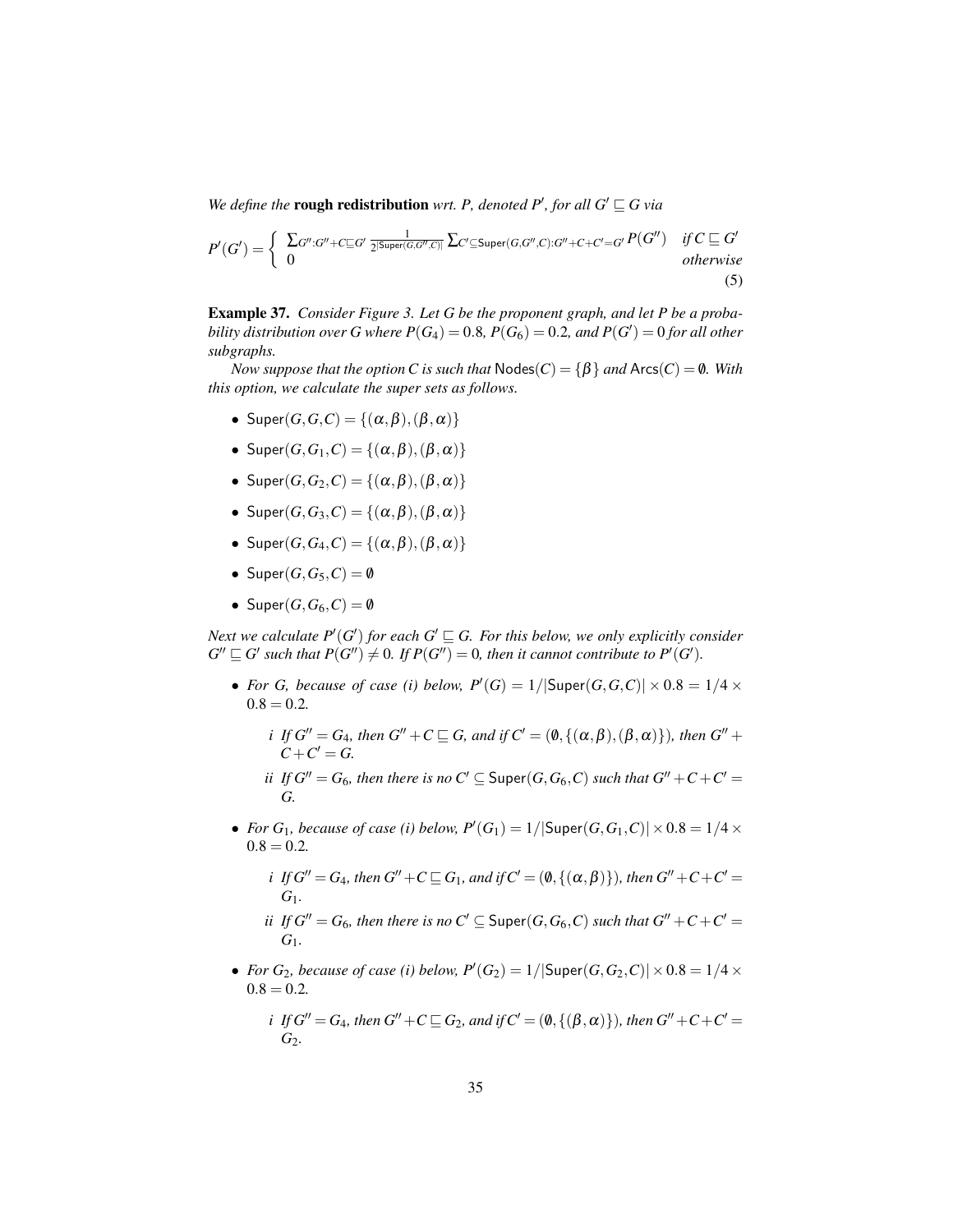*ii If*  $G'' = G_6$ *, then there is no*  $C' \subseteq$  Super $(G, G_6, C)$  *such that*  $G'' + C + C' = G_6$ *G*2*.*

• *For G*<sub>3</sub>, *because of case (i) below,*  $P'(G_3) = 1/|\text{Super}(G, G_3, C)| \times 0.8 = 1/4 \times$  $0.8 = 0.2$ 

*i If*  $G'' = G_4$ *, then*  $G'' + C \sqsubseteq G_3$ *, and if*  $C' = (\emptyset, \emptyset)$ *), then*  $G'' + C + C' = G_3$ *. ii* If  $G'' = G_6$ *, then there is no*  $C' \subseteq$  Super $(G, G_6, C)$  *such that*  $G'' + C + C' = G_6$ *G*3*.*

- *For*  $G_4$ *, since*  $C \not\subseteq G_4$ *,*  $P(G_4) = 0$ *.*
- *For G<sub>5</sub>*, *because of case (i) below,*  $P'(G_5) = 1/|\text{Super}(G, G_5, C)| \times 0.8 = 1 \times$  $0.8 = 0.2$

*i If*  $G'' = G_6$ *, then*  $G'' + C \sqsubseteq G_5$ *, and if*  $C' = (\emptyset, \emptyset)$ *), then*  $G'' + C + C' = G_5$ *.* 

• *For*  $G_6$ *, since*  $C \not\subseteq G_6$ *,*  $P(G_6) = 0$ *.* 

To summarize, the rough redistribution results in the following distribution  $P'(G) =$ 0.2*,*  $P'(G_1) = 0.2$ *,*  $P'(G_2) = 0.2$ *,*  $P'(G_3) = 0.2$ *,*  $P'(G_4) = 0$ *,*  $P'(G_5) = 0.2$ *, and*  $P'(G_6) = 0.2$ 0*.*

Proposition 18. *Let P be a probability distribution over G, and let C be an option. If P*<sup> $\prime$ </sup> *is the rough redistribution from P wrt. C, then P<sup>* $\prime$ *</sup> <i>is a probability distribution over G.*

*Proof.* We have to show that  $\sum_{G':G'\sqsubseteq G} P'(G') = 1$ . Note that in (5) only those subgraphs  $G' \sqsubseteq G$  receive a positive probability in *P*<sup> $\prime$ </sup> for which  $C \sqsubseteq G'$  holds. Therefore we have

$$
\begin{split} & \sum_{G': G' \sqsubseteq G} P'(G') \\ & = \sum_{G': C \sqsubseteq G' \sqsubseteq G} P'(G') \\ & = \sum_{G': C \sqsubseteq G' \sqsubseteq G} \sum_{G'': G'' + C \sqsubseteq G'} \frac{1}{2^{|\text{Super}(G, G'', C)|}} \sum_{C' \subseteq \text{Super}(G, G'', C): G'' + C + C' = G'} P(G'') \\ & = \sum_{G': C \sqsubseteq G' \sqsubseteq G} \sum_{G'': G'' + C \sqsubseteq G' \subset C \subseteq \text{Super}(G, G'', C): G'' + C + C' = G'} \frac{1}{2^{|\text{Super}(G, G'', C)|}} P(G'') \\ \end{split}
$$

Let us calculate now how often the term  $p(G'')$  appears in the above sum. This term appears whenever we have *G*<sup> $\prime$ </sup> and *C*<sup> $\prime$ </sup> with  $G'' + C + C' = G'$ . Note that there are  $2^{\left[\mathsf{Super}(G,G'',C)\right]}\text{ different subsets of Super}(G,G'',C)$  and for every subset  $C'\subseteq\mathsf{Super}(G,G'',C)$ we have one appearance of  $p(G'')$  for the uniquely determined  $G' = G'' + C + C'$ (for fixed *G*<sup>*n*</sup>). Therefore,  $p(G'')$  appears  $2^{|Super(G, G'', C)|}$ -times. Furthermore, note that  $p(G'')$  appears for every  $G'' \sqsubseteq G$  this number of times, as for every  $G''$  there is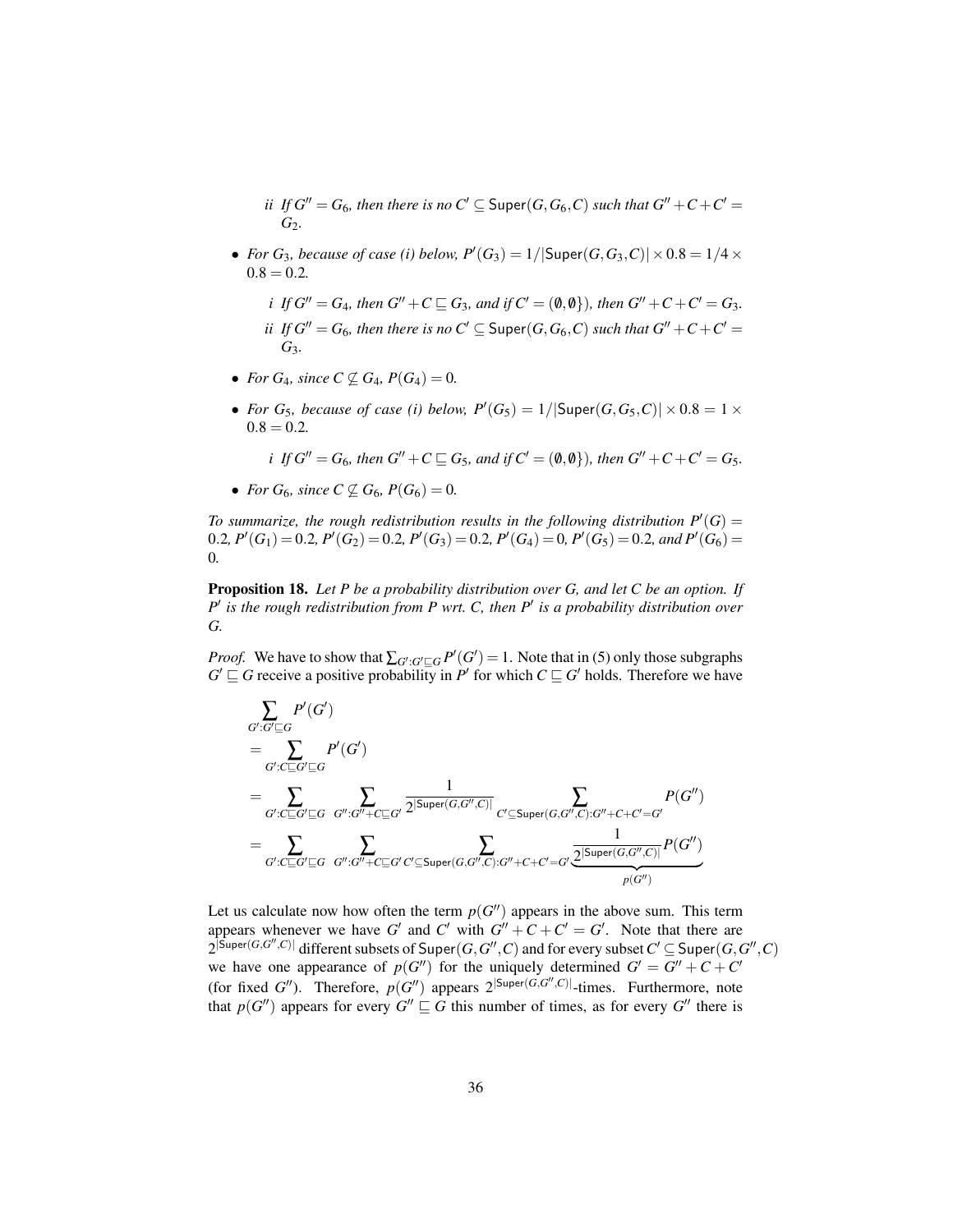$G' = G'' + C$  satisfying the condition of the first sum. Therefore, the above equation simplifies to

$$
\sum_{G':G'\subseteq G} P'(G')
$$
\n
$$
= \sum_{G'':G''\subseteq G} 2^{|Super(G,G'',C)|} p(G'')
$$
\n
$$
= \sum_{G'':G''\subseteq G} 2^{|Super(G,G'',C)|} \frac{1}{2^{|Super(G,G'',C)|}} P(G'')
$$
\n
$$
= \sum_{G'':G''\subseteq G} P(G'')
$$
\n
$$
= 1
$$

Real arguments (i. e. those presented by people in general) are normally enthymemes. We consider two types which we will refer to as implicit support enthymemes and implicit claim enthymemes. An implicit support enthymeme does not explicitly represent some of the premises for entailing its claim. So if  $\Delta$  is the set of premises explicitly given for an implicit support enthymeme, and  $\delta$  is the claim, then  $\Delta$  does not entail δ, but there are some implicitly assumable premises  $\Delta'$  such that  $\Delta' \cup \Delta$  is a consistent set of formulae that entails  $\delta$ . An implicit claim enthymeme does not explicitly represent all of its claim. In the rest of this section, we will consider implicit support enthymemes.

For instance, for a claim that you need an umbrella today, a husband may give his wife the premise the weather report predicts rain. Clearly, the premise does not entail the claim, but it is easy for the wife to identify the common knowledge used by the husband (i. e. if the weather report predicts rain, then you need an umbrella today) in order to reconstruct the intended argument correctly.

In the following example, we show how we can use rough redistribution to capture aspects of the uncertainty of handling enthymemes.

Example 38. *Consider the following arguments in the context of a conversation late in the evening (example adapted from [SW95]). Suppose one agent has said* α*, and the other agent has replied with* β*.*

- α *= "You need a coffee"*
- $\beta$  = "Coffee would keep me awake"

*There is ambiguity with*  $\beta$ *. Two possible interpretations of*  $\beta$  *are*  $\beta_1$  *and*  $\beta_2$  *below. Here,*  $\beta_1$  *appears to be consistent with*  $\alpha$ *, and whereas*  $\beta_2$  *appears to be inconsistent*  $with \alpha$ .

- $\beta_1$  = "Coffee would keep me awake and I need to sleep now. Therefore, I don't *need a coffee."*
- $\bullet$   $\beta_2$  = "Coffee would keep me awake and I would like to stay awake longer. There*fore, I need a coffee."*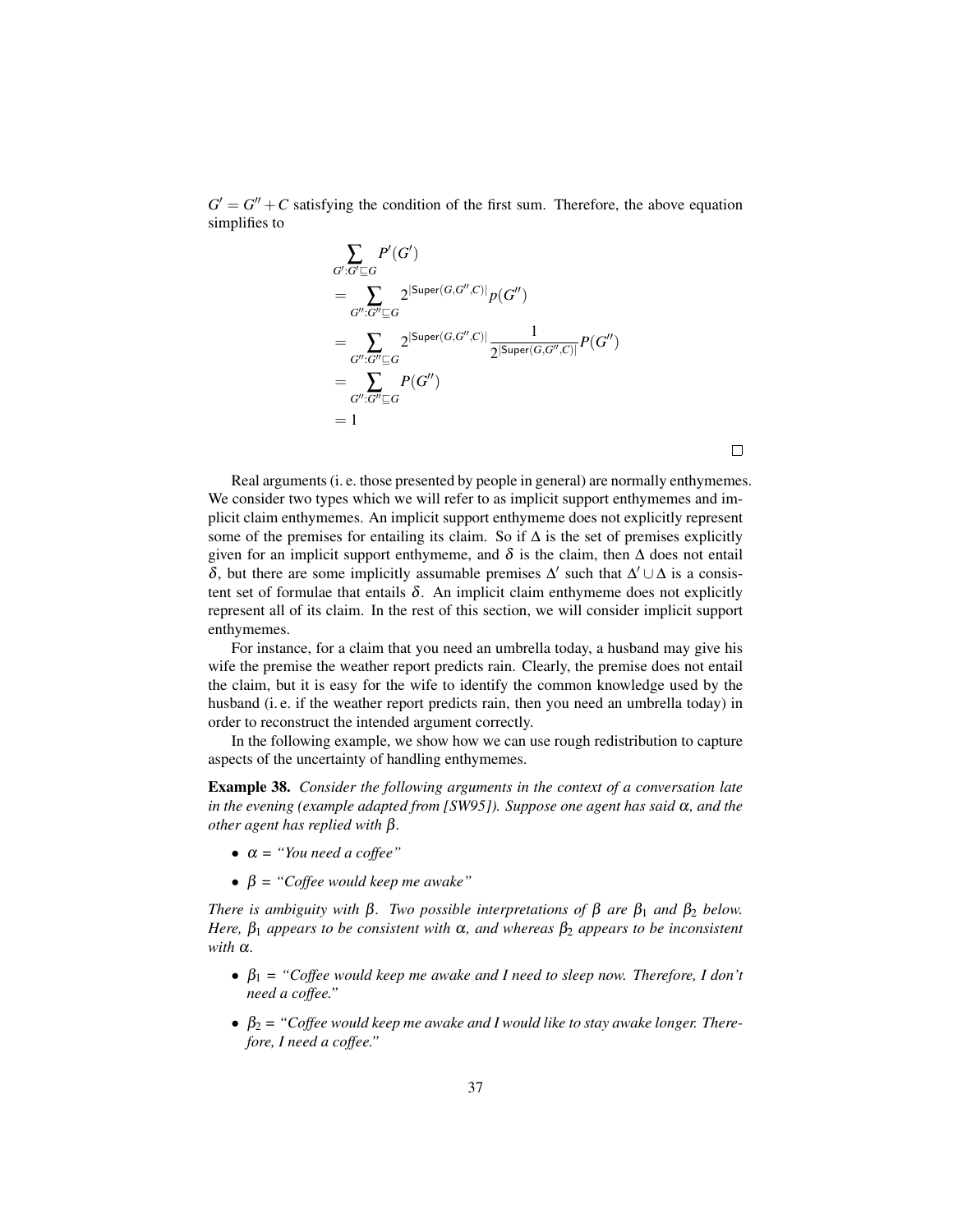*Now we consider these arguments in the context of the space of graphs in Figure 3. We consider the proponent argument graph G as given in the following table, with the audience model being given by P in the table. Now suppose that the option C is such that*  $Nodes(C) = \{\beta\}$  *and*  $Arcs(C) = \emptyset$ *. With this option, we calculate the super sets given in the table.*

| Subgraph                   |               |                    | رى                 | Ū٩ | $J\Lambda$ |
|----------------------------|---------------|--------------------|--------------------|----|------------|
| <i>Structure</i>           | $\alpha$      | α                  |                    |    |            |
|                            |               |                    | 0.4                |    |            |
| Super(G, G, C)             | $\alpha$      | $\beta$ . $\alpha$ | $\beta$ . $\alpha$ |    |            |
| $\sqrt{2}$ Super $(G,G,C)$ | $\mathcal{D}$ |                    |                    |    |            |

*Next we calculate P'*(*G'*) *for each G'*  $\subseteq$  *G. For this below, we only explicitly consider*  $G'' \sqsubseteq G'$  such that  $P(G'') \neq 0$ . If  $P(G'') = 0$ , then it cannot contribute to  $P'(G')$ .

• *For G, because of (i) to (iv) below,*  $P'(G) = (2 \times (1/2^{|\text{Super}(G,G,C)|} \times 0.1)) +$  $(1/2^{|\textsf{Super}(G,G_1,C)|} \times 0.5)) + (1/2^{|\textsf{Super}(G,G_2,C)|} \times 0.4) = (2 \times (1/2 \times 0.1)) + (1/2 \times$  $(0.5) + (1/2 \times 0.4) = 0.75.$ 

*i If*  $G'' = G$ *, then*  $G'' + C \sqsubseteq G$ *, and if*  $C' = (\emptyset, \emptyset)$ *, then*  $G'' + C + C' = G$ *.* 

- *ii* If  $G'' = G$ , then  $G'' + C \sqsubseteq G$ , and if  $C' = (0, {\beta, \alpha})$ , then  $G'' + C + C' = G$ .
- *iii If*  $G'' = G_1$ *, then*  $G'' + C \sqsubseteq G$ *, and if*  $C' = (0, {\beta, \alpha})$ *), then*  $G'' + C + C' =$ *G*1*.*
- *iv If*  $G'' = G_2$ *, then*  $G'' + C \sqsubseteq G$ *, and if*  $C' = (0, {\beta, \alpha})$ *), then*  $G'' + C + C' =$ *G*<sup>2</sup>*.*
- *For*  $G_1$ *, because of (i) below,*  $P'(G) = 1/2^{|\text{Super}(G, G_1, C)|} \times 0.5 = 0.25$ *.*

*i If*  $G'' = G_1$ *, then*  $G'' + C \sqsubseteq G_1$ *, and if*  $C' = (\emptyset, \emptyset)$ *, then*  $G'' + C + C' = G_1$ *.* 

- *For*  $G_2$ *, since*  $C \not\sqsubseteq G_2$ *,*  $P'(G_2) = 0$ *.*
- *For*  $G_3$ *, because of (i) to (iii) below,*  $P'(G_3) = 0$ *.*

*i If*  $G'' = G$ *, then*  $G'' + C \not\sqsubseteq G_3$ *,* 

- *ii If*  $G'' = G_1$ *, then*  $G'' + C \not\sqsubseteq G_3$ *,*
- *iii If*  $G'' = G_2$ *, then*  $G'' + C \not\sqsubseteq G_3$ *,*
- *For*  $G_4$ *, since*  $C \not\sqsubseteq G_4$ *,*  $P'(G_4) = 0$ *.*

To summarize, the rough redistribution results in the following distribution  $P'(G) =$  $0.75$ , and  $P'(G_1) = 0.25$ . This means that after  $β$  is said, the audience graph (i. e. the *graph for the hearer of* β*) is mostly like to be G, and less likely to be G*1*. Hence, the most likely interpretation is that the speaker of* β *is that they do not want an coffee.*

Using rough redistribution, we can revise the uncertainty over the audience graph resulting from the addition of enthymemes. The revised probability distribution can then be analyzed to determine the uncertainty of attacks by enthymemes. This can then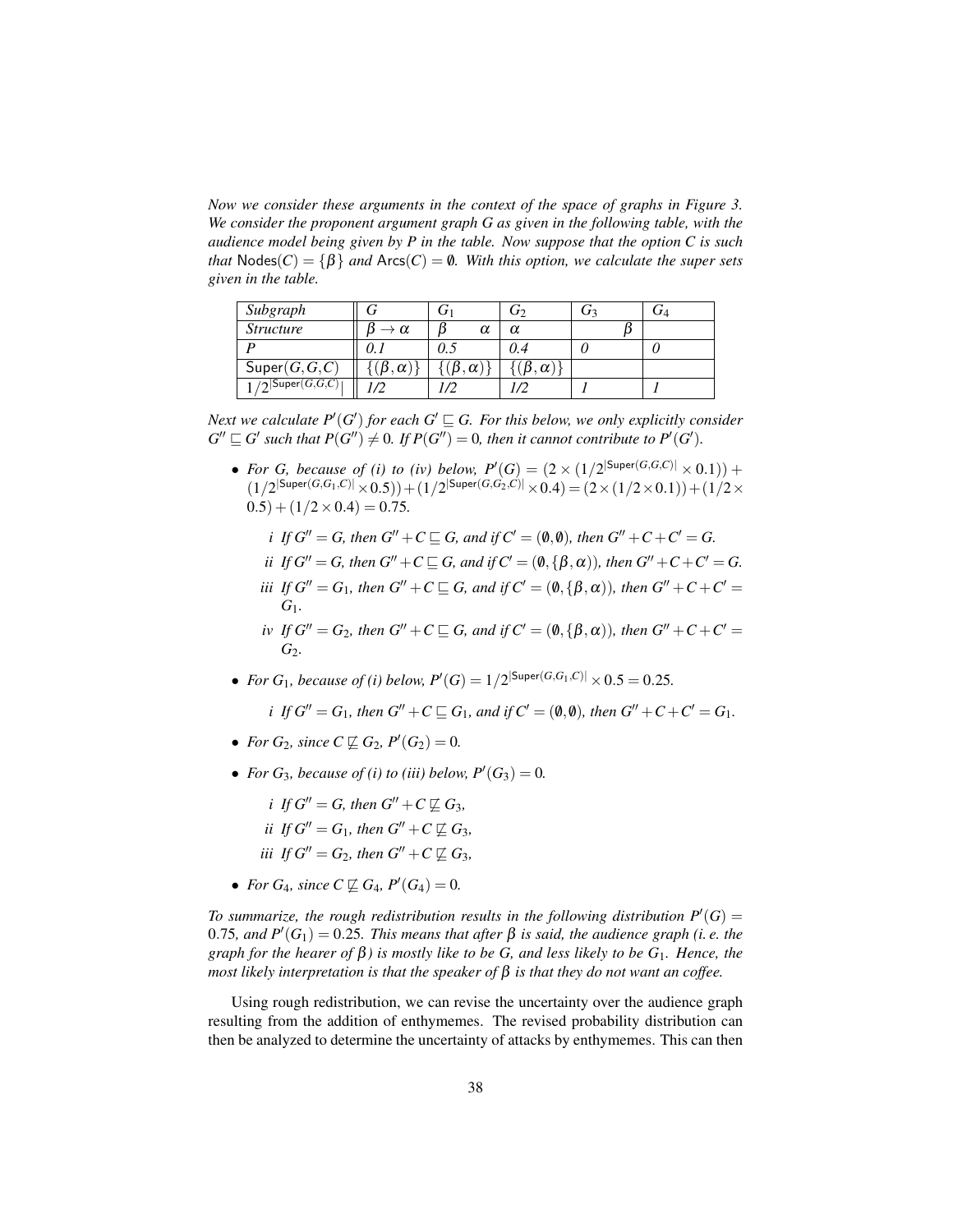be used to determine the probability of outcomes, and it can be used by an agent in an argumentation lottery to choose optimal dialogues.

In previous work, we have considered decoding of enthymemes in the context of logical arguments (i. e. arguments of the form  $\langle \Delta, \delta \rangle$  where  $\Delta$  is a set of formulae entailing  $\delta$ ) [Hun07, BH12], and in the context of probabilistic argumentation where we have considered how the possible interpretations of an enthymeme can be used to determine the probability distribution over the subgraphs of the argument graph. Using the proposal in the paper, i.e. rough redistributions, addresses a different problem (i. e. how to update a model of the user by a new dialogue move).

# 7 Experimental Evaluation

We implemented the concepts introduced in this paper and, in particular, the game setting described in the previous section in Tweety<sup>1</sup>, cf. [Thi14b]. Moreover, we conducted some empirical evaluation of the different variants of the lottery approach for move selection in order to validate its feasibility and performance compared to more simple approaches. In this section, we first give an overview on the scenario considered for our empirical evaluation. Afterwards we describe the concrete setup of the experiment and then report on our findings.

#### 7.1 Overview

We consider a scenario where a single agent *Ag* is placed in front of an audience *Aud*. The agent  $Ag$  believes in some argument graph  $G_0$  and assigns utility to some formulae on the arguments in  $G_0$  with a utility function  $U$ . The audience *Aud* also believes in some argument graph  $G_1$ . The goal of  $Ag$  is to bring forward a subgraph  $C \sqsubseteq G_0$ such that the grounded extension of  $G_1 + C$  maximizes utility of  $Ag$ , i.e., the agent  $Ag$ could convince the audience *Aud* of its own opinion to a maximal degree. In order to accomplish this,  $Ag$  can make use of a probability distribution  $P_0$  on the subgraphs of *G*<sup>0</sup> such that for every  $G' \sqsubseteq G_0$  the value  $P(G')$  is the belief of *Ag* in  $G' = G_1$ . The aim of our evaluation is to compare different approaches on how to select *C*.

Note that the dialogue in our scenario implements a direct argumentation protocol [TG10], i. e., the agent *Ag* brings forward *C* in one single step. Furthermore, the audience is assumed to be passive and will not bring forward arguments itself.

In order to simplify the scenario for our evaluation, we will assume  $G_1 \sqsubseteq G_0$ , i.e., the actual audience graph is a subgraph of the graph of *Ag*. This means that there are no arguments and attacks the agent *Ag* is unaware of. Note that this is rather a technical restriction than a restriction of the scenario. The probability distribution  $P_0$  of  $Ag$  may assign a low (or zero) probability to specific arguments/attacks which represents the intuition that *Ag* believes *Aud* is ignorant of these arguments/attacks. So instead of modeling that  $Ag$  is unaware of an argument  $\alpha$ , we model that  $Ag$  is unaware of Aud knowing  $\alpha$ . Although this is conceptually different, it does not make such a huge difference in our technical treatment.

<sup>1</sup>http://www.tweetyproject.org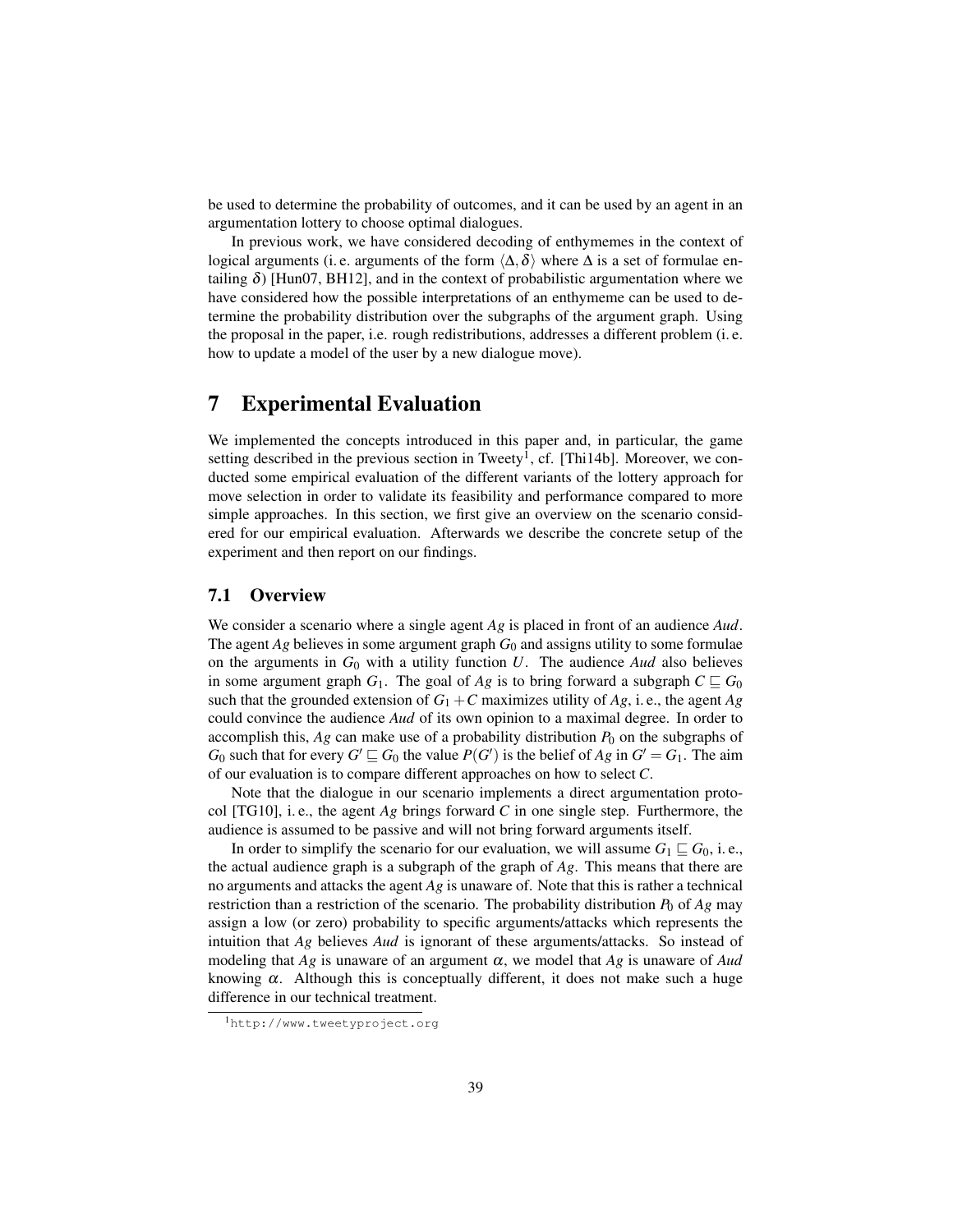#### 7.2 Setup

We will consider the following different variations on selecting the contribution *C* in the above described dialogue scenario:

- **Random** Choose  $C \subseteq G_0$  with uniform probability from all subgraphs of  $G_0$ .
- Utility-based Choose  $C \sqsubseteq G_0$  such that *C* has maximal utility among all subgraphs of *G*0.
- **Lottery-simple** Choose  $C \subseteq G_0$  such that the lottery of the simple redistribution of  $P_0$ with *C* has maximal expected utility wrt. *U*.
- **Lottery-sticky-** $\mu$  This is the same as **Lottery-simple** but we use the sticky redistribution with the stickiness coefficient  $\mu$ .
- Lottery-rough This is the same as Lottery-simple but we use the rough redistribution.

For the Lottery-sticky- $\mu$  instantiation we consider variations with  $\mu = 0.1, 0.3, 0.5, 0.7, 0.9$ . In total, we compare nine different approaches for move selection.

For the setup of the dialogue, we generated random connected graphs with up to 7 arguments using the Erdös-Rényi model<sup>2</sup>. We identified  $G_0$  with the selected benchmark graph, randomly generated the probability distribution  $P_0$  on the subgraphs of  $G_0$ , and randomly generated the utility function *U* (with all utilities in the range  $[0,1]$ ). Then we sampled (wrt. to the probability distribution  $P_0$ ) some subgraph of  $G_0$  to be the actual subgraph  $G_1$  assigned to the audience. For each of the nine different approaches for move selection we determined the best contribution *C* and determined the utility of the grounded extension of  $G_1 + C$ .

We repeated the experiment with 45 times (15 different graphs with 3 repetitions each) and computed the average utility and standard deviation for each approach over these graphs. The implementation of the experiment and the used graphs can be found online<sup>3</sup>.

### 7.3 Results

The final results can be seen in Figure 6 which shows for each move selection strategy the average utility and standard deviation after executing the dialogue (larger numbers mean more successful dialogues). As expected, all our more sophisticated models outperform the base line approaches random and utility-based. Moreover, all lotterybased approaches also have a much smaller standard deviation, which is an indicator for their robustness wrt. the randomly generated instances, while the performance of the base line approaches random and utility-based strongly depend on the actual instance—which is evidenced by the large standard deviation—and thus are not generally applicable strategies. Interestingly, the strategy lottery-rough, although being the most complex of the lottery-based strategies, performs worst among those. For all

<sup>2</sup>Due to the complexity of some of our approaches we could not include larger graphs as this would have been infeasible. Ongoing research is about more effective algorithms for these approaches.

<sup>3</sup>http://mthimm.de/r/?r=tweety-lotteries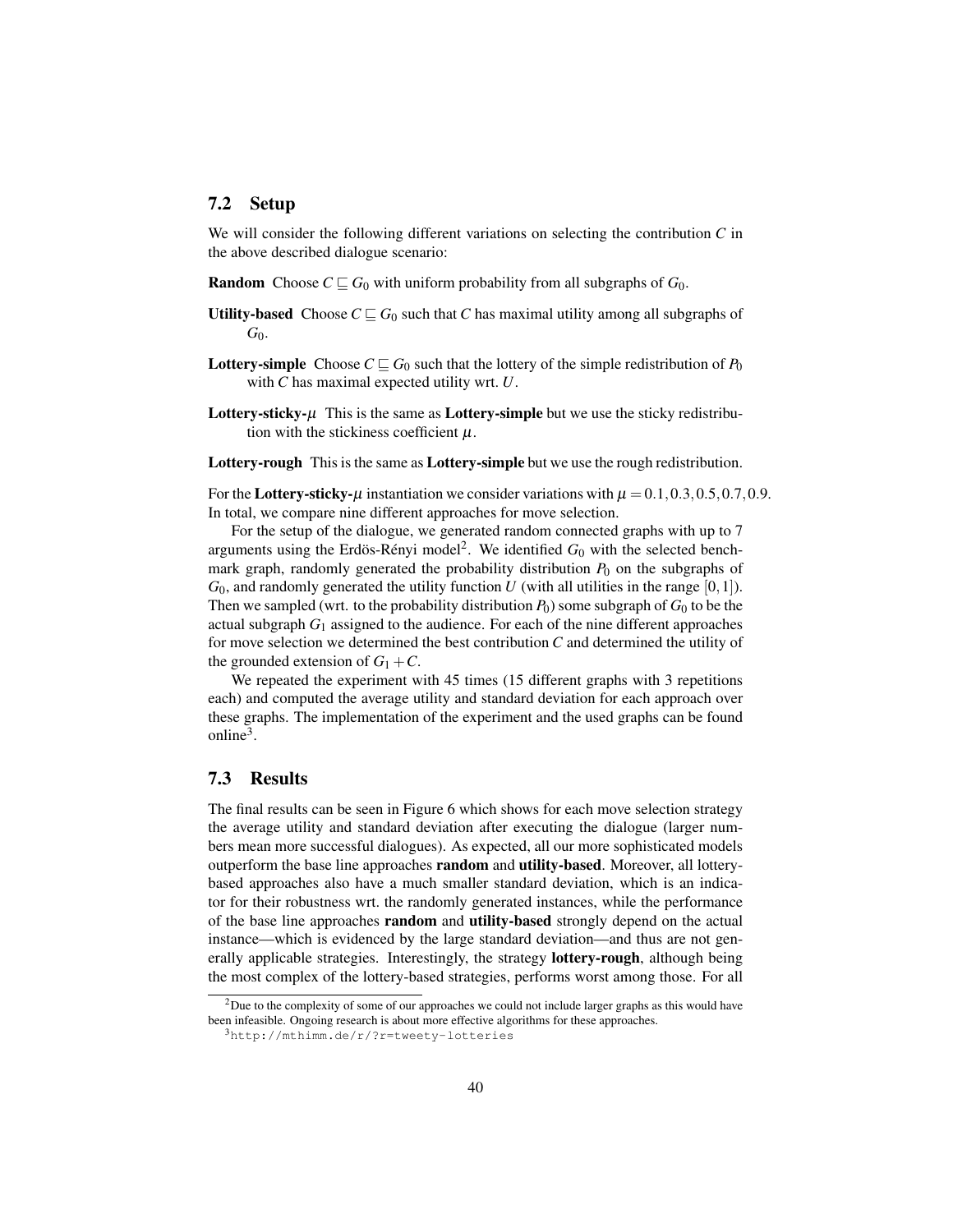

Figure 6: Performance of the random (R), utility-based (U), lottery-simple (LS), lottery-sticky-0.1 (L1), lottery-sticky-0.3 (L3), lottery-sticky-0.5 (L5), lottery-sticky-0.7 (L7), lottery-sticky-0.9 (L9), and lottery-rough (LR) strategies for move selection in comparison (with standard deviation)

tested values of  $\mu$  the strategy **lottery-sticky-** $\mu$  performed best with only minor differences between the different values of  $\mu$ . Also a little bit surprising, is that there is no linear or other obvious relationship between the value of  $\mu$  and the average utility. For  $\mu = 0.3$  and  $\mu = 0.9$  the strategies performed best in our experiments. It is, however, imaginable that these observations are due to the relatively small scope of this experimental evaluation.

## 8 Comparison with the literature

Logical encodings of argument graphs were proposed by Besnard and Doutre [BD04], and subsequently developed in a range of encodings for specific semantics (for example, using an ASP encoding [EGW10], using a CSP encoding [AD11], and using Łukasiewicz's three valued logic [Dyr13]). In a generalization of the idea of encodings, Besnard et al. [BDH14] provide a model checking approach to encoding where a formula  $\theta$  is constructed to characterize the extensions of a graph *G* with respect to a semantics *X* such that the models of  $\theta$  (for example using classical logic) are isomorphic to the extensions of the graph *G* with respect to the semantics *X*.

Modal logics have also been harnessed for logical reasoning with argument graphs. In [CG09], modal logic is used to encode the constraints on labellings that can be obtained from an argument graph according to particular semantics, and this gives for instance a correspondence of the labellings of the argument graph and the possible worlds model of the argument graph. And in Grossi [Gro10], an argument graph is treated as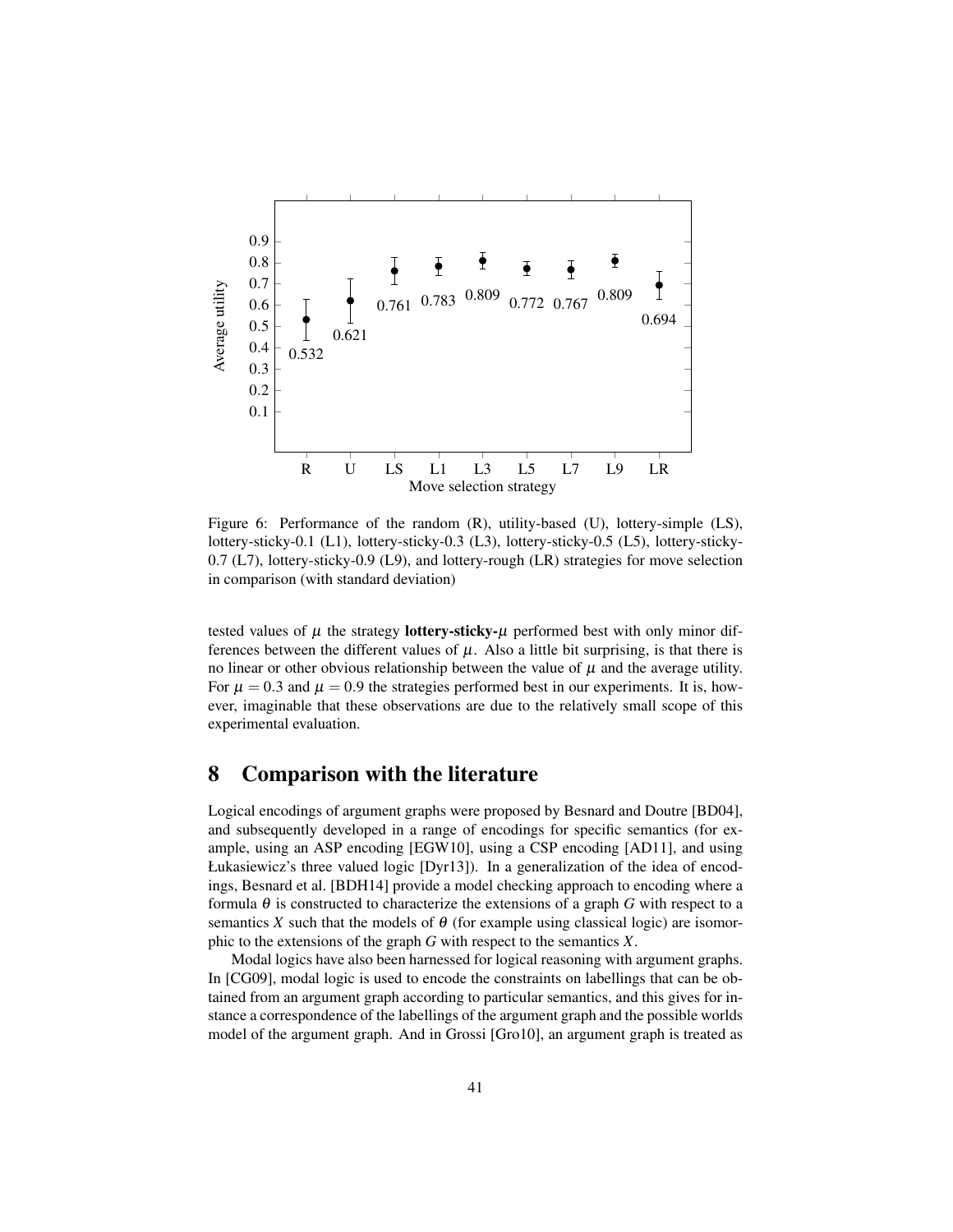a Kripke frame, and modal operators are introduced to capture "there exists an attacking argument such that", and "there is an argument such that". Using this operators, notions of abstract argumentation such as acceptability, conflictfreeness, completeness, and various semantics can be axiomatized.

In an approach to reason about the specification of an argument graph, Villata et al. [VBG<sup>+</sup>13] introduce a satisfaction relation with a model being a pair  $(R, S)$  where *R* is a binary relation, and *S* is a subset of the set of arguments in the argument graph. Operators are introduced such as  $p \triangleright q$  to denote that the arguments in *p* attack the arguments in *q*,  $p \oslash q$  to denote the arguments in *p* defend the arguments in *q*,  $F(q)$ to denote the arguments in *q* are conflictfree,  $C(q)$  to denote the arguments in *q* are a complete extension, and  $P(q)$  to denote the arguments in *q* are a preferred extension. Using this language, axioms can be written concerning the structure and extensions of an argument graph that can be checked as to their satisfaction by a specific argument graph.

When comparing our proposal for a logic of dialectical outcomes with the logical encodings considered above, we see that our language involves constructs not considered in their encodings. In our language, we are able to write formulae that concern the membership of some or all extensions with respect to any semantics and with respect to some or all the subgraphs of the argument graph. This expressibility is needed for representing and reasoning with dialectical outcomes where there is uncertainty about the structure of the argument graph and the need to bring probability theory into the argumentation.

Our logic of dialectical outcomes was inspired by the proposal by Booth et al. [BKRvdT13] for a logical theory about dynamics in abstract argumentation. They assume a model is a labelling (as defined by Caminada [Cam06]), and then a satisfaction relation is  $\models_G\subseteq \mathcal{L}_G\times \mathcal{F}_G$  where  $\mathcal{L}_G$  is the set of labellings for the argument graph *G* and  $\mathcal{F}_G$  is the set of formulae of the language. The language has atoms for an argument being in, out, or undecided, and Boolean combinations can be obtained using disjunction and negation. Whilst our logic of dialectical outcomes does not have the distinction between out and undecided, we go beyond this proposal by having formulae that concern membership of some/all extensions, and with respect to some/all subgraphs.

There are a number of proposals for using probability theory in argumentation including the epistemic approach (e. g. [Thi12, Hun13b, HT14b]) and the constellations approach (e. g. [LON11, Hun12]) . The epistemic approach is concerned with representing and reasoning with the uncertainty about the belief in individual arguments using a probability distribution over the subsets of the arguments in the graph (i. e. *P* :  $\mathcal{P}(\mathcal{P}(\mathsf{Nodes}(G)) \to [0,1])$  and so for an argument  $\alpha \in \mathsf{Nodes}(G)$  the belief  $P(\alpha)$  in the argument is  $\sum_{X \in \mathcal{P}(\text{Nodes}(G))}$  s. t.  $\alpha \in X} P(X)$ ). In contrast, the constellations approach, which we also followed in our work here, is concerned with representing and reasoning with the uncertainty about the structure of the graph using a probability distribution over the subgraphs of the graph (i.e.  $P : Sub(G) \rightarrow [0,1]$ ).

Most dialogue systems are aimed at providing protocols for dialogues (e. g. [Pra05, Pra06, FT11, CP12]), but strategies, in particular taking into account beliefs of the opponent are under-developed. Some proposals for strategies include [BH09, TG10, BA11, FT12], and see [Thi14a] for a review of strategies in multi-agent argumentation.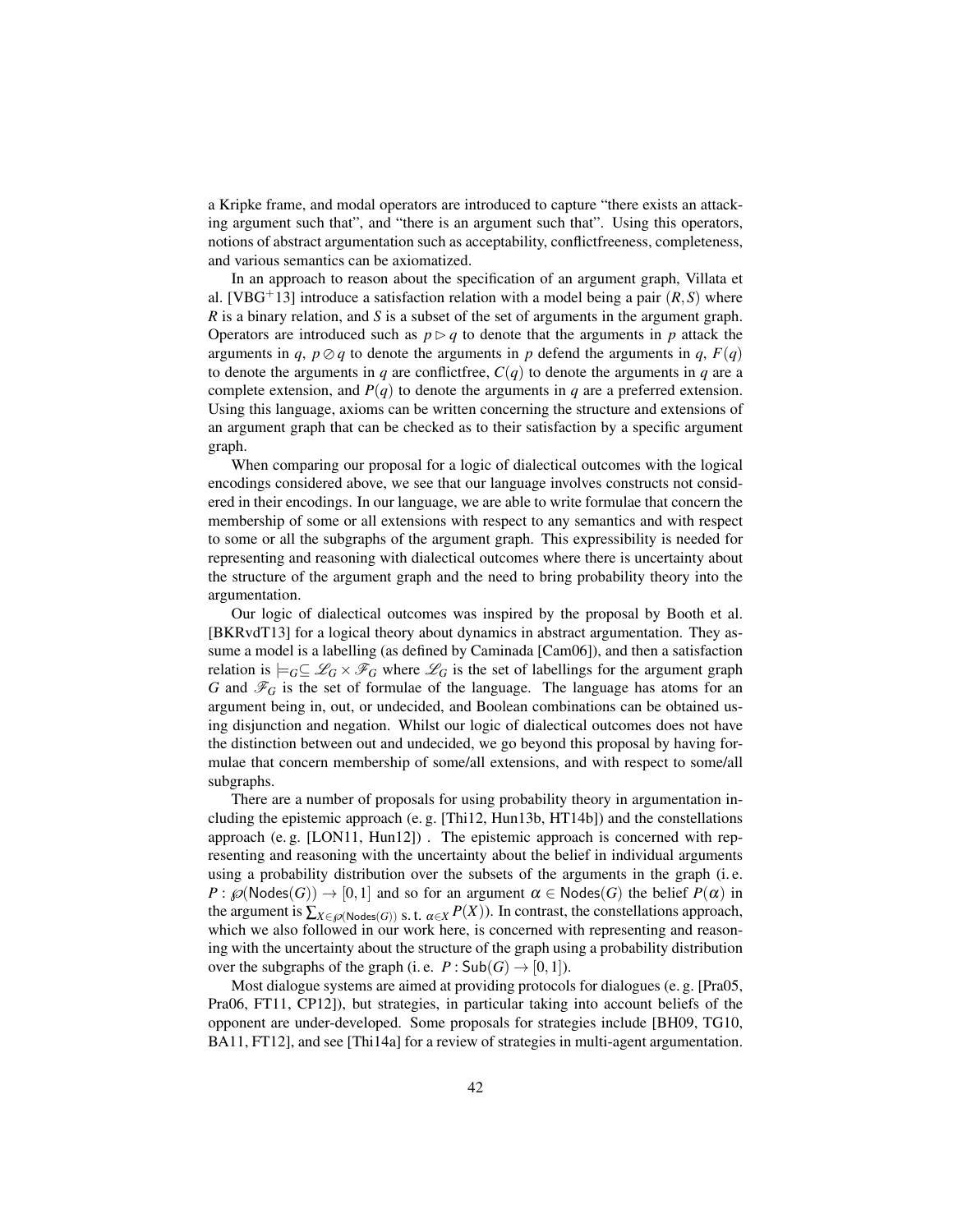In order to operate strategically in an argumentation dialogue, it is desirable for the agent to handle the uncertainty concerning the argumentation including the knowledge, aims, and behaviour of the other agent(s). We can consider uncertainty from either the audience's perspective or the participant's perspective. In previous work, we have modelled audiences in terms of the beliefs and desires to assist a participant in choosing the most believable or the most desirable arguments to make [Hun04b, Hun04a]. However, these proposal do not consider the uncertainty associated with modelling the audience, and they do not provide a utility-theoretic framework.

Besides probability theory, other formalisms for representing uncertainty—such as possibility theory and fuzzy logic—have also been applied to computational models of argumentation [AP04, AP06, ACGS08, JCV08]. For example, in [AP04, ACGS08] classic-logical knowledge bases are augmented with uncertainty values to sentences and those are used to derive uncertainty values for arguments constructed from them. In order to determine defeat between arguments, these uncertainty values are taken into account and thus provide a more realistic approach for comparing arguments. In [AP04] this framework has been applied to a negotiation setting in multi-agent systems. In [JCV08] the attack relation in argument graphs is is a fuzzy relation and, similarly to our probabilistic setting, this relation can be used to define uncertain notions of extensions and acceptability of arguments. We believe that the choice of the actual formalism for representing uncertainty (probability theory, possibility theory, fuzzy logic) is orthogonal to the work presented in this paper and that our notions of argumentation lottery and their use in dialogical argumentation could also be phrased using a different approach than probability theory.

Another approach to incorporate a "graded" assessment of the acceptability of arguments in argument graphs is provided by *ranking semantics*, see e. g. [BDKM16, GM15, AB13, TG14]. In this setting, the topology of the argument graph is exploited in order to obtain a more fine-grained ranking of arguments, from the most acceptable to the least acceptable ones. For example, in [GM15] an argument is more acceptable than another if the former is defended by more arguments than the latter (everything else being the same). These works are therefore concerned with a kind of *intrinsic* uncertainty in argumentation graphs, similar to the *epistemic* approach of probabilistic argumentation [Thi12, Hun13b, HT14b]. Acceptability rankings of arguments are derived from the topology of the plain argumentation graph. As we follow the constellations approach of probabilistic argumentation [LON11, Hun12] we deal with *extrinsic* uncertainty. The uncertainty on the acceptability of arguments stems from the uncertainty we may have in the topology of the argument graph. In could be worthwhile to consider combinations of both forms of uncertainty for future work.

Persuasion has also been considered through uncertainty modelling of the audience [OAL12]. This uncertainty is with respect to the structure of the graph, but there is no consideration of dialogues or strategies. In a proposal by Rienstra et al., a probabilistic model of the opponent has been used in a dialogue strategy allowing the selection of moves for an agent based on what it believes the other agent believes [RTO13]. This uncertainty concerns what the opposing agent is aware of rather than what it believes. In another approach to a probabilistic opponent model, the history of previous dialogues is used to estimate the arguments that an agent might put forward [HSM+13]. The method for updating the opponent model is of exponential complexity, and there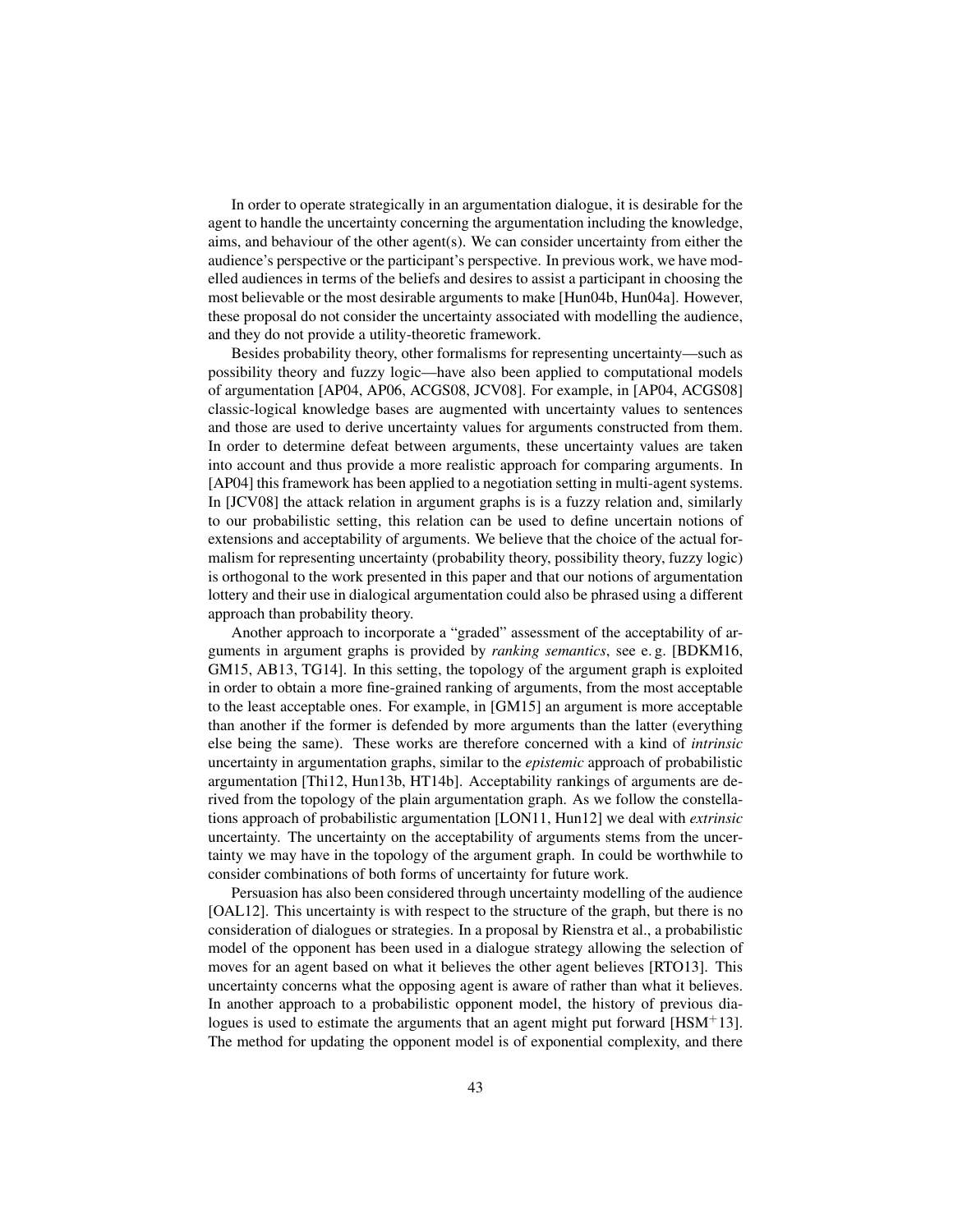is no consideration of how utility theory could be employed.

Utility theory has been considered previously in argumentation to consider issues of manipulation (for example [RL08, RL09, RPRS08, ON10]) and to analyze an argument graph to quantify the degree of conflict [MT08]). Utility theory has also been used to determine the best move for an agent to make based in an argumentation dialogue using either minimax reasoning with a finite state machine [Hun13a] or analyzing probabilistic finite state machine [Hun14]. However, the proposal in [HT14a], and extended in this paper, is the first framework for using lotteries in argumentation.

# 9 Discussion

In this paper, we have investigated how probabilistic argumentation can be harnessed to formalize the notion of a lottery for argumentation. An argumentation lottery can be used to judge the expected utility of the outcomes in an argument graph. Furthermore, an argumentation lottery can be constructed for each of a number of possible contributions that can be made to a discussions, debate, etc. These lotteries can then be used to determine the contribution that maximizes the expected utility.

Therefore, an agent making a decision on what contribution (if any) to make in argumentation now has a formal tool to make the best choice. Primarily, we are concerned with using argumentation lotteries with artificial agents who have the computational capacity to represent and reason with probability distributions over the subgraphs and to undertake the expected utility calculations for each possible move. Given recent developments in algorithms and systems for computing with argument graphs (e. g.  $[CDG<sup>+</sup>15, NAD14]$ , we believe it is viable for artificial agents to undertake these calculations. Our empirical evaluations (reported in Section 7) with naive algorithms for identifying extensions supports this claim. Furthermore, specialised techniques for estimating the probability of extensions using Monte-Carlo techniques have been developed [FFP13].

The notion of a dialogue used in this paper (Definition 15) is general and covers the vast majority of proposals for dialogical argumentation in the literature on computational models of argument. We therefore believe that our proposal for argumentation lotteries and the use of redistribution is applicable for a wide variety of situations in computational argumentation.

In order to use our framework, it is necessary to obtain a probability distribution over the subgraphs of the argument graph. Such a distribution can be obtained empirically by learning from previous dialogues together with studies of classes of user. Some recent studies indicate the potential viability of an empirical approach for developing computational models of argument [CTO14, RK15]. An empirical approach to obtaining the probability distribution fits our aim of primarily supporting artificial agents to optimize their dialogue argumentation. Nonetheless, our framework is sufficiently general as to be used (in principle) by any agent with objective or subjective probabilities concerning dialectical outcomes.

In future work, we would like to further investigate how we can optimize strategies for dialogues, including consideration of how lotteries can be used for diverse types of dialogue, and further investigate possible definitions and properties of redistributions.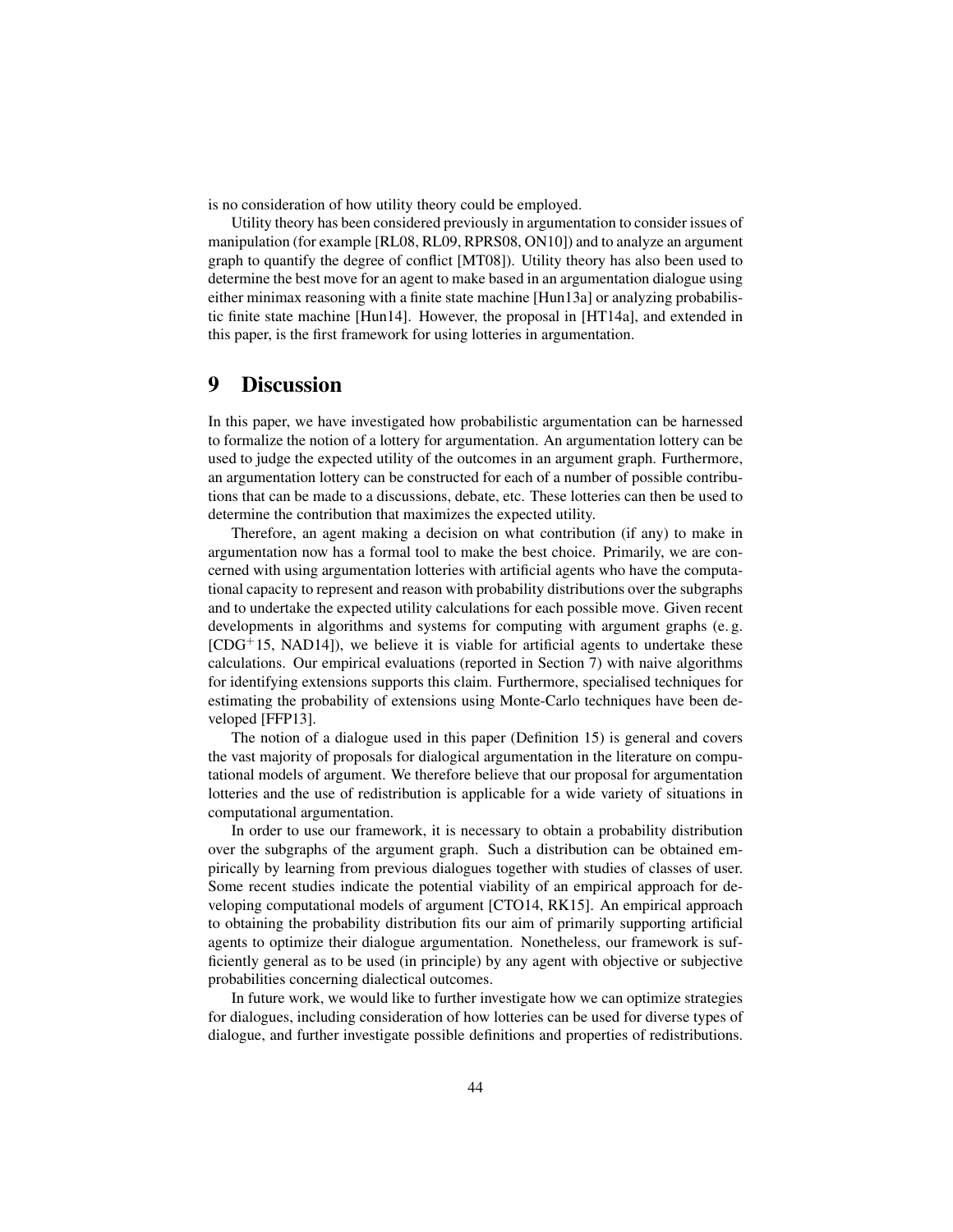To support this, we would like to explore how our approach to using lotteries could draw further on established results in game theory. We would also like to investigate how our approach could be integrated with techniques for updating argument graphs to enforce particular outcomes (see for example [CFL10, Bau12]) since our notion of a contribution can be regarded as an update.

## Acknowledgements

The authors would like to thank the reviewers of our COMMA'14 submission and the reviewers of this version for raising some valuable research questions that we have attempted to address in this paper. This research was partly funded by EPSRC grant EP/N008294/1.

# References

- [ACGS08] T. Alsinet, C. I. Chesnevar, L. Godo, and G. R., Simari. A Logic Programming Framework for Possibilistic Argumentation: Formalization and Logical Properties. In *Fuzzy Sets and Systems*, 159(10):1208–1228, 2008.
- [AB13] L. Amgoud and J. Ben-Naim. Ranking-based Semantics for Argumentation Frameworks. In *Proceedings of the 7th International Conference on Scalable Uncertainty Management (SUM 2013)*, volume 8078 of *LNCS*, Springer, 2013.
- [AD11] L. Amgoud and C. Devred. Argumentation frameworks as constraint satisfaction problems. In *Proceedings of the International Conference on Scalable Approaches to Uncertainty Management*, volume 6929 of *LNCS*, pages 110–122. Springer, 2011.
- [AP04] L. Amgoud and H. Prade. Reaching agreement through argumentation: A possibilistic approach. In *Proceedings of the 9th International Conference on Principles of Knowledge Representation ans Reasonning (KR'2004)*, pages 175–182.
- [AP06] L. Amgoud and H. Prade. Explaining qualitative decision under uncertainty by argumentation. In *Proceeding of the 21st AAAI Conference on Artificial Intelligence (AAAI'06)*.
- [BA09] E. Black and K. Atkinson. Dialogues that account for different perspectives in collaborative argumentation. In *Proceedings of the Eighth International Conference on Autonomous Agents and Multi-Agent Systems (AAMAS'09)*, pages 867–874, Budapest, Hungary, 2009.
- [BA11] E. Black and K. Atkinson. Choosing persuasive arguments for action. In *In Proceedings of the 10th International Conference on Autonomous*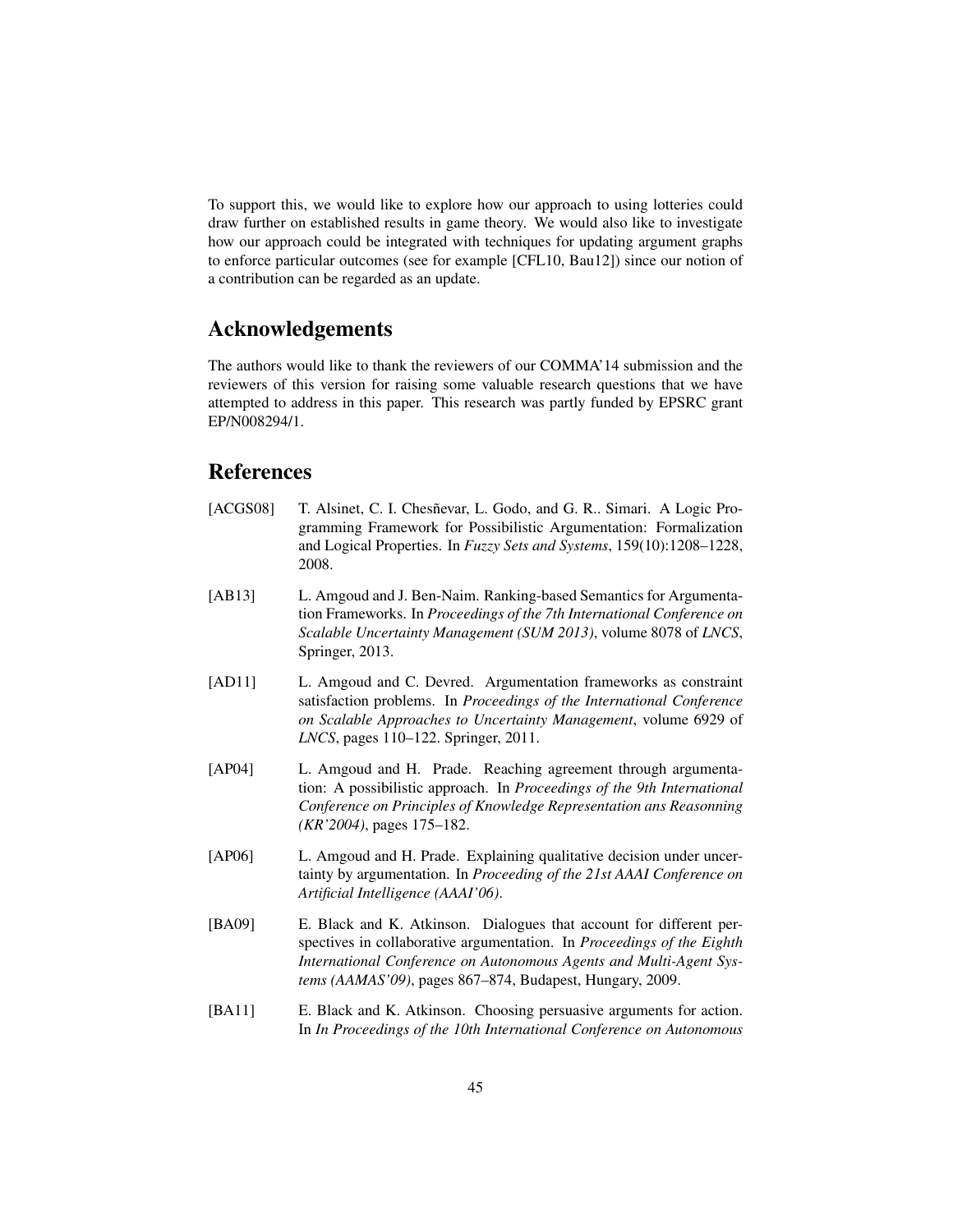*Agents and Multi-Agent Systems (AAMAS11)*, pages 905–912. IFAA-MAS., 2011.

- [Bau12] R. Baumann. What does it take to enforce an argument? minimal change in abstract argumentation. In *Proceedings of the 20th European Conference on Artificial Intelligence (ECAI'12*, pages 127–132. IOS Press, 2012.
- [BCD07] T. Bench-Capon and P. Dunne. Argumentation in artificial intelligence. *Artificial Intelligence*, 171(10-15):619–641, 2007.
- [BD04] Ph. Besnard and S. Doutre. Checking the acceptability of a set of arguments. In *Proceedings of the International Workshop on Non-monotonic Reasoning*, pages 59–64, 2004.
- [Ben03] T. Bench-Capon. Persuasion in practical argument using value based argumentationframeworks. *Journal of Logic and Computation*, 13(3):429–448, 2003.
- [BGW05] H. Barringer, D. Gabbay, and J. Woods. Temporal dynamics of support and attack networks: From argumentation to zoology. In *Mechanizing Mathematical Reasoning*, pages 59–98. Springer, 2005.
- [BH08] Ph. Besnard and A. Hunter. *Elements of Argumentation*. MIT Press, 2008.
- [BH09] E. Black and A. Hunter. An inquiry dialogue system. *Autonomous Agents and Multi-Agent Systems*, 19(2):173–209, 2009.
- [BH12] E. Black and A. Hunter. A relevance-theoretic framework for constructing and deconstructing enthymemes. *Journal of Logic and Computation*, 22(1):55–78, 2012.
- [BDKM16] E. Bonzon, J. Delobelle, S. Konieczny, and N. Maudet. A Comparative Study of Ranking-based Semantics for Abstract Argumentation. In *Proceedings of the 30th AAAI Conference on Artificial Intelligence (AAAI'16)*, 2016.
- [BKRvdT13] R. Booth, S. Kaci, T. Rienstra, and L. van der Torre. A logical theory about dynamics in abstract argumentation. In *Proceedings of the 7th International Conference on Scalable Uncertainty Management (SUM 2013)*, 2013.
- [BDH14] Ph. Besnard, S. Doutre, and A. Herzig. Encoding argument graphs in logic. In *Proceedings of the International Conference on Information Processing and Management of Uncertainty in Knowledge-Based Systems (IPMU'14)*, pages 345—354. Springer, 2014.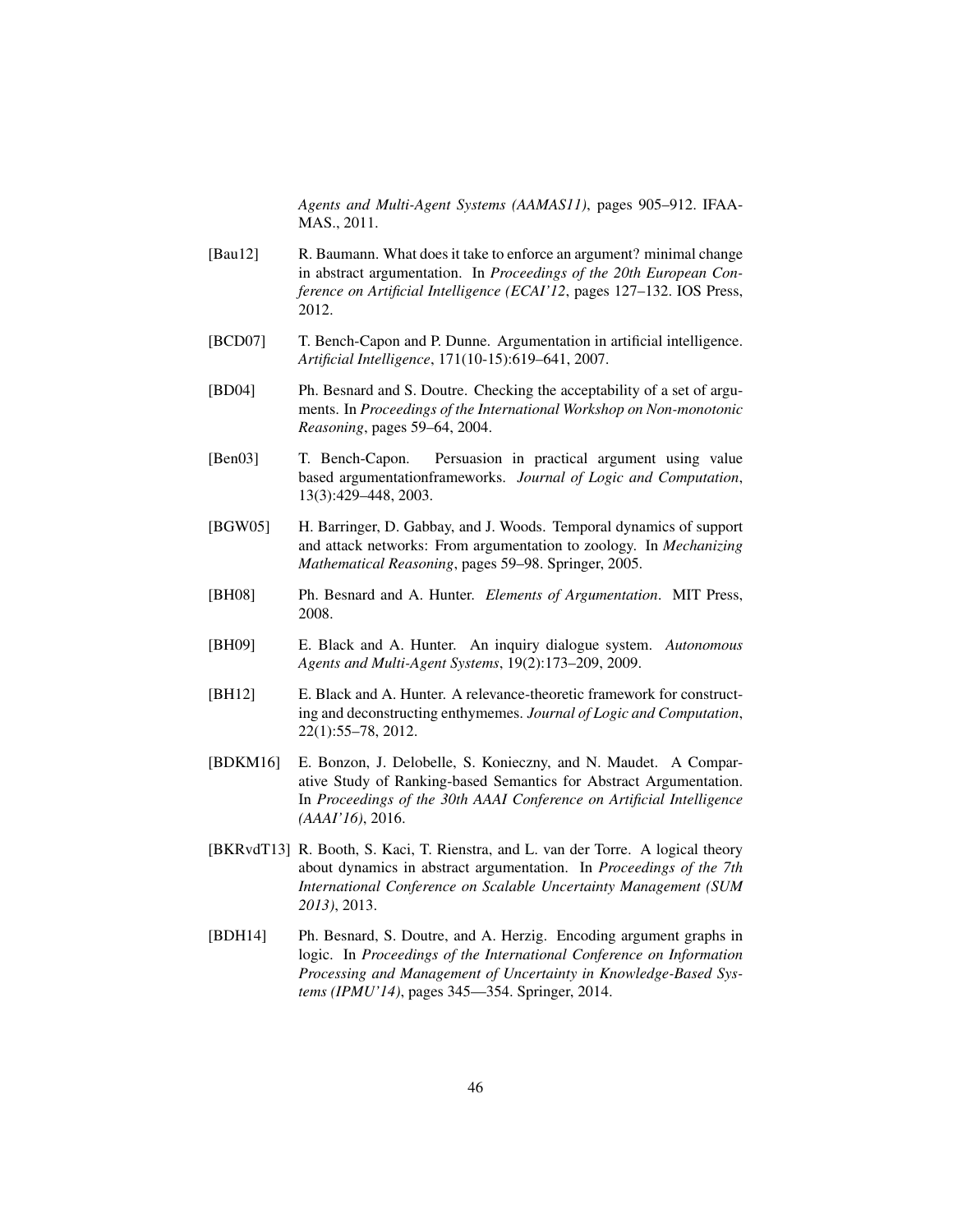- [Cam06] M. Caminada. On the issue of reinstatement in argumentation. In *Proceedings of 10th European Conference on Logics in Artificial Intelligence (JELIA'06)*, volume 4160 of *LNCS*, pages 111–123. Springer, 2006.
- $[CDG<sup>+</sup>15]$  G. Charwat, W. Dvorák, S. Gaggl, J. Wallner, and S. Woltran. Methods for solving reasoning problems in abstract argumentation - A survey. *Artificial Intelligence*, 220:28–63, 2015.
- [CFL10] C. Cayrol, Dupin de Saint-Cyr F, and M. Lagasquie-Schiex. Change in abstract argumentation frameworks: Adding an argument. *Journal of Artificial Intelligence Research*, 38:49–84, 2010.
- [CG09] M Caminada and D Gabbay. A logical account of formal argumentation. *Studia Logica*, 93:109–145, 2009.
- [CP12] M. Caminada and M. Podlaszewski. Grounded semantics as persuasion dialogue. In *Computational Models of Argument (COMMA'12)*, pages 478–485, 2012.
- [CS10] M. Capobianco and G. R. Simari. An argument-based multi-agent system for information integration. In Peter McBurney, Iyad Rahwan, and Simon Parsons, editors, *Proceedings of the Seventh International Workshop on Argumentation in Multi-Agent Systems (ArgMAS 2010)*, 2010.
- [CTO14] F. Cerutti, N. Tintarev, and N. Oren. Formal arguments, preferences, and natural language interfaces to humans: An empirical evaluation. In *Proceedings of the 21st European Conference on Artificial Intelligence (ECAI'14)*, pages 207–212, 2014.
- [Dun95] P. Dung. On the acceptability of arguments and its fundamental role in nonmonotonic reasoning, logic programming, and n-person games. *Artificial Intelligence*, 77:321–357, 1995.
- [Dyr13] S. Dyrkolbotn. The same, similar, or just completely different? equivalence for argumentation in light of logic. In *Proceedings of Wollic 2013*, volume 8071, pages 96–110. Springer, 2013.
- [EGW10] U. Egly, S. Gaggl, and S. Woltran. Answer-set programming encodings for argumentation frameworks. *Argument and Computation*, 1(2):147– 177, 2010.
- [FFP13] B. Fazzinga, S. Flesca, and F. Parisi. Efficiently estimating the probability of extensions in abstract argumentation. In *Scalable Uncertainty Management*, volume 8078 of *LNCS*, pages 106—119. Springer, 2013.
- [FT11] X. Fan and F. Toni. Assumption-based argumentation dialogues. In *Proceedings of International Joint Conference on Artificial Intelligence (IJCAI'11)*, pages 198–203, 2011.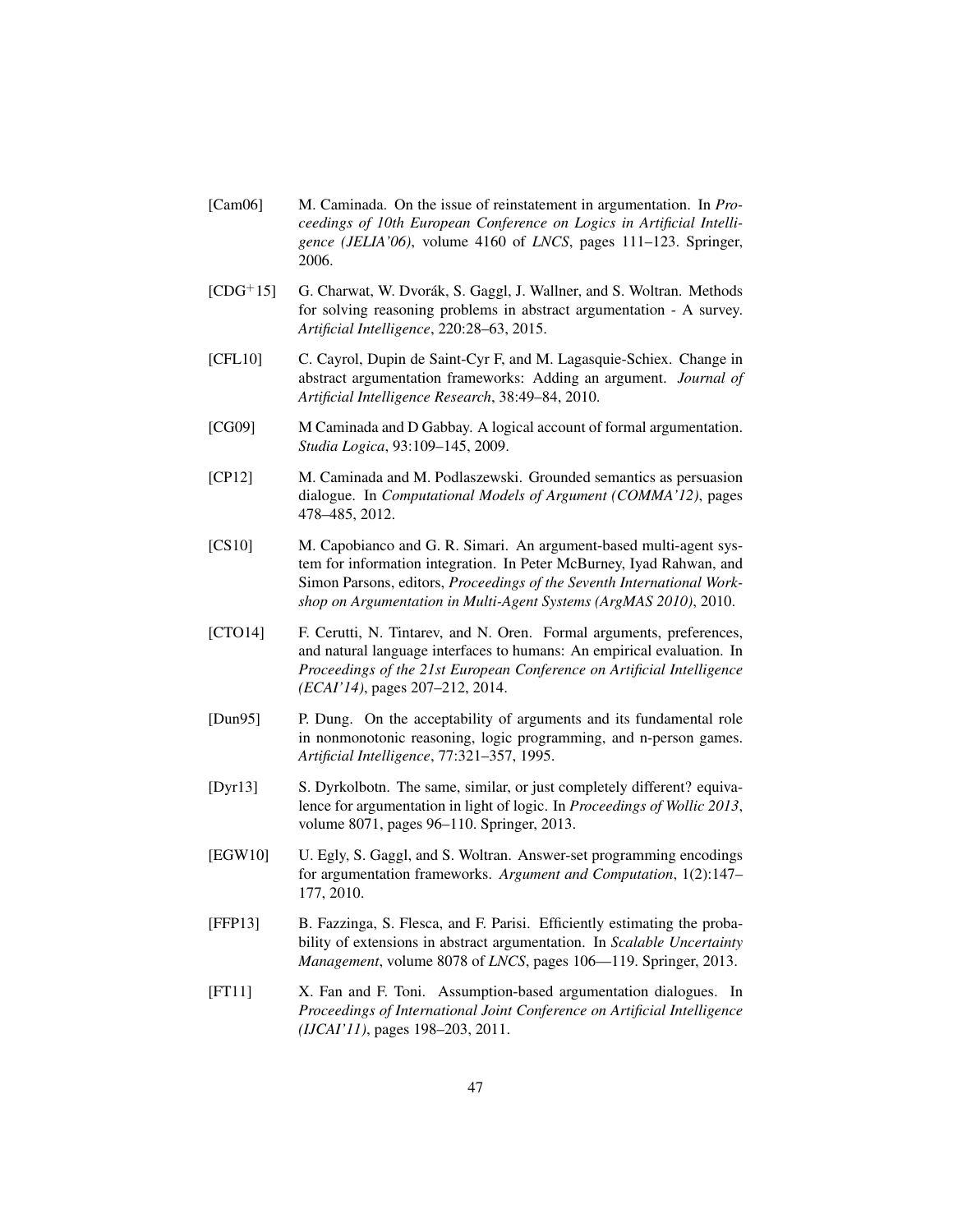- [FT12] X. Fan and F. Toni. Mechanism design for argumentation-based persuasion. In *Computational Models of Argument (COMMA'12)*, pages 322–333, 2012.
- [Gro10] D. Grossi. On the logic of argumentation theory. In *Proceedings of 9th International Conference on Autonomous Agents and Multiagent Systems (AAMAS 2010)*, pages 409–416. IFAAMAS, 2010.
- [GM15] D. Grossi and S. Modgil. On the Graded Acceptability of Arguments. In *Proceedings of the 24th International Joint Conference on Artificial Intelligence (IJCAI'15)*, pages 868–874, 2015.
- [Han99] S. O. Hansson. A survey of non-prioritized belief revision. *Erkenntnis*, 50(2–3):413–427, 1999.
- [Han01] S. O. Hansson. *A Textbook of Belief Dynamics*. Kluwer Academic Publishers, Norwell, MA, USA, 2001.
- [HSM+13] C. Hadjinikolis, Y. Siantos, S. Modgil, E. Black, and P. McBurney. Opponent modelling in persuasion dialogues. In *Proceedings of IJCAI*, pages 164–170, 2013.
- [HT14a] A. Hunter and M. Thimm. Probabilistic argument graphs for argumentation lotteries. In *Computational Models of Argument (COMMA'14)*, pages 1033—1034, 2014.
- [HT14b] A. Hunter and M Thimm. Probabilistic argumentation with incomplete information. In *Proceedings of the 21st European Conference on Artificial Intelligence (ECAI'14)*, pages 313 — 324, 2014.
- [Hun04a] A. Hunter. Making argumentation more believable. In *Proceedings of the 19th National Conference on Artificial Intelligence (AAAI'04)*, pages 269–274. MIT Press, 2004.
- [Hun04b] A. Hunter. Towards higher impact argumentation. In *Proceedings of the 19th National Conference on Artificial Intelligence (AAAI'04)*, pages 275–280. MIT Press, 2004.
- [Hun07] A. Hunter. Real arguments are approximate arguments. In *Proceedings of the 22nd AAAI Conference on Artificial Intelligence (AAAI'07)*, pages 66–71. MIT Press, 2007.
- [Hun12] A. Hunter. Some foundations for probabilistic argumentation. In *Proceedings of the International Comference on Computational Models of Argument (COMMA'12)*, pages 117–128, 2012.
- [Hun13a] A. Hunter. Analysis of dialogical argumentation via finite state machines. In *Proceedings of the International Conference on Scalable Uncertainty Methods*, volume 8078 of *LNCS*, pages 1–14. Springer, 2013.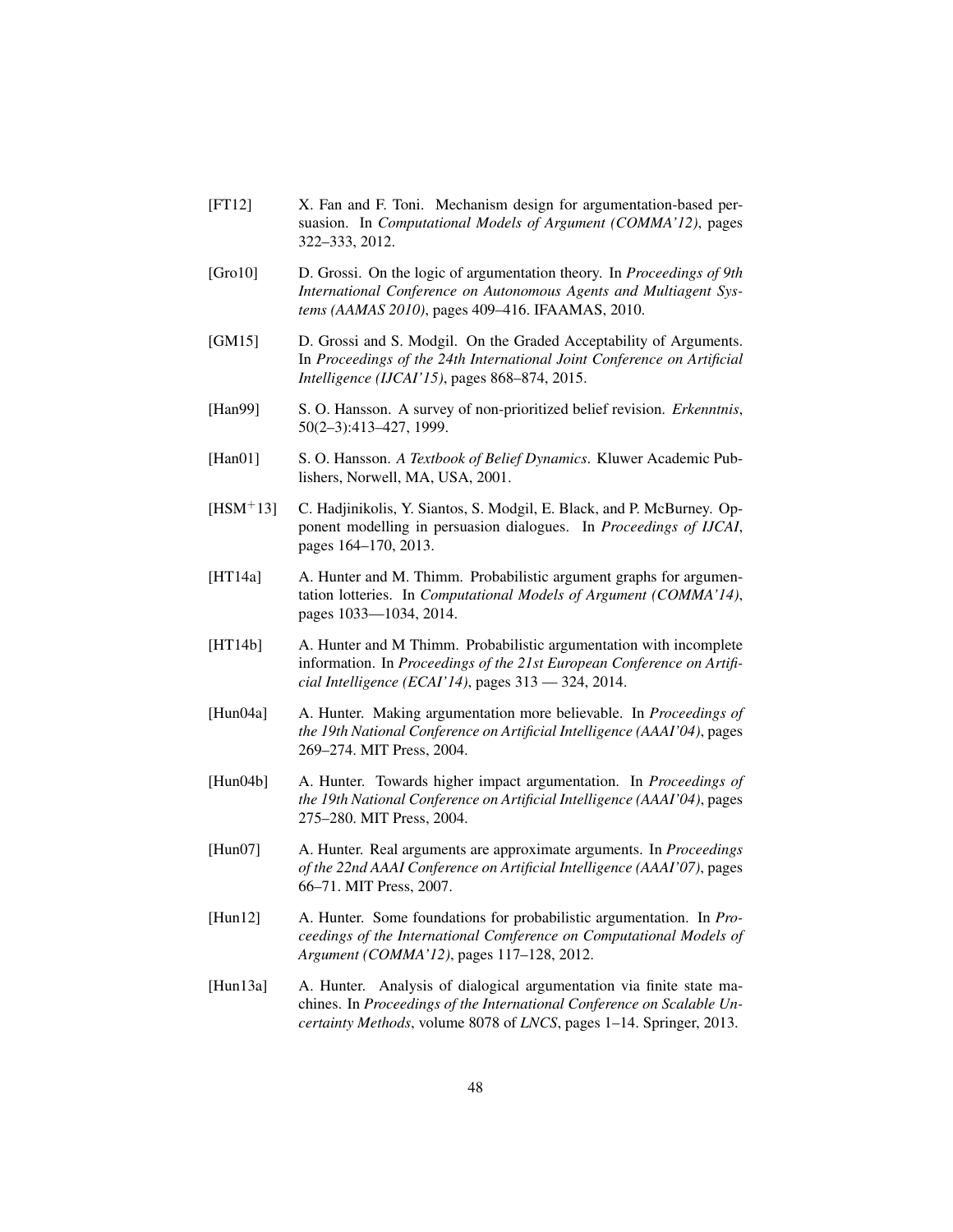- [Hun13b] A. Hunter. A probabilistic approach to modelling uncertain logical arguments. *International Journal of Approximate Reasoning*, 54(1):47–81, 2013.
- [Hun13c] A. Hunter. Probabilistic qualification of attack in abstract argumentation. *International Journal of Approximate Reasoning*, 55:607–638, 2013.
- [Hun14] A. Hunter. Probabilistic strategies in dialogical argumentation. In *Proceedings of the International Conference on Scalable Uncertainty Management (SUM'14)*, volume 8720 of *LNCS*, pages 190–202. Springer, 2014.
- [JCV08] J. Janssen, M. D. Cock, and D. Vermeir. Fuzzy argumentation frameworks. In *Procedings of the 12th International Conference on Information Processing and Management of Uncertainty in Knowledge-Based Systems (IPMU'08)*, 513–520, 2008.
- [KJRM09] N. C. Karunatillake, N. R. Jennings, I. Rahwan, and P. McBurney. Dialogue games that agents play within a society. *Artificial Intelligence*, 173(9-10):935–981, April 2009.
- [LON11] H. Li, N. Oren, and T. Norman. Probabilistic argumentation frameworks. In *Proceedings of the First International Workshop on the Theory and Applications of Formal Argumentation (TAFA'11)*, 2011.
- [MT08] P. Matt and F. Toni. A game-theoretic measure of argument strength for abstract argumentation. In *Proceedings on the 11th European Conference on Logics in Artificial Intelligence (JELIA'08)*, pages 285–297. Springer, 2008.
- [NAD14] S. Nofal, K. Atkinson, and P. Dunne. Algorithms for decision problems in argument systems under preferred semantics. *Artificial Intelligence*, 207:23–51, 2014.
- [OAL12] N. Oren, K. Atkinson, and H. Li. Group persuasion through uncertain audience modelling. In *Computational Models of Argument (COMMA'12)*, pages 350–357, 2012.
- [ON10] N. Oren and T. J. Norman. Arguing using opponent models. In *Proceedings of the Sixth International Workshop on Argumentation in Multi-Agent Systems (ArgMAS'09)*, pages 160–174. Springer, 2010.
- [Pea88] J. Pearl. *Probabilistic Reasoning in Intelligent Systems: Networks of Plausible Inference*. Springer-Verlag, 1988.
- [Pet09] M. Peterson. *An Introduction to Decision Theory*. Cambridge University Press, 2009.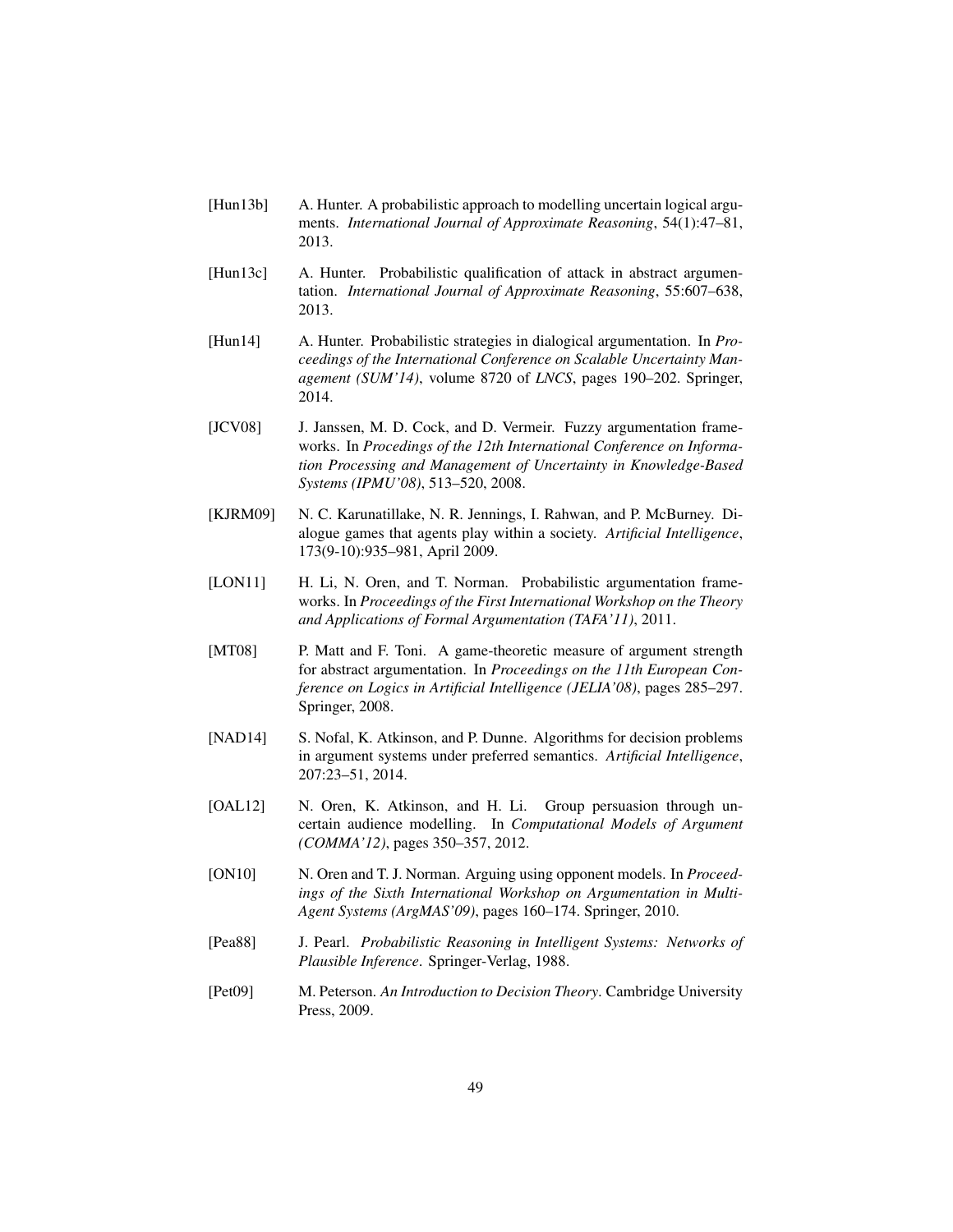- [Pra05] H. Prakken. Coherence and flexibility in dialogue games for argumentation. *Journal of Logic and Computation*, 15(6):1009–1040, 2005.
- [Pra06] H. Prakken. Formal sytems for persuasion dialogue. *Knowledge Engineering Review*, 21(2):163–188, 2006.
- [RK15] A. Rosenfeld and S. Kraus. Providing arguments in discussions based on the prediction of human argumentative behavior. In *Proceedings of the 29th AAAI Conference (AAAI'15)*, pages 1320—1327, 2015.
- [RL08] I. Rahwan and K. Larson. Pareto optimality in abstract argumentation. In *Proceedings of the 23rd AAAI Conference on Artificial Intelligence (AAAI'08)*, pages 150—155, 2008.
- [RL09] I. Rahwan and K. Larson. Argumentation and game theory. In Iyad Rahwan and Guillermo R. Simari, editors, *Argumentation in Artificial Intelligence*, pages 321–339. Springer, 2009.
- [RPRS08] R. Riveret, H. Prakken, A. Rotolo, and G. Sartor. Heuristics in argumentation: A game theory investigation. In *Computational Models of Argument (COMMA 2008)*, pages 324–335. IOS Press, 2008.
- [RTO13] T. Rienstra, M. Thimm, and N. Oren. Opponent models with uncertainty for strategic argumentation. In *Proceedings of the 23rd International Joint Conference on Artificial Intelligence (IJCAI'13)*, pages 332–338. IJCAI/AAAI, 2013.
- [SW95] D. Sperber and D. Wilson. *Relevance: Communication and Cognition*. Blackwelll, second edition, 1995.
- [TG10] M. Thimm and A. J. Garcia. Classification and strategical issues of argumentation games on structured argumentation frameworks. In *Proceedings of the Ninth International Joint Conference on Autonomous Agents and Multi-Agent Systems 2010 (AAMAS'10)*, May 2010.
- [Thi12] M. Thimm. A probabilistic semantics for abstract argumentation. In *Proceedings of the European Conference on Artificial Intelligence (ECAI'12)*, pages 750–755, 2012.
- [TG14] M. Thimm and G. Kern-Isberner. On Controversiality of Arguments and Stratified Labelings. In *Proceedings of the Fifth International Conference on Computational Models of Argumentation (COMMA'14)*, 2014.
- [Thi14a] M. Thimm. Strategic argumentation in multi-agent systems. *Kunstliche Intelligenz*, 2014.
- [Thi14b] M. Thimm. Tweety A Comprehensive Collection of Java Libraries for Logical Aspects of Artificial Intelligence and Knowledge Representation. In *Proceedings of the 14th International Conference on Principles of Knowledge Representation and Reasoning (KR'14)*, 2014.